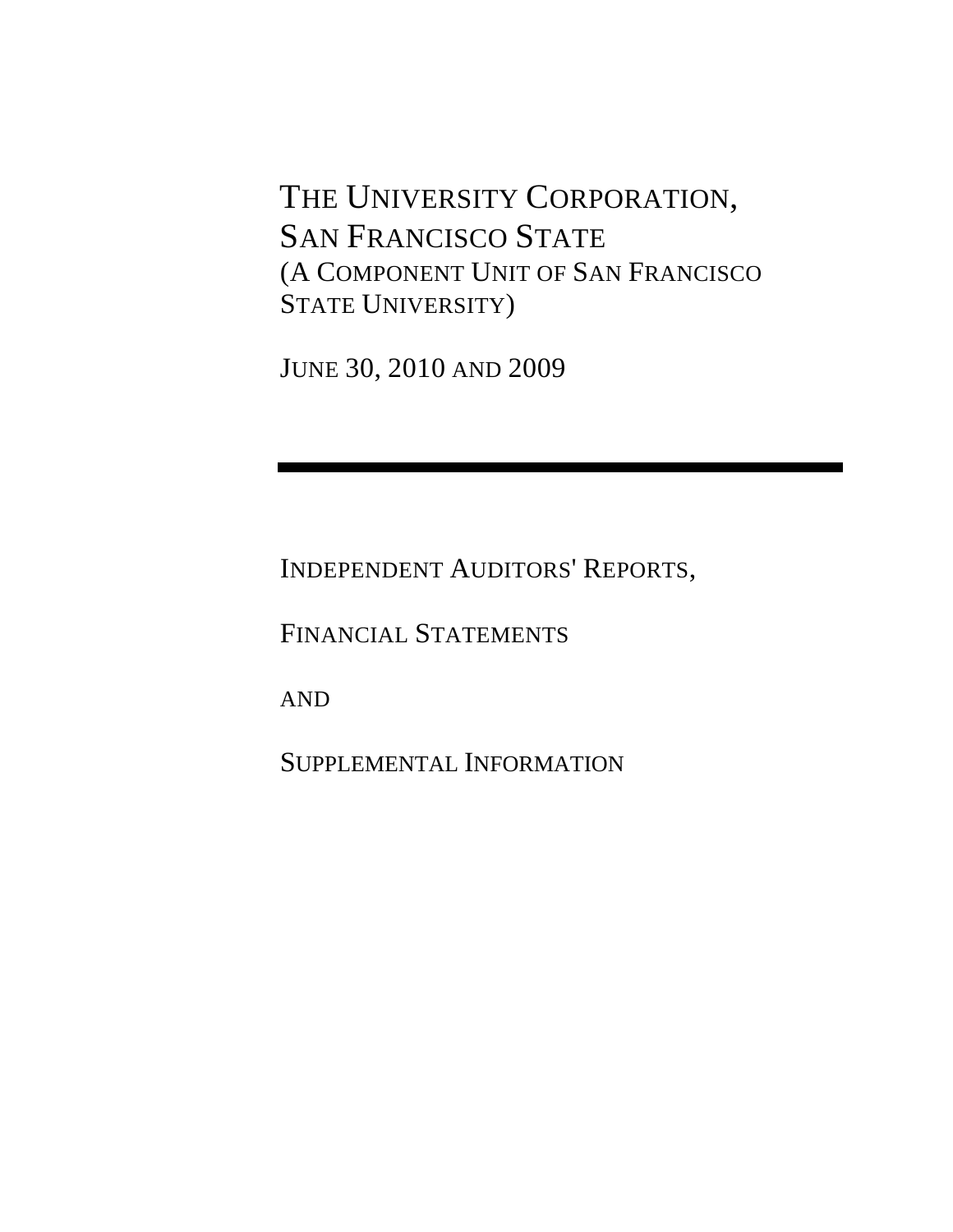**Independent Auditors' Report, Financial Statements and Supplemental Information** 

| <b>Independent Auditors' Report</b>                       | $1 - 2$   |
|-----------------------------------------------------------|-----------|
| <b>Managements Discussion and Analysis</b>                | $3 - 10$  |
| <b>Financial Statements</b>                               |           |
| <b>Statement of Net Assets</b>                            | 11        |
| Statement of Revenues, Expenses and Changes in Net Assets | 12        |
| <b>Statement of Cash Flows</b>                            | $13 - 14$ |
| <b>Notes to Financial Statements</b>                      | $15 - 25$ |
| <b>Supplementary Information</b>                          |           |
| <b>Schedule of Net Assets</b>                             | 26        |
| Schedule of Revenues, Expenses and Changes in Net Assets  | 27        |
| Other Information                                         | $28 - 33$ |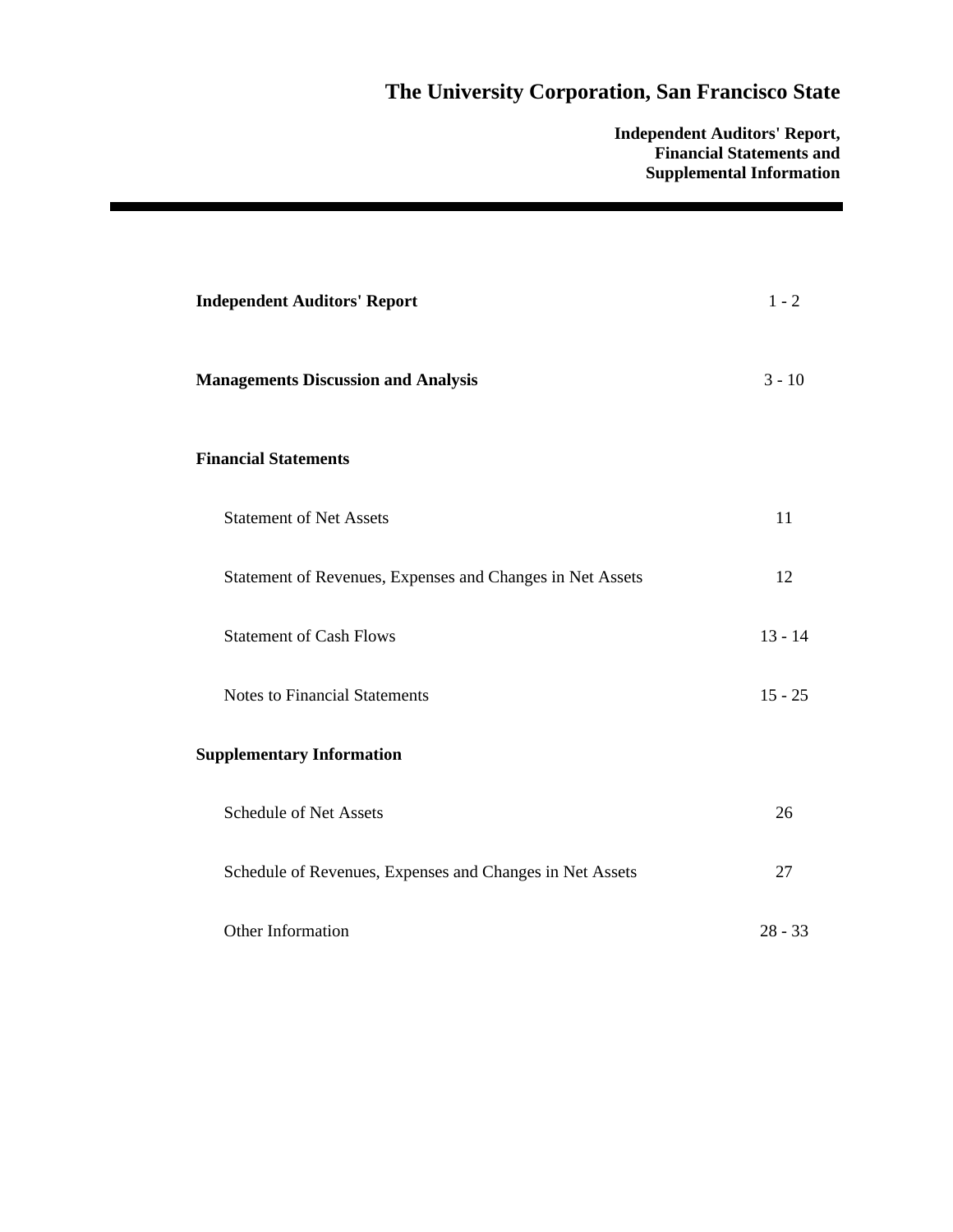**Independent Auditors' Report** 

THE BOARD OF DIRECTORS THE UNIVERSITY CORPORATION, SAN FRANCISCO STATE San Francisco, California

We have audited the accompanying statement of net assets of **THE UNIVERSITY CORPORATION, SAN FRANCISCO STATE (the Corporation)**, as of June 30, 2010 and 2009 and the related statements of revenues, expenses and changes in net assets, and cash flows for the years then ended. These financial statements are the responsibility of the Corporation's management. Our responsibility is to express an opinion on these financial statements based on our audit.

ED PUBLIC ACCOU

We conducted our audits in accordance with auditing standards generally accepted in the United States of America. Those standards require that we plan and perform the audit to obtain reasonable assurance about whether the financial statements are free of material misstatement. An audit includes examining, on a test basis, evidence supporting the amounts and disclosures in the financial statements. An audit also includes assessing the accounting principles used and significant estimates made by management, as well as evaluating the overall financial statement presentation. We believe that our audits provide a reasonable basis for our opinion.

In our opinion, the financial statements referred to above present fairly, in all material respects, the financial position of The University Corporation, San Francisco State at June 30, 2010 and 2009 and the changes in its net assets and its cash flows for the years then ended in conformity with accounting principles generally accepted in the United States of America.

The Management's Discussion and Analysis on pages 3 through 9 is not a required part of the basic financial statements but is supplementary information required by the Governmental Accounting Standards Board. We have applied certain limited procedures, which consisted principally of inquiries of management regarding the methods of measurement and presentation of the supplementary information. However, we did not audit the information and express no opinion on it.



*l00 First Street* 

*14th Floor* 

*San Francisco* 

*CA 94105* 

*415.781.0793* 

*fax 415.421.2976* 

*San Francisco* 

*San Jose* 

*Redwood Shores* 

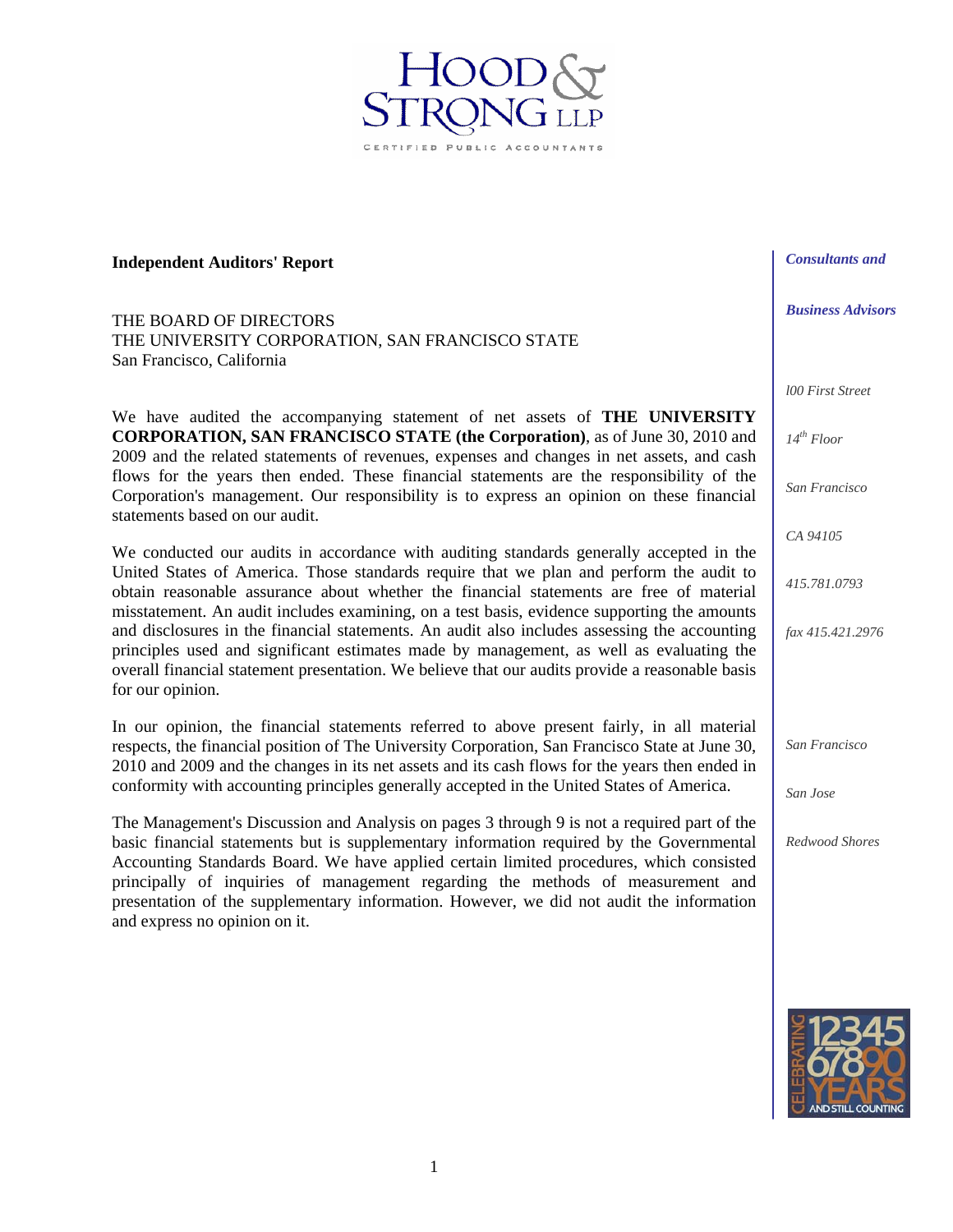As described in Note 3 to the financial statements, the 2009 financial statements have been restated to correct deferred revenue and opening capital project net asset balances. In our opinion, such adjustments are appropriate and have been properly applied.

Our audits were conducted for the purpose of forming an opinion on the basic financial statements. The supplementary information as listed in the table of contents is presented for purposes of additional analysis and is not a required part of the basic financial statements. Such information has been subjected to the auditing procedures applied in the audits of the basic financial statements and, in our opinion, is fairly stated in all material respects in relation to the basic financial statements taken as a whole.

Nood & Strong 21P

September 24, 2010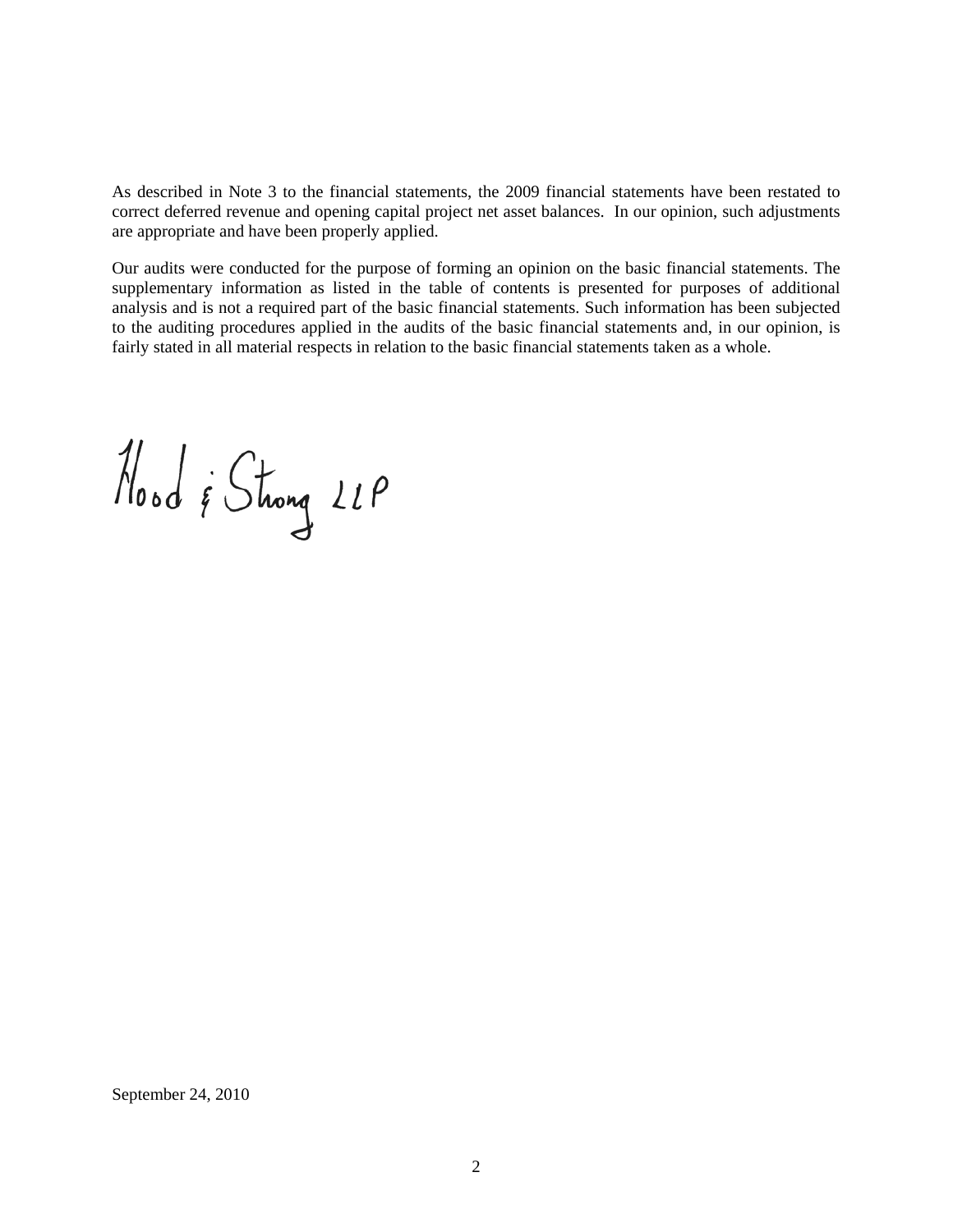**Management Discussion and Analysis (Unaudited)** 

The University Corporation, San Francisco State (the Corporation) presents its financial statements for fiscal year 2010 with comparative data presented for fiscal years 2009 and 2008. The emphasis of discussions concerning these statements will be for the fiscal years ended June 30, 2010 and 2009 (2010 and 2009, respectively). There are three financial statements presented: the Statement of Net Assets; the Statement of Revenues, Expenses, and Changes in Net Assets; and the Statement of Cash Flows.

The following discussion and analysis is intended to help readers of the Corporation's financial statements to better understand its financial position and operating activities. It should be read in conjunction with, and is qualified in its entirety by, the related financial statements and footnotes. The financial statements, footnotes and this discussion and analysis were prepared by the Corporation and are the responsibility of its management.

## **The Corporation**

The Corporation, is a non-profit auxiliary organization of San Francisco State University (University) with a 501(c)(3) designation with the Internal Revenue Service. The Corporation's purpose is to support, promote and assist the University in meeting its educational mission.

The Corporation's June 30, 2010 and 2009 financial statements have been prepared using the economic resources measurement focus and the accrual basis of accounting in accordance with accounting principles generally accepted in the United States of America, as prescribed by the Governmental Accounting Standards Board (GASB). Revenues are recorded when earned and expenses are recorded when a liability is incurred, regardless of the timing of related cash flows. Grants and similar items are recognized as revenue as soon as all eligibility requirements have been met.

### **Highlights of Financial Operations**

### **Transfer of endowment balances to the San Francisco State University Foundation**

The Corporation transferred all endowment balances and associated investment accounts with the exception of one endowment to the San Francisco State University Foundation (the Foundation). The amount transferred from the Corporation was \$42,921,552.

### **Operating revenue and other additions**

Total operating revenue decreased by \$5.5 million which is primarily attributed to a decrease in program revenue of approximately \$5 million. During 2009, the Corporation received large multiyear private foundation grants not received in the fiscal year 2010. There was also a decrease in other revenue for fiscal year 2010, as a result of a decrease in indirect cost revenue earned. As a result of the transfer of endowment balances to the Foundation on September 30, 2009 there is a significant decrease in other additions. The Foundation would now receive all contributions related to endowments.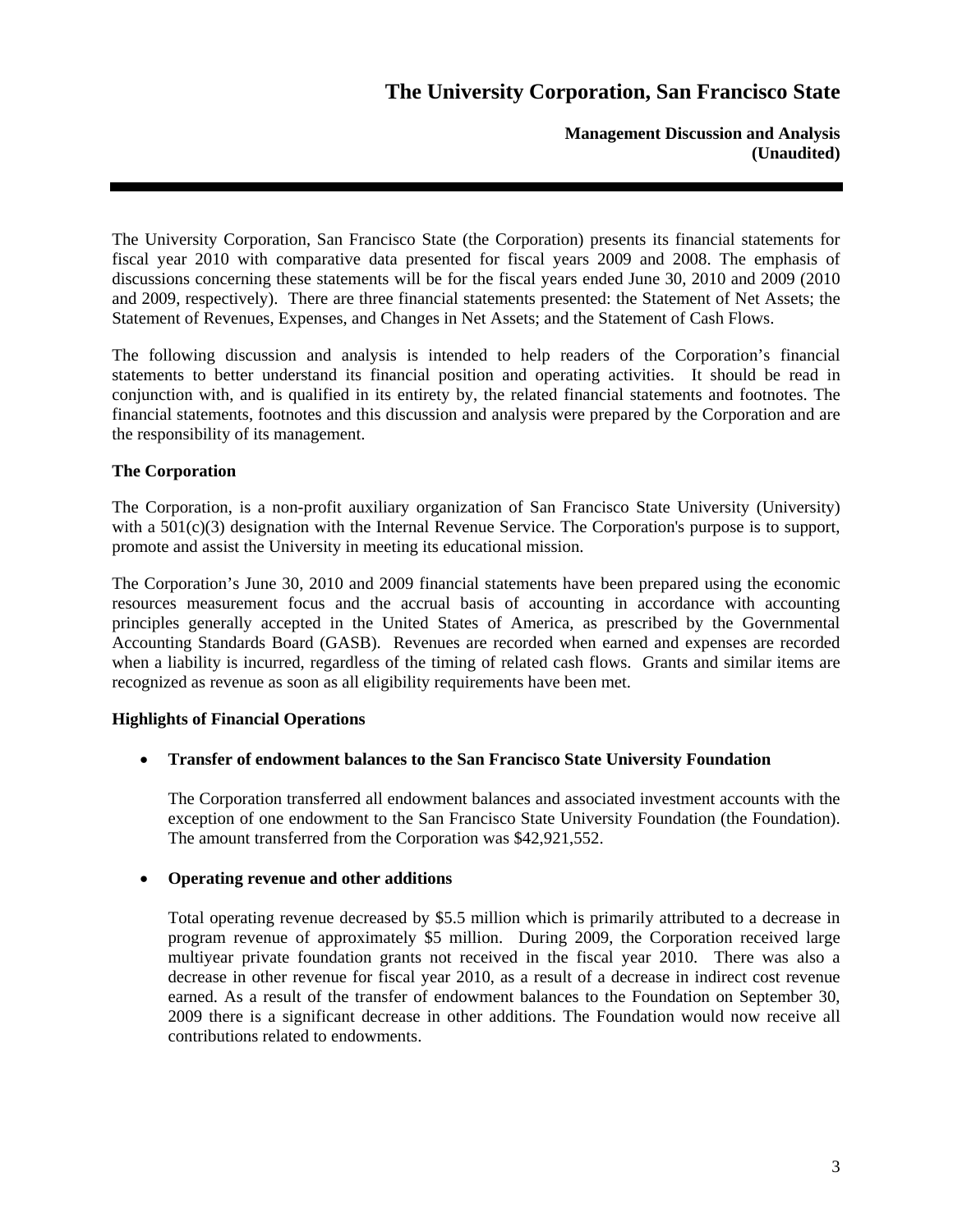**Management Discussion and Analysis (Unaudited)** 

#### **Nonoperating revenues and expenses**

Total non-operating revenue increased by \$10.6 million which is primarily attributable to net investment return. Investments improved markedly during 2010 though volatility continues in the financial markets. The investment return represents the investment of endowed (through September 30, 2009) and unrestricted funds.

#### **Restatement of 2009 financial statements**

The financial statements for fiscal year 2009 were restated thereby increasing opening net assets by \$7,043,728. As a result of the restatement, 2009 contributions increased by \$477,860 and investment loss increased by \$766,829. The details of the restatement will be discussed in more detail.

#### **Financial Position**

The statement of net assets presents the financial position of the Corporation at the end of fiscal year 2010 and 2009. The purpose of the statement of net assets is to present to the readers of the financial statements a fiscal snapshot of the Corporation. From the data presented, the readers of the statement of net assets are able to determine the assets available to continue the operations of the Corporation. They are also able to determine how much the Corporation owes its vendors as well as assessing other liabilities. Finally, the statement of net assets provides a picture of the net assets (assets minus liabilities) and their availability for expenditure.

Net assets are divided into three major categories. The first category, Invested in Capital Assets, presents the Corporation's equity in property and equipment. The next asset category is Restricted Net Assets, which is divided into two categories, Nonexpendable and Expendable. The corpus of nonexpendable restricted resources is only available for investment purposes. Expendable restricted net assets are available for expenditure by the Corporation, but must be spent for purposes as determined by donors and/or external entities that have placed time, purpose or legal restrictions on the use of the assets. The final category is Unrestricted Net Assets that are available to the Corporation for any lawful purpose of the Corporation.

Detailed statements of net assets are included with the financial statements. A condensed version is shown below: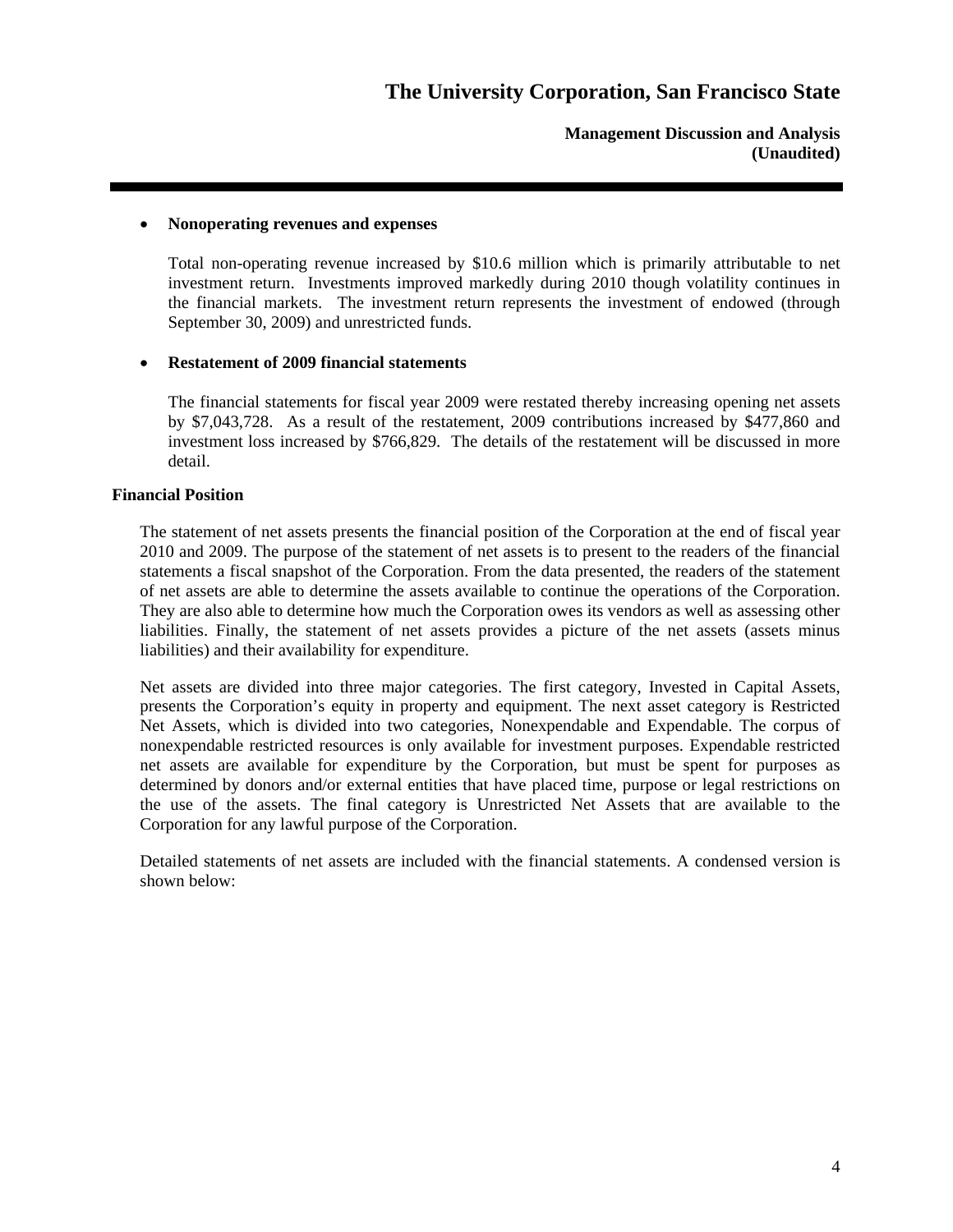### **Management Discussion and Analysis (Unaudited)**

#### **Condensed Statement of Net Assets - 2010, 2009, and 2008**

|                                | 2010            | 2009<br>(as restated) | 2008         |
|--------------------------------|-----------------|-----------------------|--------------|
| <b>ASSETS</b>                  |                 |                       |              |
| <b>Current Assets</b>          | \$<br>7,123,720 | 9,994,408<br>S.       | \$10,722,383 |
| <b>Noncurrent Assets</b>       | 9,952,616       | 47,676,895            | 46,466,778   |
| Total assets                   | 17,076,336      | 57,671,303            | 57,189,161   |
| <b>LIABILITIES</b>             |                 |                       |              |
| <b>Current Liabilities</b>     | 2,816,364       | 971,962               | 1,235,346    |
| <b>Noncurrent Liabilities</b>  |                 |                       | 7,271,200    |
| <b>Total liabilities</b>       | 2,816,384       | 971,962               | 8,506,546    |
| <b>NET ASSETS</b>              |                 |                       |              |
| Invested in capital assets     | 2,742,418       | 2,881,733             | 2,831,390    |
| <b>Restricted Net Assets:</b>  |                 |                       |              |
| Nonexpendable - endowments     | 509,088         | 26,690,874            | 26,481,050   |
| Expendable – scholarships,     |                 |                       |              |
| fellowships & capital projects | 6,067,093       | 21,096,914            | 13,838,447   |
| Unrestricted                   | 4,941,353       | 6,029,820             | 5,531,728    |
| Total net assets               | \$14,259,952    | \$56,699,341          | 48,682,615   |

#### **Assets**

For 2010, current assets decreased by approximately \$2,870,700 (-29%). The decrease was attributed primarily to a decrease in current investments of approximately \$1,264,200 and Pledge receivables of approximately \$1,198,200 as the outstanding balance for pledges continues to be paid down. Conversely for 2009, current assets decreased by approximately \$728,000 (-7%). Accounts receivable decreased by approximately \$768,000 due to collection of prior year balances offset by an increase in pledges receivable of \$1.6 million. In addition, current investments during 2009 decreased in value by approximately \$2,286,100 as a result of the continuing economic downturn in the financial market and increase in operating expenses.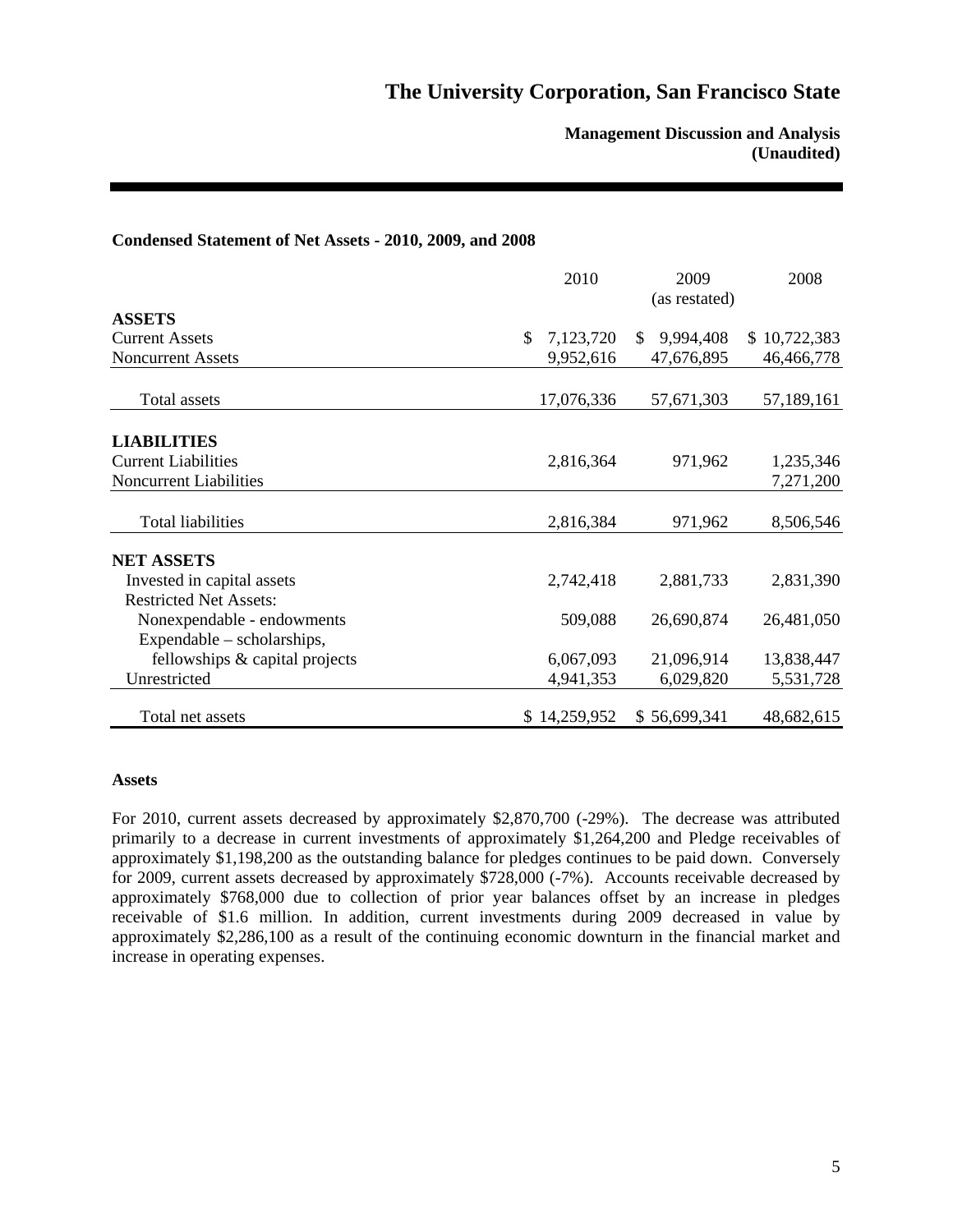**Management Discussion and Analysis (Unaudited)** 

Noncurrent Assets decreased by approximately \$37,724,300 (-79%) primarily due to the transfer of investment accounts to the San Francisco State University Foundation. In 2009, noncurrent assets increased by \$1,210,117 (3%) due to an increase in long term pledges of \$824,000 as well as an increase in unrestricted investments of \$2.4 million. These items were offset by a decrease in restricted investments of \$2.1 million.

## **Liabilities**

In 2010, current liabilities increased by \$1,844,422 (190%) due to related party activity with the San Francisco State University Foundation. The spendable accounts associated with the endowment are held by the Corporation thereby creating more transactions between the two entities. In 2009, current liabilities decreased by \$264,384 (27%) due to the Corporation improving on its invoice processing thus reducing the turnaround time of disbursing payments which caused the balance of accounts payables to decrease at year end.

## **Net Assets**

At June 30, 2010, net assets were \$14,259,952 which decreased by approximately \$42,439,400 (-75%) from the previous year. The decrease was primarily attributed to the transfer of endowment balances to the San Francisco State University Foundation, the transfer included the opening net assets balance (including any underwater endowments), contribution, investment income and related expenditures through September 30, 2009. Further discussion of the Corporations revenue and expenses under result of operations will highlight the changes that contributed to the overall increase in operating results.

At June 30, 2009, net assets were \$56,699,341 which increased by approximately \$8,016,700 (14%) from the previous year. The increase was primarily due to the restatement of the June 30, 2009 financial statements. The adjustment is a result of the removal of prior conditions related to a term-endowment for the creative arts building. Initial donor communication suggested conditions on the original pledge and thereby causing the gift to be recorded as deferred revenue during fiscal year ended 2005. The final gift agreement removed the previously suggested conditions and therefore the gift should have been recognized as revenue in October 2005. The impact of this restatement was to decrease deferred revenue and increase the Corporation's capital projects by \$7,043,728. The opening net asset balance for 2008 was increased by \$7,322,697.

Further discussion of the Corporation's revenue and expenses is under result of operations the section highlight the changes that contributed to the overall increase in operating results.

### **Results of Operations**

The Statement of Revenues, Expenses and Changes in Net Assets presents the Corporation's operating results, as well as the nonoperating revenues and expenses. Operating revenues primarily includes grants, contracts, and program revenue. Gifts and investment income, is classified as prescribed by GASB. Net nonoperating revenues or expenses are an integral component in determining the increase or decrease in net assets.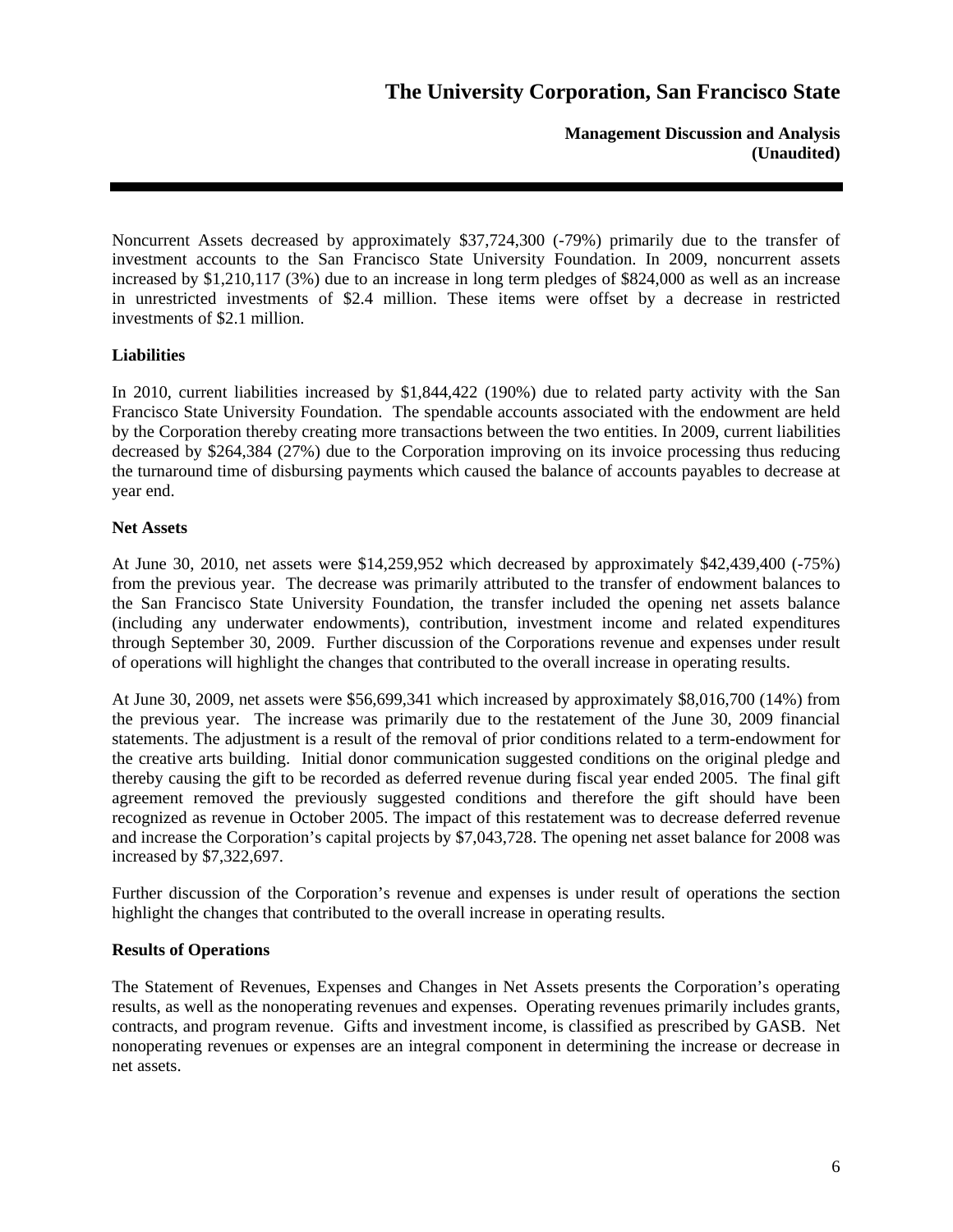**Management Discussion and Analysis (Unaudited)** 

Detailed statement of Revenue, Expenses, and Changes in Net Assets for the year ended June 30, 2010 and 2009 is included in the financial statements.

## **Condensed Statement of Revenues, Expenses and Changes in Net Assets For the years ended June 30, 2010, 2009 and 2008**

|                                                   | 2010            | 2009          |    | 2008         |
|---------------------------------------------------|-----------------|---------------|----|--------------|
|                                                   |                 | (as restated) |    |              |
| <b>Operating Revenues (Expenses):</b><br>Revenues | \$<br>4,355,533 | \$9,821,938   |    | \$5,942,481  |
|                                                   | (9, 434, 225)   | (9,906,202)   |    | (8,709,114)  |
| <b>Expenses</b>                                   |                 |               |    |              |
| <b>Operating loss</b>                             | (5,078,692)     | (84, 264)     |    | (2,766,633)  |
| <b>Nonoperating Revenues (Expenses):</b>          |                 |               |    |              |
| Contributions                                     | 2,037,063       | 3,064,394     |    | 1,238,845    |
| Investment return                                 | 3,523,792       | (8, 122, 583) |    | (750, 772)   |
| Capital contributions                             |                 | 39,790        |    | 177,798      |
| Additions to permanent endowments                 |                 | 6,359,087     |    | 503,282      |
| Transfers to the University                       |                 | (572, 395)    |    | (700,000)    |
| <b>Total other Nonoperating Revenues</b>          |                 |               |    |              |
| (Expenses)                                        | 5,560,855       | 768,293       |    | 469,153      |
| <b>Change Net Assets</b>                          | \$<br>482,163   | \$<br>684,029 | S. | (2,297,480)  |
|                                                   |                 |               |    |              |
| Net assets:                                       |                 |               |    |              |
| Beginning of year                                 | \$56,699,341    | \$48,682,615  |    | \$49,151,768 |
| Change in net assets                              | 482,163         | 684,029       |    | 469,153      |
| Prior period adjustment                           |                 | 7,332,697     |    |              |
| <b>Transfer to SF State Foundation</b>            | (42, 921, 552)  |               |    |              |
| Net Assets end of year                            | \$14,259,952    | \$56,699,341  |    | \$48,682,615 |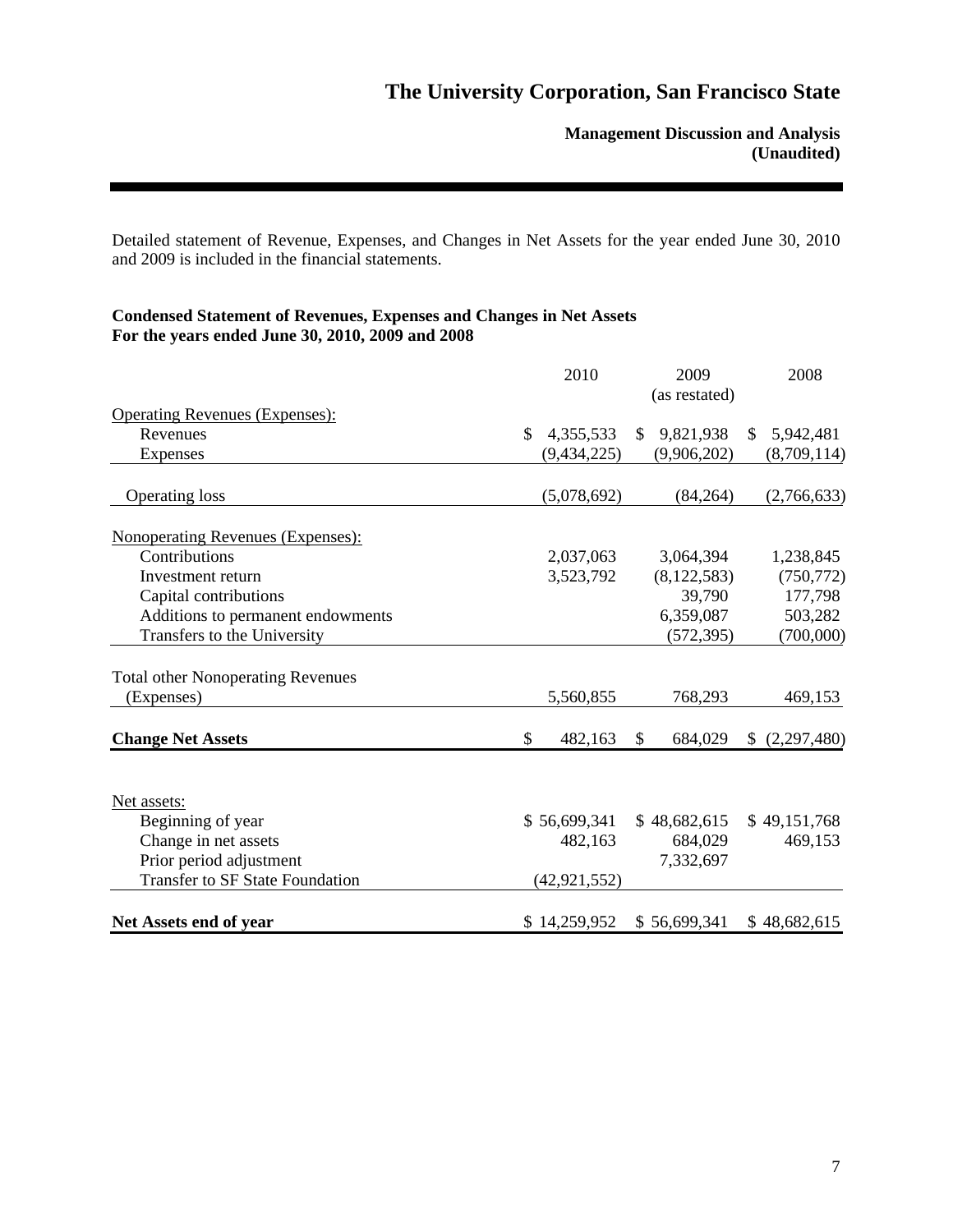**Management Discussion and Analysis (Unaudited)** 

#### **OPERATING REVENUES**

#### **Program Revenue**

Program revenues are the function of the many projects administered by the Corporation. During 2010 program revenue decreased approximately \$4,958,900 which was primarily attributed to multi-year grants and contracts received in 2009. Conversely, program revenue in 2009 increased \$3.6 million during the year which was primarily attributed to grants and contracts such as the Irvine Foundation of \$1 million, California Foundation of \$225,000, Johnson Foundation of \$420,000, and approximately \$2.35 million of other grants awarded.

#### **Rental Income**

Rental income is comprised mainly of food vending tenants and the fitness facility located on campus. Rental income was mainly flat in comparison to prior fiscal year. Tenants rent are increased based on the consumer price index (CPI) which is reviewed annually. During 2009 rental income had decreased due to a reduction of income from the fitness center.

#### **Other Revenue**

Other Revenue decreased during the year primarily as a result of the transfer of endowment balances to the Foundation. During the fiscal year 2009 an annual 2% administrative fee was charged on the endowment based on the average daily balance per the Corporation's investment policy. In 2010, the Corporation earned this fee for the first quarter of the fiscal year.

### **OPERATING EXPENSES**

### **Operating Expenses**

Operating expenses are tied to the use of funds, from grants, contracts, donations, and other miscellaneous sources. The program costs for all projects administered for the year ended June 30, 2010 are \$9,434,225 as compared to \$9,906,202 for the prior year ended June 30, 2009. Expenses decreased approximately \$472,000 as a result of more reimbursement release time (RRT), and reimbursement of salaries and benefits to the university during 2009. This was evident in projects like the Morrison Chamber Music and endowed chairs for approximately \$500,000. Similar costs for the project was not present in 2010.

### **NON-OPERATING REVENUES AND EXPENSES**

### **Contributions**

Contributions are recognized as revenue when they are verifiable, measurable, probable of collection, and the Corporation has met all time and eligibility requirements. Contributions decreased during 2010 by approximately \$1,027,300 due to decline in fund raising, scholarship and capital campaigns; these functions will be primarily handled by the San Francisco State University Foundation. Conversely, during 2009 contributions increased by approximately \$1,687,500 and campus programs received over \$2.4 million during fiscal year 2009 from contribution and fundraising activities.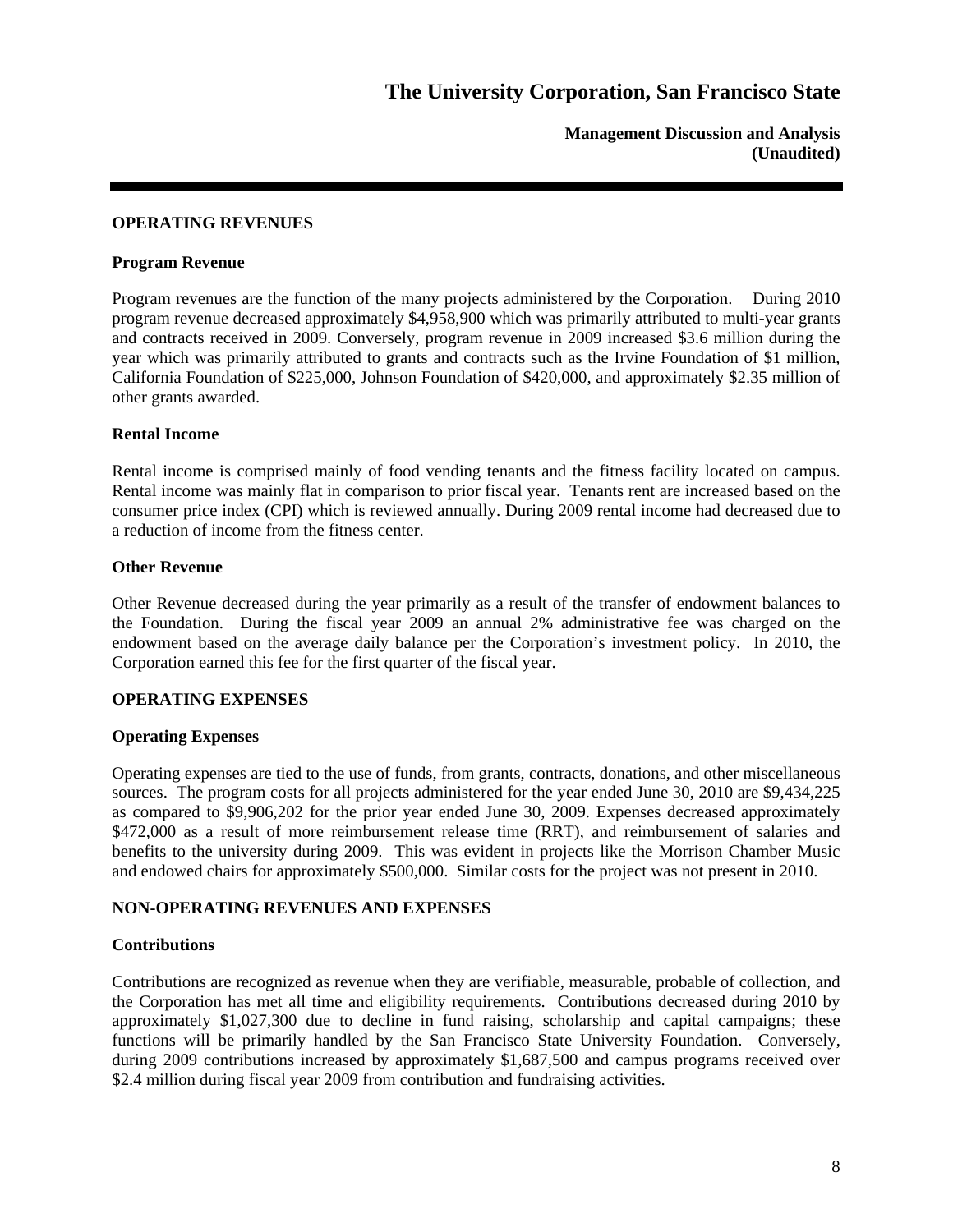**Management Discussion and Analysis (Unaudited)** 

#### **Investment Return**

In 2010, investments began to show modest signs of recovery throughout the year. Investment return for the fiscal year 2010 was \$3.5 million as compared to a loss of \$8.1 million in year ended June 30, 2009. Though the financial markets continue to be volatile the overall outlook has improved from last fiscal year. In 2009, Interest and income from investments and net realized and unrealized loss on investments netted to a loss of \$8.1 million for the year ended June 30, 2009 compared to a loss of \$750,000 for the year ended June 30, 2008. The Corporation's portfolio has continued to perform higher than policy benchmarks. The board continues to monitor investments throughout the year along with the investment managers and adjust targets as well as allocation mix where necessary.

#### **Additions to Permanent Endowments**

Contributions are no longer accepted by the Corporations for capital campaigns and permanent endowments as these assets and related activity were part of the transfer to the San Francisco State University Foundation. In 2009 contributions to capital campaigns and permanent endowments continued to receive steady support from friends of the University in the amount of \$5.8 million. The Corporation received \$3.255 million from Goldman Foundation as well as over a \$1 million related to the W Smith Endowment, Raoul Bertrand Classics Endowment of \$750,000 as well as the Bernard Osher Foundation of \$1 million.

### **SIGNIFICANT ITEMS**

In 2010 there was an operating loss of \$5,078,692 which is attributed to the decrease in program revenue where there were large multi-year grants received in fiscal year 2009. These multi-year grants would have expenditures in fiscal year 2010. Also, contributions are a significant part of a campus programs revenue as well as investment income used to fund endowment related activities.

During fiscal year 2010 all endowments, except for one endowment totaling approximately \$504,000, were transferred to the SF State University Foundation. Ownership of all the investment accounts related to these proceeds has been transferred to the Foundation. The philanthropic foundation is a new auxiliary established at San Francisco State University which took over the management of the endowments as of September 30, 2009. The impact of this change to the Corporations change in net assets was approximately \$42.9 million. The transfer was significant to the Corporations bottom line change in net assets but did not have a major impact on the Corporations overall financial position. The transfer resulted in approximately \$900,000 of loss revenue for the Corporation based on the 2% administrative fee charged for managing the endowments.

As a result of the transfer of endowment assets to the Foundation there will continue to exist a transactional relationship between the two entities. The Corporation maintains the spendable and scholarship accounts associated with the endowment accounts under the management of the Foundation. Periodically, the Foundation will process transfer request which move funds from specific endowments to the related spendable and scholarship accounts to cover scholarships, endowed chairs and other specific requirements of the endowment.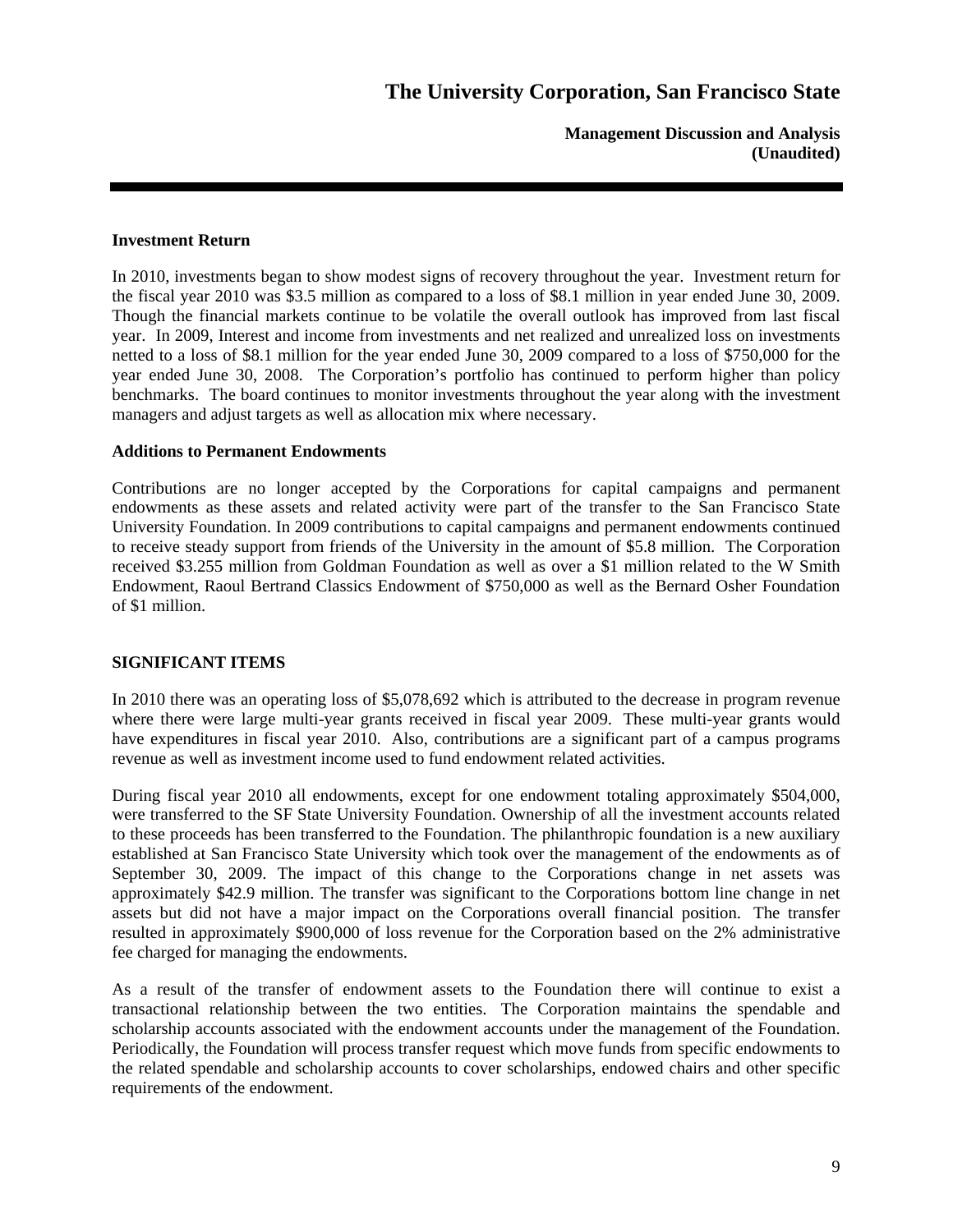**Management Discussion and Analysis (Unaudited)** 

The transfer of endowment balances has not impaired liquidity or impacted operating needs of the Corporation.

We believe all other significant items have already been disclosed and either they do not have a significant effect on future operations, or these effects have already been included in the current financial statements.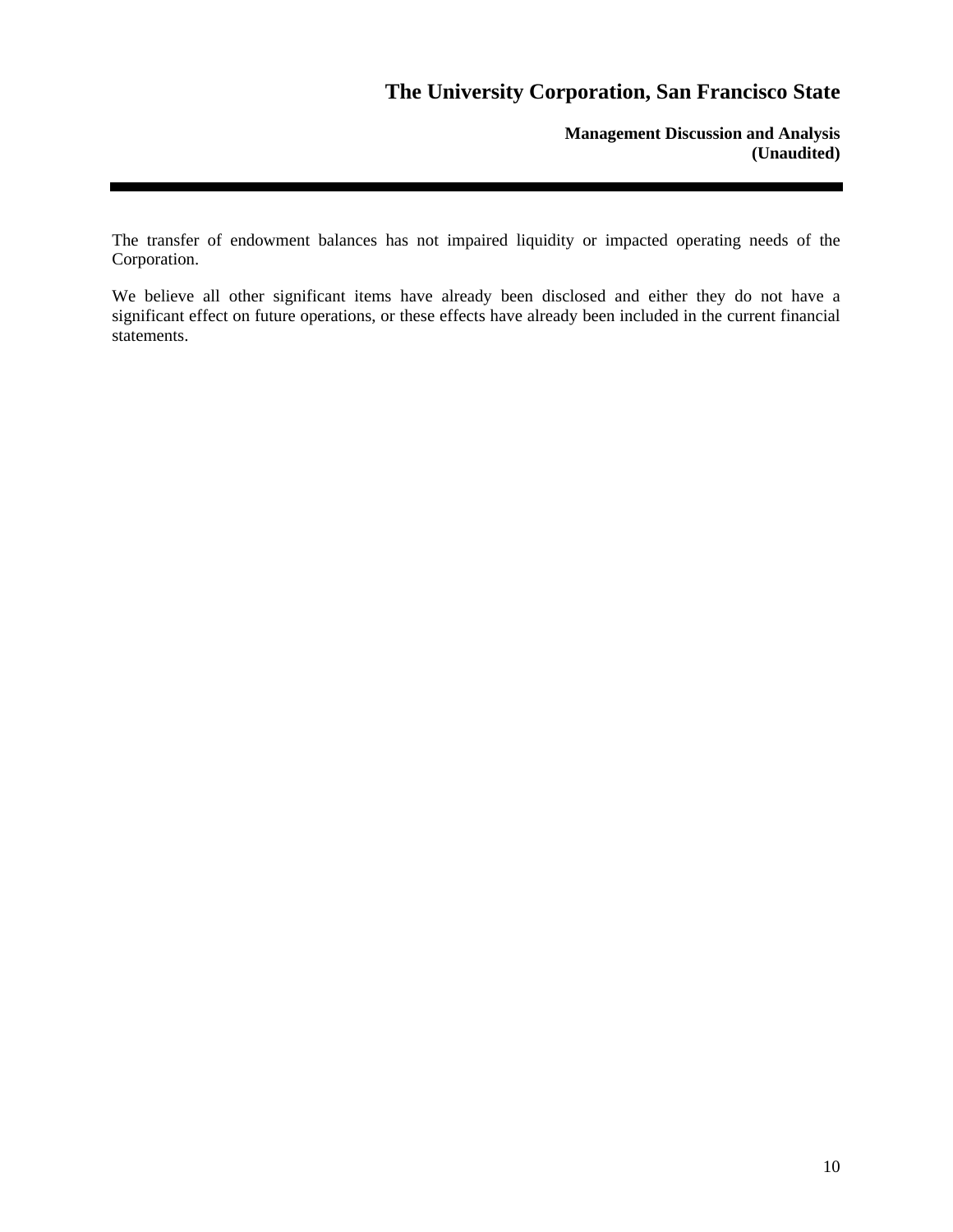## **Statement of Net Assets**

| June 30,                                                 | 2010             | 2009             |
|----------------------------------------------------------|------------------|------------------|
|                                                          |                  | (as restated -   |
|                                                          |                  | see Note 3)      |
| <b>Assets</b>                                            |                  |                  |
| <b>Current Assets:</b>                                   |                  |                  |
| Cash and cash equivalents                                | \$<br>522,950    | \$<br>679,001    |
| Investments, unrestricted                                | 5,698,360        | 6,961,557        |
| Pledges receivable                                       | 595,867          | 1,794,106        |
| Accounts receivable, net                                 | 302,457          | 559,744          |
| Prepaid expenses                                         | 4,086            |                  |
| Total current assets                                     | 7,123,720        | 9,994,408        |
| <b>Noncurrent Assets:</b>                                |                  |                  |
| Pledges receivable, net                                  | 377,631          | 1,485,203        |
| Investments, unrestricted                                | 6,323,479        | 4,515,360        |
| Investments, restricted                                  | 509,088          | 38,794,599       |
| Capital assets, net                                      | 2,742,418        | 2,881,733        |
| Total noncurrent assets                                  | 9,952,616        | 47,676,895       |
| Total assets                                             | 17,076,336<br>\$ | \$<br>57,671,303 |
|                                                          |                  |                  |
| <b>Liabilities and Net Assets</b>                        |                  |                  |
| <b>Current Liabilities:</b>                              |                  |                  |
| Accounts payable                                         | \$<br>1,264,188  | \$<br>727,463    |
| Accrued salaries and benefits payable                    | 145,862          | 141,092          |
| Accrued compensated absences                             | 80,807           | 103,407          |
| Payable to related parties                               | 1,325,527        |                  |
| Total current liabilities                                | 2,816,384        | 971,962          |
| <b>Net Assets:</b>                                       |                  |                  |
| Invested in capital assets                               | 2,742,418        |                  |
| Restricted for:                                          |                  | 2,881,733        |
| Nonexpendable - endowments                               | 509,088          | 26,690,874       |
| Expendable - scholarships, fellowships, capital projects | 6,067,093        | 21,096,914       |
| Unrestricted                                             | 4,941,353        | 6,029,820        |
| Total net assets                                         | 14,259,952       | 56,699,341       |
|                                                          |                  |                  |
| Total liabilities and net assets                         | 17,076,336<br>\$ | \$<br>57,671,303 |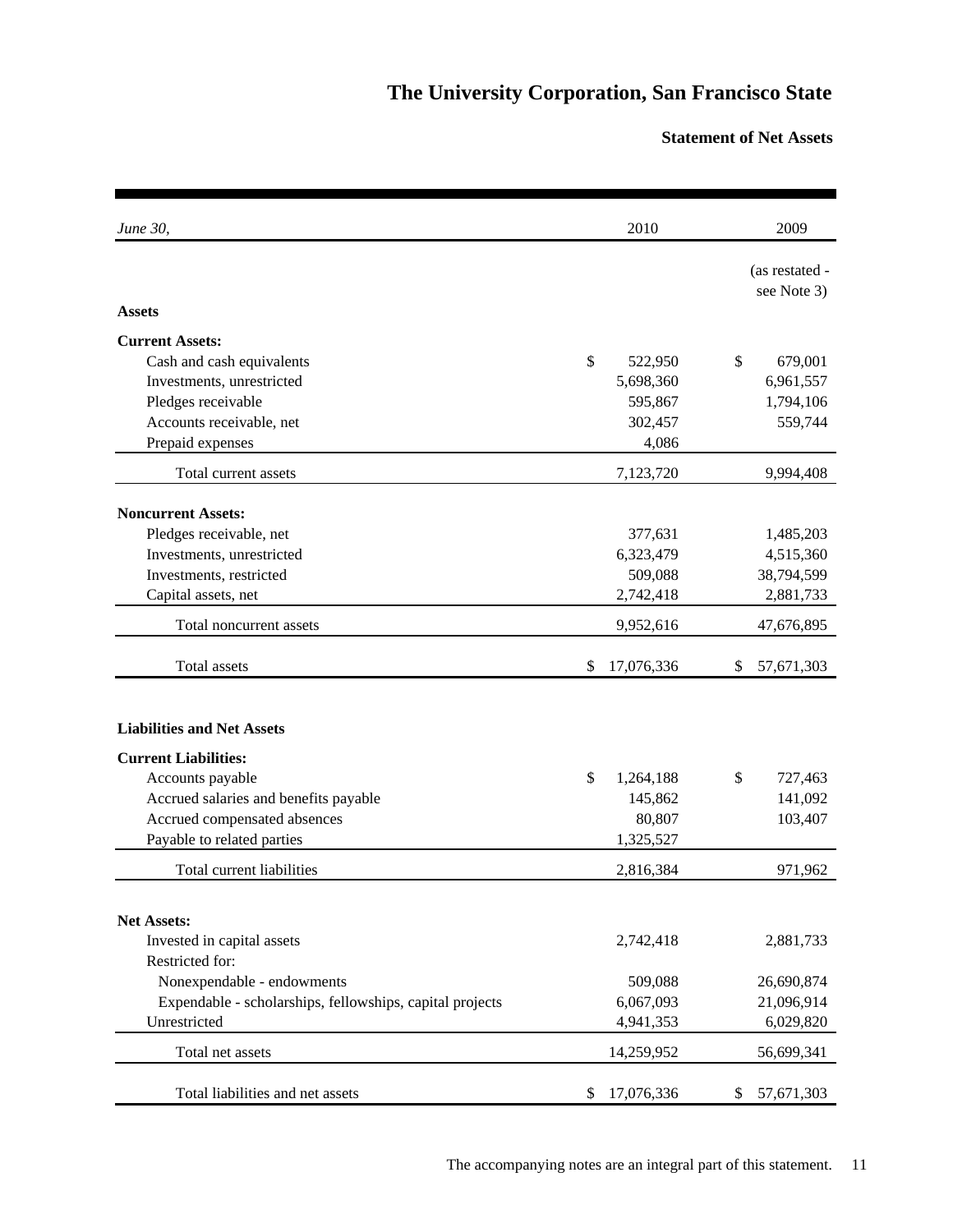## **Statement of Revenues, Expenses and Changes in Net Assets**

| Year Ended June 30,                                          | 2010             | 2009                          |
|--------------------------------------------------------------|------------------|-------------------------------|
|                                                              |                  | (as restated -<br>see Note 3) |
| <b>Revenues:</b>                                             |                  |                               |
| Program, grants, and contract revenue                        | \$<br>3,345,110  | \$<br>8,304,051               |
| Rental income                                                | 410,242          | 408,537                       |
| Other revenues                                               | 600,181          | 1,109,350                     |
| Total revenues                                               | 4,355,533        | 9,821,938                     |
| <b>Expenses:</b>                                             |                  |                               |
| Grants, contracts, and campus programs                       | 6,625,836        | 7,417,745                     |
| Rental expenses                                              | 13,770           | 13,555                        |
| Student scholarships                                         | 1,163,000        | 752,206                       |
| Management and general                                       | 1,346,021        | 1,477,463                     |
| Depreciation                                                 | 285,598          | 245,233                       |
| Total expenses                                               | 9,434,225        | 9,906,202                     |
| <b>Operating loss</b>                                        | (5,078,692)      | (84,264)                      |
| <b>Nonoperating Revenues (Expenses):</b>                     |                  |                               |
| Contributions                                                | 2,037,063        | 3,064,394                     |
| Investment return                                            | 3,523,792        | (8, 122, 583)                 |
| Net nonoperating revenues (expenses)                         | 5,560,855        | (5,058,189)                   |
| Gain (loss) before other additions                           | 482,163          | (5, 142, 453)                 |
| <b>Other Additions and Transfers:</b>                        |                  |                               |
| Capital contributions                                        |                  | 39,790                        |
| Additions to permanent endowments                            |                  | 6,359,087                     |
| Transfers to the University                                  |                  | (572, 395)                    |
| Total other additions and transfers                          |                  | 5,826,482                     |
| <b>Change in Net Assets</b>                                  | 482,163          | 684,029                       |
| Net Assets, beginning of the year                            | 56,699,341       | 48,682,615                    |
| <b>Prior Period Adjustment (Note 3)</b>                      |                  | 7,332,697                     |
| Net Assets, beginning of year as restated                    | 13,777,789       | 56,015,312                    |
| <b>Transfer to San Francisco State University Foundation</b> | (42, 921, 552)   |                               |
| Net Assets, end of the year                                  | \$<br>14,259,952 | \$<br>56,699,341              |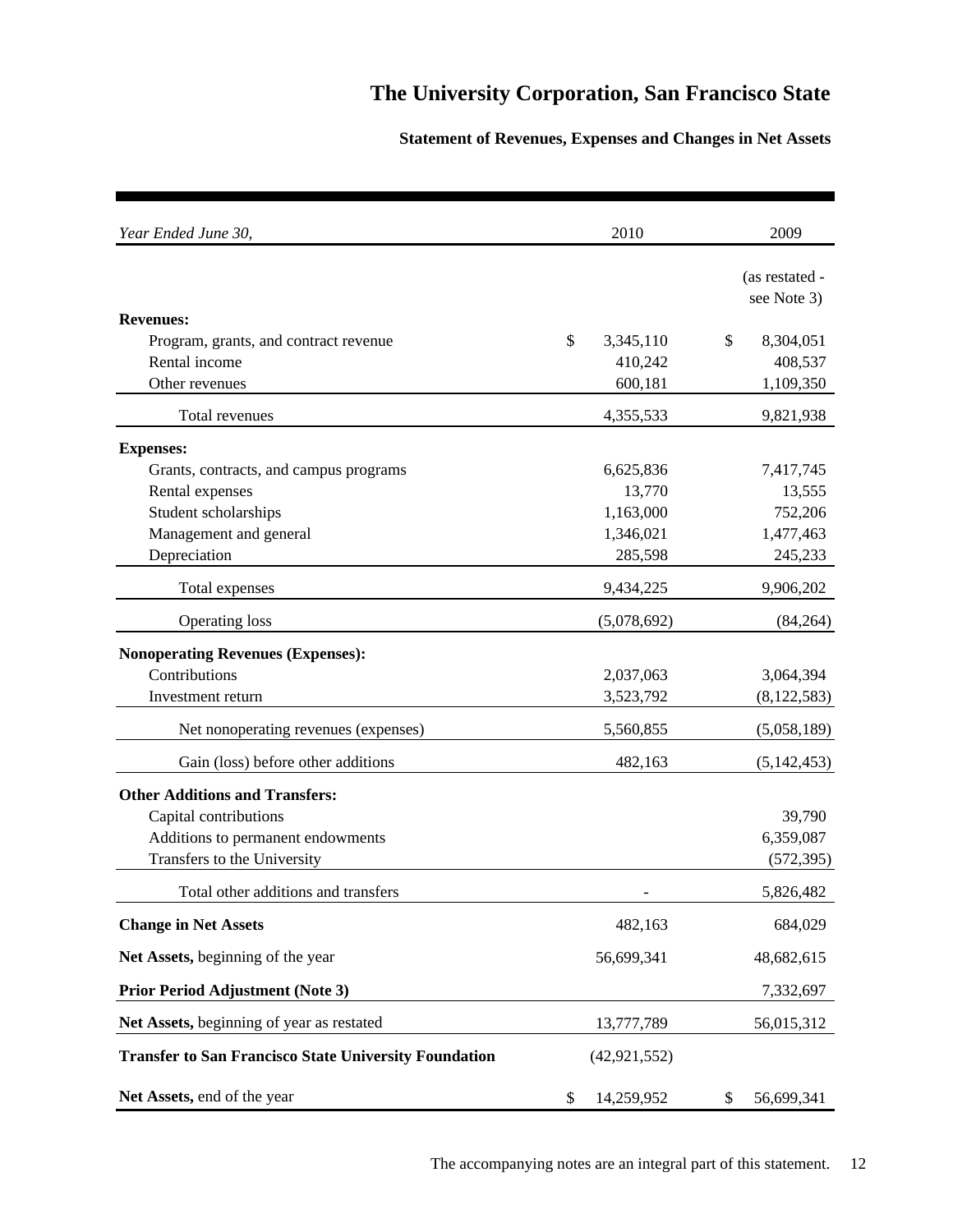**Statement of Cash Flows**

| Year Ended June 30, 2009                                         |                            |    |                |
|------------------------------------------------------------------|----------------------------|----|----------------|
| <b>Cash Flows from Operating Activities:</b>                     |                            |    |                |
| Receipts from programs                                           | $\mathcal{S}$<br>5,904,120 | \$ | 9,012,697      |
| Rent receipts                                                    | 410,242                    |    | 408,538        |
| Payments to suppliers                                            | (3,160,533)                |    | (5,888,166)    |
| Payments to employees for services                               | (3,051,537)                |    | (3,094,183)    |
| Scholarships to students                                         | (1,092,133)                |    | (831,263)      |
| Other                                                            | 600,181                    |    | 1,109,350      |
| Net cash (used) provided by operating activities                 | (389,660)                  |    | 716,973        |
|                                                                  |                            |    |                |
| <b>Cash Flows from Noncapital Financing Activities:</b>          |                            |    |                |
| Donations received                                               | 2,037,063                  |    | 6,506,824      |
| Transfers to the University                                      |                            |    | (572, 395)     |
| Transfer to San Francisco State Foundation                       | 1,700,842                  |    |                |
| Bank overdraft                                                   |                            |    | (40, 538)      |
| Net cash provided by noncapital financing activities             | 3,737,905                  |    | 5,893,891      |
| <b>Cash Flows from Capital and Related Financing Activities:</b> |                            |    |                |
| Capital asset additions                                          | (146, 283)                 |    | (299, 026)     |
| Donations received restricted for capital                        |                            |    | (227, 473)     |
|                                                                  |                            |    |                |
| Net cash used by capital and related financing activities        | (146, 283)                 |    | (526, 499)     |
| <b>Cash Flows from Investing Activities:</b>                     |                            |    |                |
| Proceeds from sales and maturities of investments                | 2,845,199                  |    | 48,119,893     |
| Purchase of investments                                          | (9,477,168)                |    | (39, 195, 226) |
| Investment income                                                | 3,273,956                  |    | (14,330,031)   |
|                                                                  |                            |    |                |
| Net cash used by investing activities                            | (3,358,013)                |    | (5,405,364)    |
| <b>Net Change in Cash and Cash Equivalents</b>                   | (156, 051)                 |    | 679,001        |
| Cash and Cash Equivalents, beginning of year                     | 679,001                    |    |                |
| Cash and Cash Equivalents, end of year                           | \$<br>522,950              | \$ | 679,001        |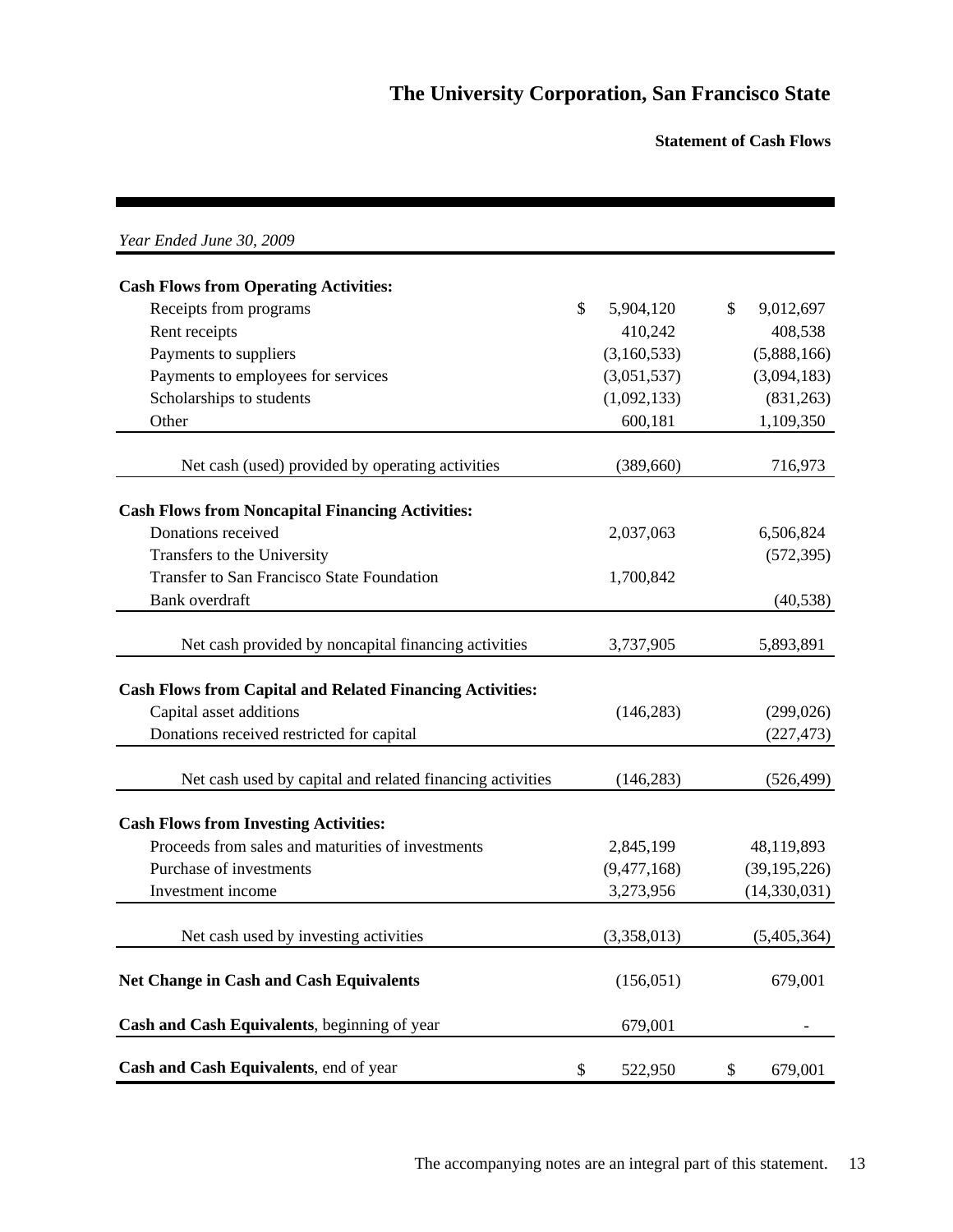## **Statement of Cash Flows (continued)**

| <b>Reconciliation of Operating Loss to Net Cash</b> |                  |               |
|-----------------------------------------------------|------------------|---------------|
| <b>Flows Used by Operating Activities:</b>          | \$               | \$            |
| <b>Operating loss</b>                               | (5,078,692)      | (84, 264)     |
| Adjustments to reconcile operating loss to net cash |                  |               |
| flows used by operating activities:                 |                  |               |
| Depreciation                                        | 285,598          | 245,233       |
| Loss on disposal                                    |                  | 3,450         |
| Changes in assets and liabilities:                  |                  |               |
| Accounts receivable and pledge receivable           | 2,563,098        | 775,399       |
| Prepaid expenses                                    | (4,086)          |               |
| Accounts payable                                    | 536,725          | (299, 111)    |
| Payable to related parties                          | 1,325,527        |               |
| Accrued salaries and benefits payable               | (22,600)         | 77,699        |
| Accrued compensated absences                        | 4,770            | (1, 433)      |
| Total adjustments                                   | 4,689,032        | 801,237       |
| Net cash (used) provided by operating activities    | \$<br>(389, 660) | \$<br>716,973 |

## **Supplemental Disclosures of Cash Flow Activity:**

| Non-cash activity:               |               |         |
|----------------------------------|---------------|---------|
| Donations of stock received      |               | 544.900 |
| Transfer of Assets to Foundation | \$ 42,921,552 |         |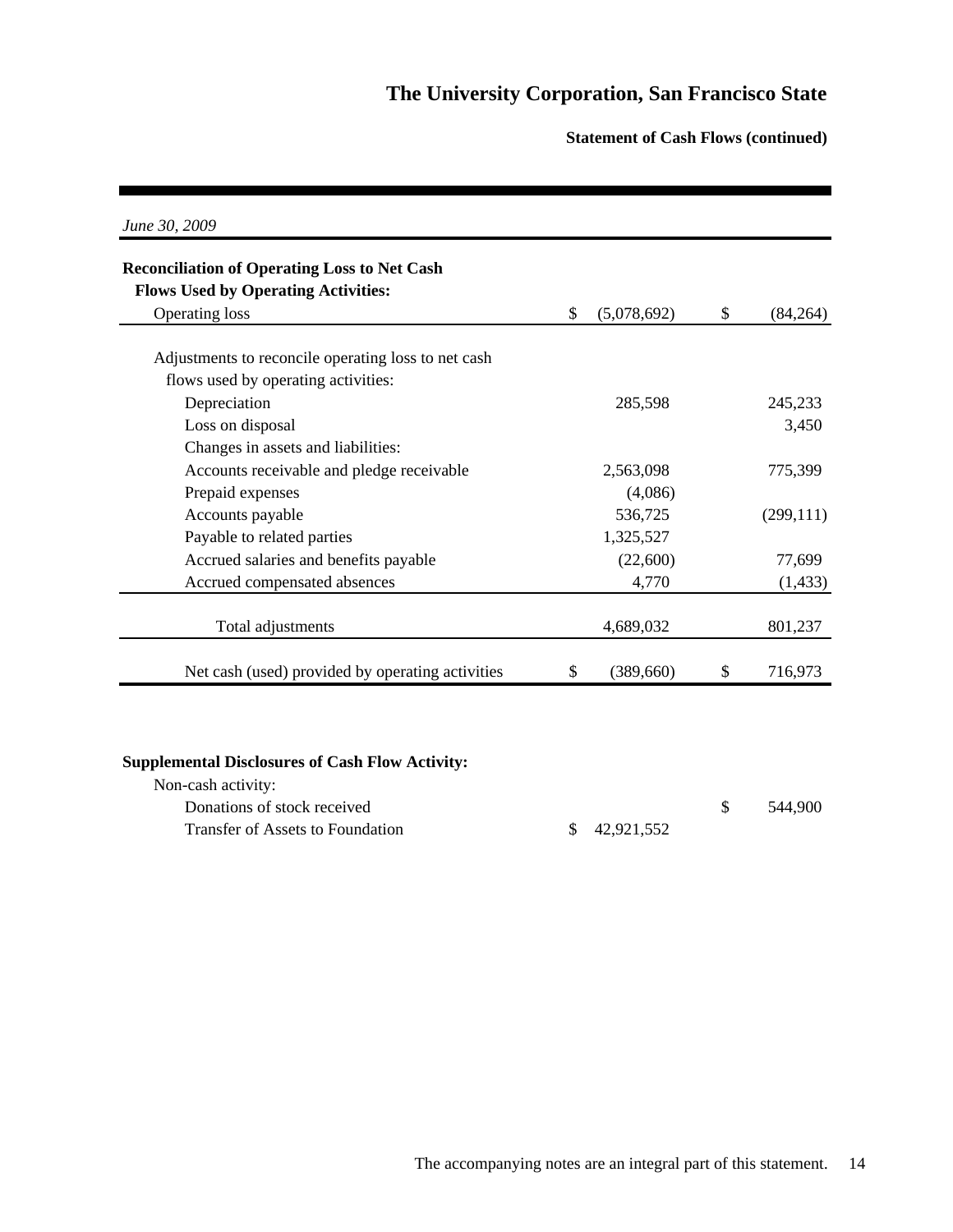### **Note 1 - Organization:**

The University Corporation, San Francisco State (Corporation), formerly the San Francisco State University Foundation, Inc., is a non-profit, tax-exempt California corporation. The Corporation serves as an auxiliary organization of San Francisco State University. The Corporation is a Component Unit of San Francisco State University (University).

The Corporation was established in 1946 for the purpose of promoting and assisting the University through administration of educational projects, University research and development projects, and community outreach programs. The Corporation has grants, contracts and agreements with state, local and private agencies and organizations.

### **Note 2 - Summary of Significant Accounting Policies:**

#### a. Basis of Presentation

The basic financial statements required by GASB Statements number 34 and 35 includes a Statement of Net Assets, a Statement of Revenues, Expenses, and Changes in Net Assets and a Statement of Cash Flows. As a component unit of a public institution, the Corporation has chosen to present its basic financial statements using the reporting model for special purpose governments engaged only in business-type activities. This model allows all financial information for the Corporation to be reported in a single column in each of the basic financial statements. In accordance with the business-type activities reporting model, the Corporation prepares its Statement of Cash Flows using the direct method.

The accompanying financial statements have been prepared using the economic resources measurement focus and the accrual basis of accounting in accordance with accounting principles generally accepted in the United States of America, as prescribed by GASB. Revenues are recorded when earned and expenses are recorded when a liability is incurred, regardless of the timing of related cash flows. Generally, grants, contributions, and similar items are recognized as revenue as soon as all eligibility requirements have been met.

The Corporation uses all applicable GASB and FASB pronouncements and interpretations issued on or before November 30, 1989, unless these FASB pronouncements conflict with or contradict GASB. The Corporation has elected not to follow FASB pronouncements issued after 1989.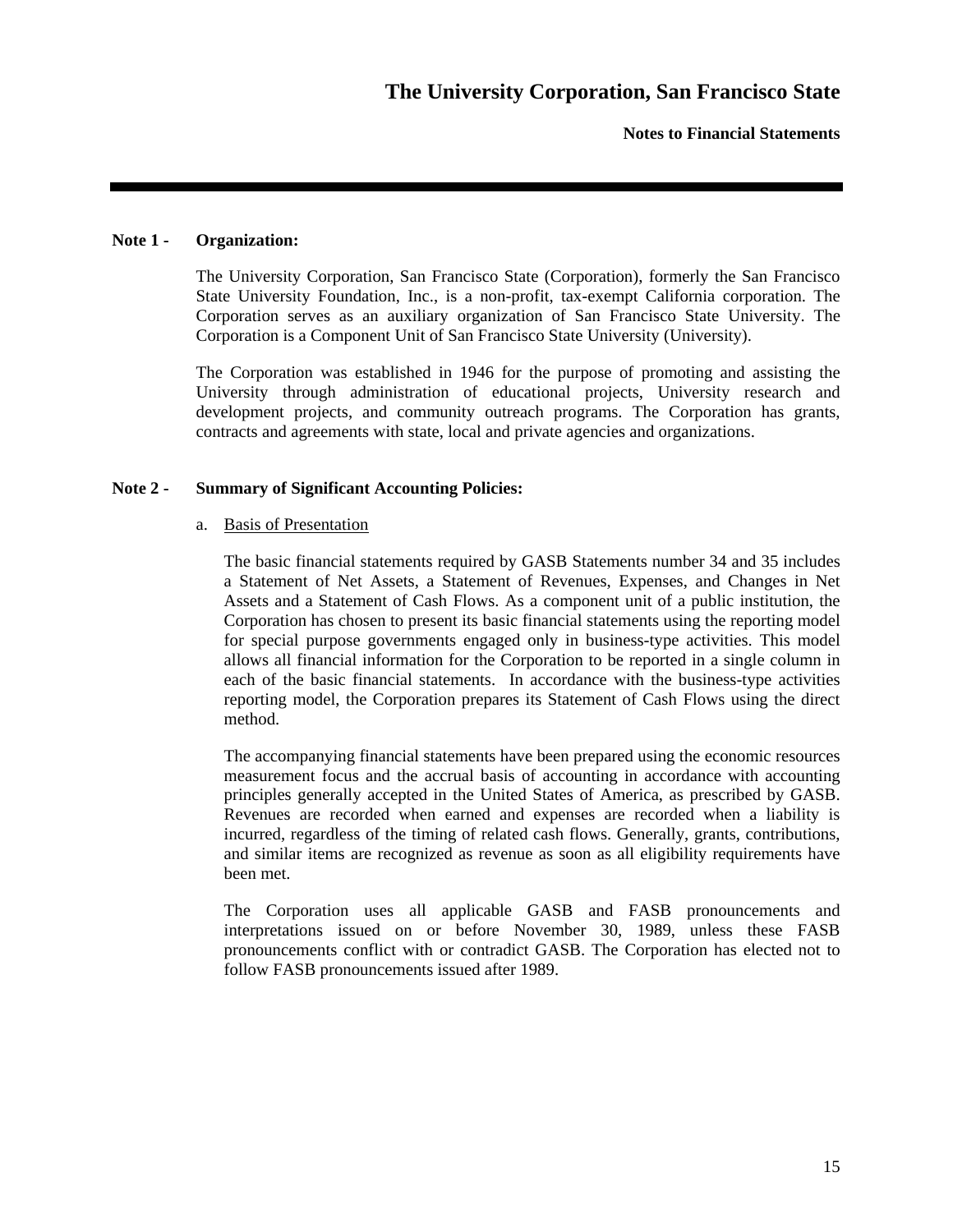**Notes to Financial Statements** 

The Corporation considers assets to be current that can reasonably be expected, as part of its normal business operations, to be converted to cash and be available for liquidation of current liabilities within twelve months of the date of the Statement of Net Assets. Liabilities that reasonably can be expected, as part of the Corporation's normal business operations, to be liquidated within twelve months of the date of the Statement of Net Assets are considered to be current. All other assets and liabilities are considered to be non-current.

The Corporation's net assets are classified into the following categories:

- *Invested in capital assets*: Capital assets, net of accumulated depreciation.
- *Restricted, non-expendable*: Net assets subject to externally imposed conditions that the Corporation retains in perpetuity. Net assets in this category consist of endowments.
- *Restricted, expendable*: Net assets subject to externally imposed conditions that can be fulfilled by the actions of the Corporation or by the passage of time.
- *Capital Projects*: Net assets subject to externally imposed conditions that whose restricted use is for capital projects which can be fulfilled by the actions of the Corporation.
- *Unrestricted*: This represents all unrestricted net assets. Unrestricted net assets may be designated for use by management or the Board of Directors.

### b. Cash and Cash Equivalents

Cash and cash equivalents consist of unrestricted cash, checking accounts, savings accounts and money market funds held outside of investment brokerage accounts with an original maturity date of three months or less.

Custodial credit risk - In the case of bank deposits, this is the risk that in the event of a bank failure, the Corporation's deposits may not be returned. The Corporation does not have a formal policy addressing custodial credit risk for its bank deposits. The Corporation maintained deposits in excess of federally insured limits as of June 30, 2010 and 2009, respectively. Though the Corporation is not a government agency, Union Bank of California has collateralized the deposits in accordance with section 53601 et. Seq. of the California Government Code. Wells Fargo Bank does not collateralize the Corporation's deposits in accordance with section 53601 et. Seq. of the California Government Code. Wells Fargo Bank is a financial institution whereby Federal Deposit Insurance Corporation (FDIC) insures deposits. The Corporation's deposits under \$250,000 are insured by FDIC.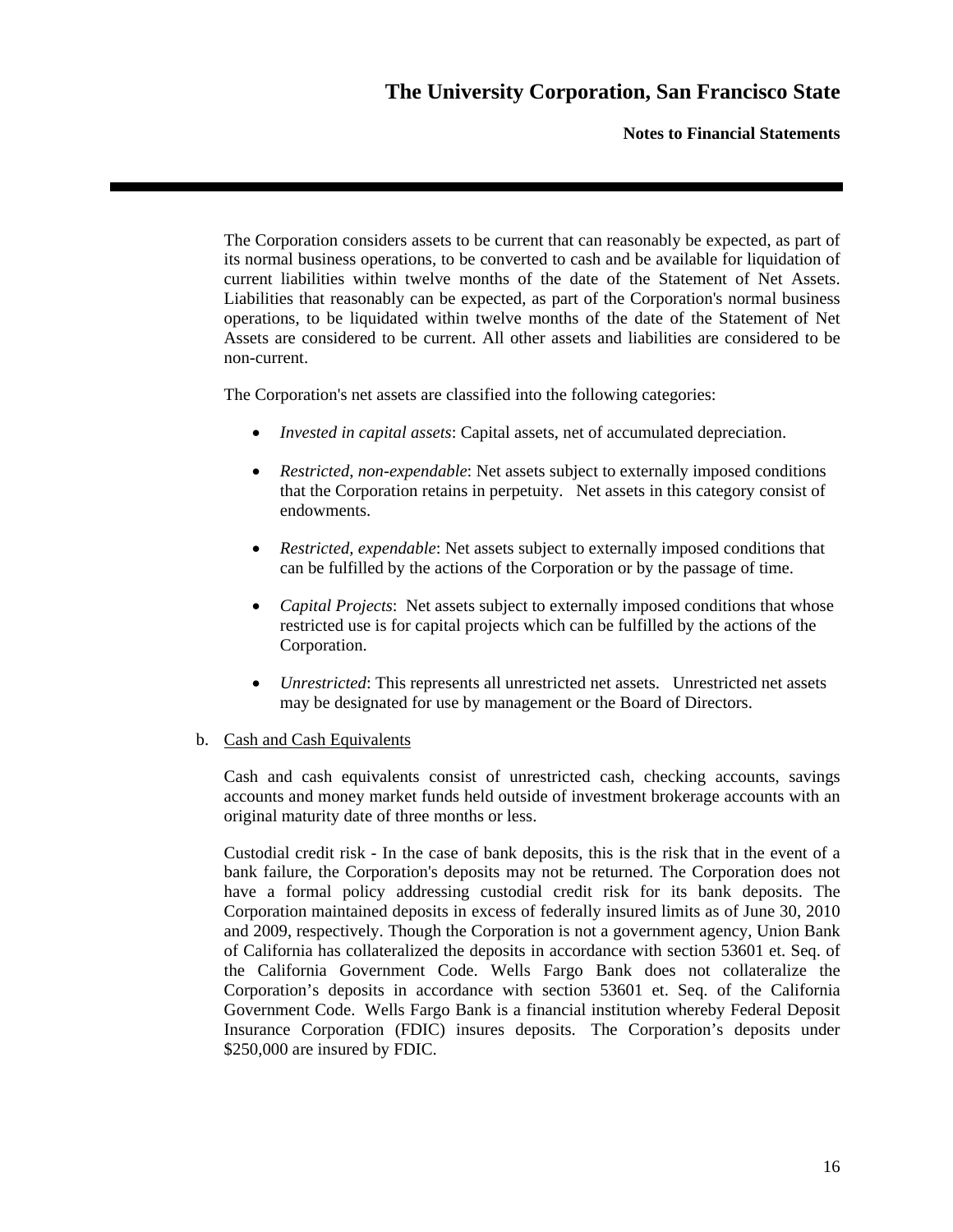### c. Accounts Receivable, net

Accounts receivable include amounts due from special projects, business services, contracts and other receivables from San Francisco State University. Account receivables are shown net of an allowance for uncollectible accounts of \$50,000 as of June 30, 2010 and 2009.

## d. Pledges Receivable, net

Unconditional promises of private gifts to the Corporation are recorded as pledges receivable and revenue in the year promised at the present value of expected cash flows. Conditional promises and intentions to pledge are recognized as receivables and revenue when the specific condition and or eligibility and recognition requirement is met. There were no conditional promises to give at June 30, 2010 and 2009. The pledge receivable discount at June 30, 2010 and 2009 is approximately \$6,800, and \$35,000, respectively.

### e. Investments

Investments are stated at fair value. The Corporation pools available resources into savings, management and investment accounts. Interest and dividends earned are allocated to the respective funds, net of fees, based on the ratio of a fund's invested resources to the total amount invested.

Investments in alternative investments are based upon fair values of the underlying assets as reported by the entities in their financial statements or as determined by the fund manager. In some cases the underlying assets are marketable securities with quoted market prices. In other situations, the underlying assets are not marketable and valuations are determined by the fund managers. Due to the inherent uncertainty of valuation of non-marketable and restricted investments, those estimated values may differ significantly from the values that would have been used had a ready market for the securities existed and the differences could be material. Additionally, these investments may have liquidity constraints, including lock up periods of a quarter or longer.

### f. Restricted Investments

Investments made from donor restricted endowments are pooled with the Corporation's other investments. Any appreciation of such investments is tracked separately and recorded in unrestricted net assets as long as the donor has not restricted those earnings. The Uniform Prudent Management of Institutional Funds Act (UPMIFA) passed in July 2006 and adopted by California in 2008 which authorizes an institution to spend the amount it deems prudent after considering the intent of the donor's intent, the purposes of the fund, and relevant economic factors. According to Corporation policy, up to 4% of the earnings may be distributed each year. Earnings available for distribution are identified as interest, dividends and realized gains and losses and are calculated quarterly based on the average daily balance of the portfolio.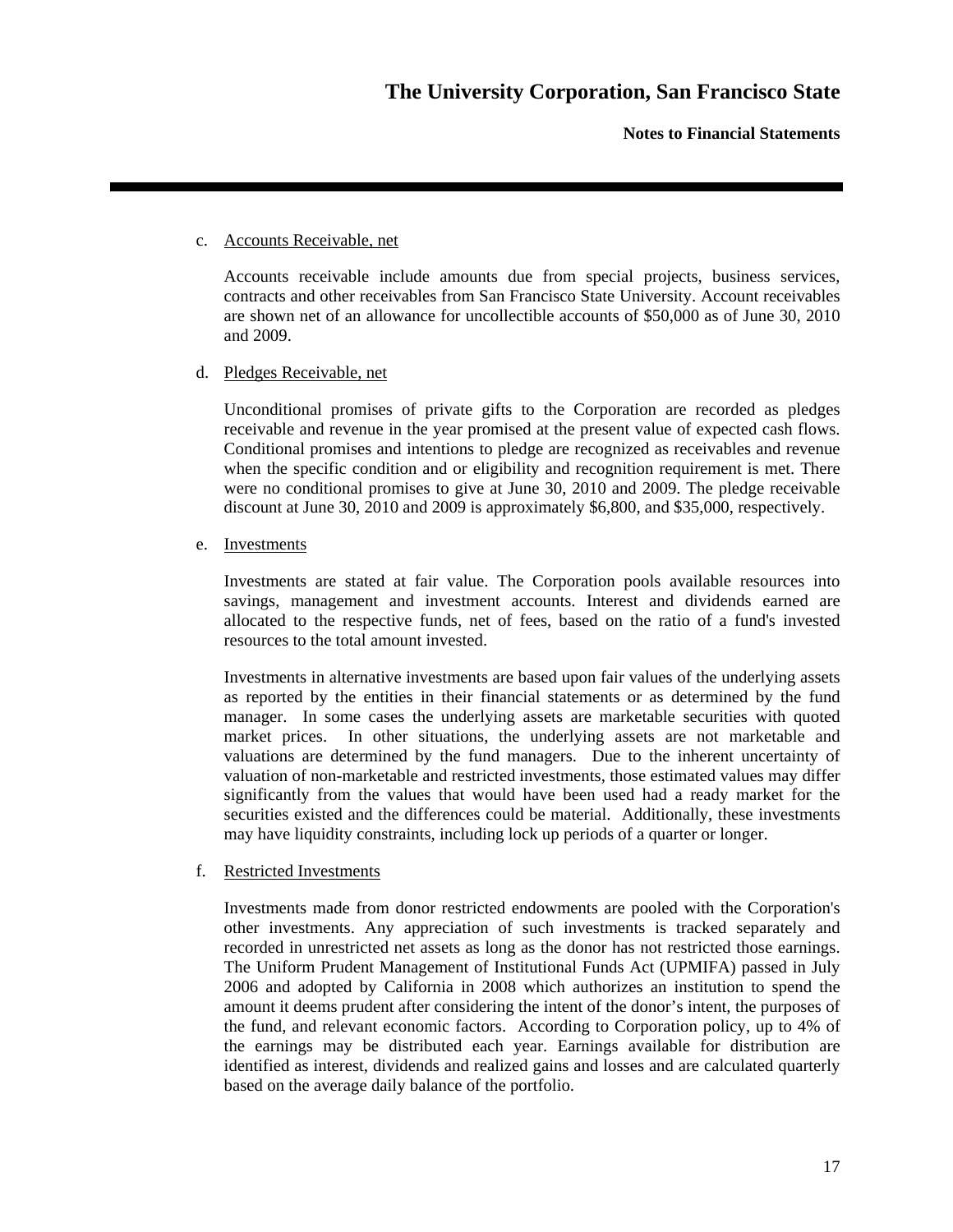**Notes to Financial Statements** 

The Corporation invests these funds to produce current income to meet spending needs, and to preserve the real value of the endowment principal. The Payout Policy Objective is interlinked with the Investment Objectives for the Total Fund and has been formulated in the context of the overarching goal for prudent management of endowments: to optimize the balance between preserving the real (after inflation) long-term purchasing power of the endowment principal with the need to make annual distributions to campus beneficiaries. As of September 30, 2009 the donor restricted endowments where transferred to San Francisco State University Foundation.

#### g. Capital Assets

Capital assets, which include property and equipment, are stated at cost. Depreciation is computed using the straight-line method over the estimated useful lives of the assets, which range from five to ten years for personal property and ten to thirty years for buildings and related improvements. Personal property with a value of less than \$5,000 is not capitalized. Annually, the Corporation transfers ownership of the capital assets belonging to closed projects to the University, where appropriate. No transfers were made during the fiscal year ended June 30, 2010 and 2009.

#### h. Real Estate Held by Endowments

In 2009, the Corporation adopted GASB 52 Land and other Real Estate held as Investment by Endowments, and it was determined to have no material impact to the Corporation as of June 30, 2010 and 2009, respectively.

#### i. Deferred Revenue

Generally, cash received from donors in advance of complying with the eligibility requirements are recorded as deferred revenue.

#### j. Compensated Absences

Employees accrue annual vacation leave based on length of service and job classification.

#### k. Revenue and Expenses

The Corporation classifies operating revenues into three categories program revenue, rental income and other revenue. Program Revenue is derived of program-specific grants and contracts and contributions arising from exchange transactions with federal, state, local, private foundations and individual contributions restricted for a particular program.

Rental Income is revenue generated from food vendors and commercial space leased to Club One, Patelco Credit Union, Parking and Enterprise car rental.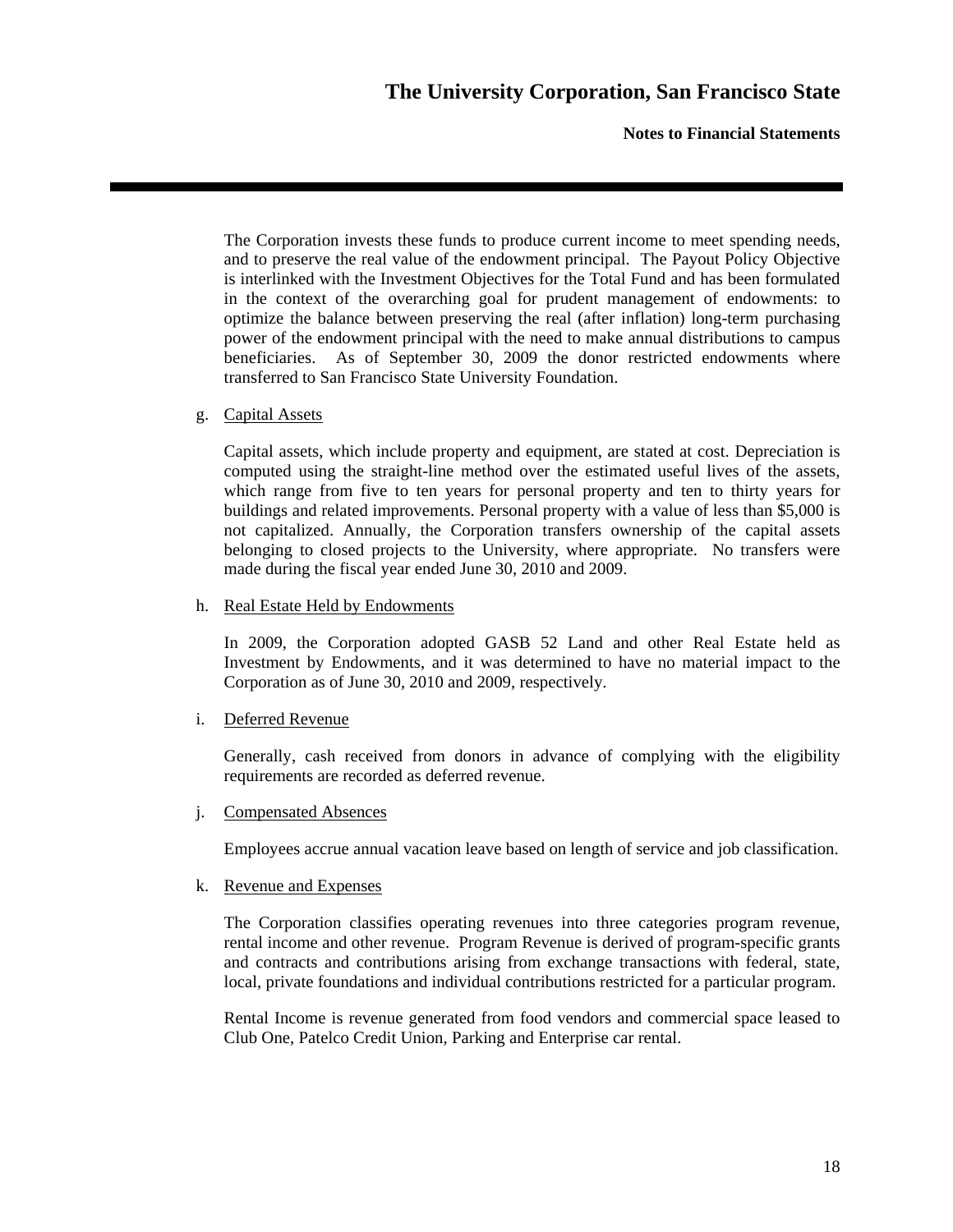Other Revenue are revenues which are not required to be reported under program revenue or rental income such as indirect cost earned associated with administering grants and contracts, and campus programs.

Non-Operating revenue and expenses category includes revenue from restricted and unrestricted contributions where the restrictions have been met, and transfers. This category also includes investment returns which are net of administrative fees charged per the investment policy (such as, interest, dividends and net realized and unrealized gains and losses).

Other Additions and Transfers category includes contributions related to capital projects and permanent endowments and transfers related to funds given to the University as a gift.

l. Use of Estimates

The preparation of financial statements, in conformity with accounting principles generally accepted in the United States of America, requires management to make estimates and assumptions that affect certain reported amounts and disclosures. Accordingly, actual results could differ from those estimates.

m. Income Taxes

The Corporation is a not-for-profit corporation and is exempt from federal and state income taxes under provisions of section 501 (c)(3) of the Internal Revenue Code and the California Tax Code. Continuance of such exemption is subject to compliance with laws and regulations of the taxing authorities. Certain activities considered unrelated to the tax exempt purposes of the Corporation may generate income that is taxable. No provision has been recorded for income taxes, as the net income, if any, from unrelated business in the opinion of management; it is not material to the basic financial statements taken as a whole.

### n. New Accounting Pronouncements

In March 2009, the GASB issued Statement No. 54, Fund Balance Reporting and Governmental Fund Type Definitions, effective for the Corporation's fiscal year and beginning after June 15, 2010. Statement No. 54 enhances the usefulness of fund balance information by providing clearer fund balance classifications that can be more consistently applied and also clarifies the existing governmental fund type definitions. This Statement establishes fund balance classifications that comprise a hierarchy based primarily on the extent to which a government is bound to observe constraints imposed upon the use of the resources reported in governmental funds. The Corporation has yet to determine the impact this pronouncement will have on its financial statements.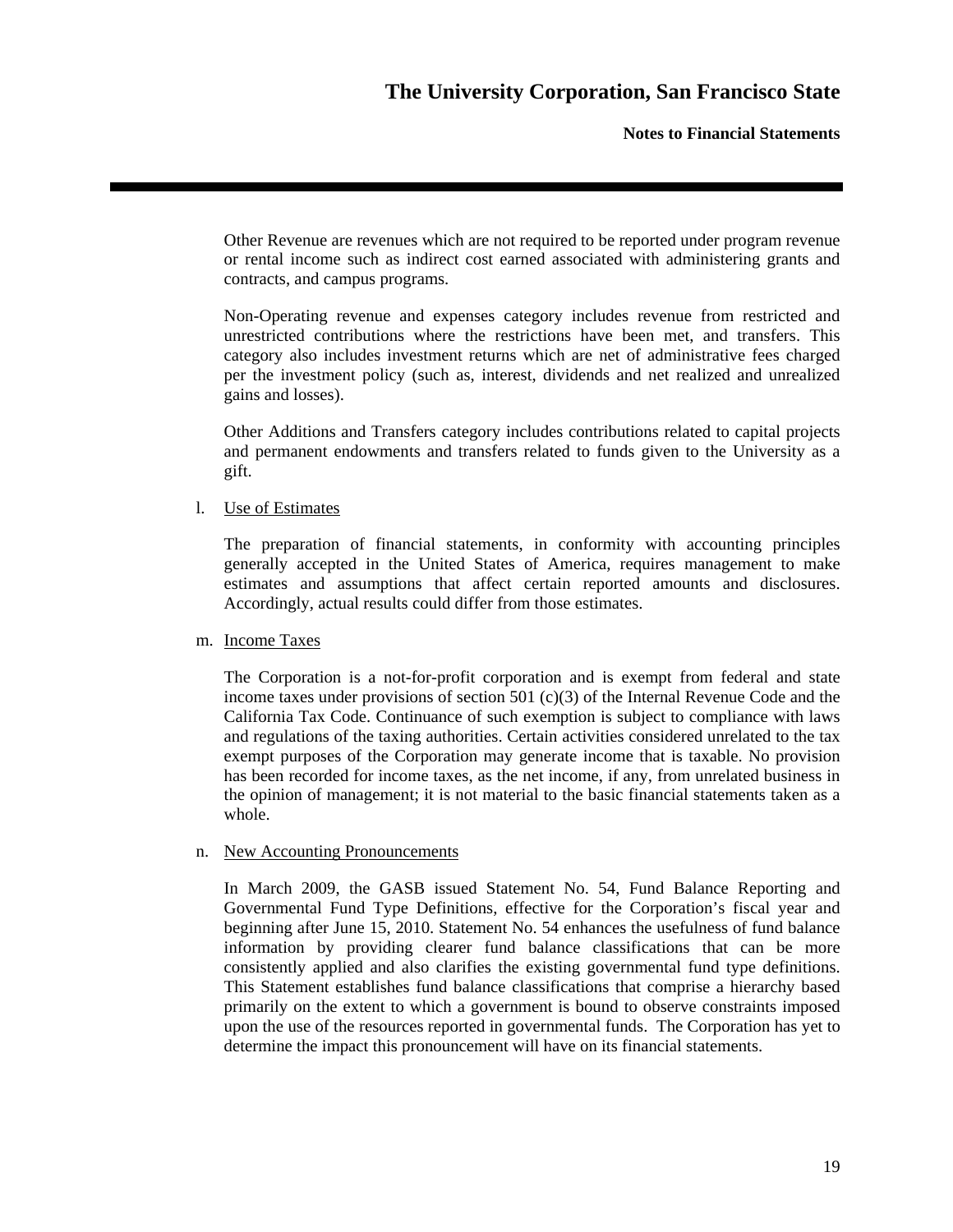### **Note 3 - Prior Period Adjustment:**

The 2009 financial statements have been restated to reflect an adjustment to deferred revenue. The adjustment is a result of the removal of prior conditions related to the term-endowment contribution for the creative arts building. Initial donor communication suggested conditions on the original pledge and thereby causing the gift to be recorded as deferred revenue during fiscal year ended 2005. The final gift agreement removed the previously suggested conditions and therefore the gift should have been recognized as revenue in October 2005.

The impact of this restatement was to decrease deferred revenue and increase the Corporation's capital projects by \$7,043,728. The opening net asset balance for 2009 was increased by \$7,322,697.

#### **Note 4 - Investments:**

|                              | <b>Investment Maturities (Years)</b> |                  |           |     |           |     |          |     |         |                     |
|------------------------------|--------------------------------------|------------------|-----------|-----|-----------|-----|----------|-----|---------|---------------------|
|                              |                                      | Fair value       | $\leq$ 1  |     | $1 - 5$   |     | $6 - 10$ |     | $10+$   | Other               |
| Local agency investment fund |                                      | 1,852,109 \$     | 1,852,109 |     |           |     |          |     |         |                     |
| Broker money market funds    |                                      | 1,360,734        | 1,360,734 |     |           |     |          |     |         |                     |
| Mutual funds                 |                                      | 2,349,583        | 2.349.583 |     |           |     |          |     |         |                     |
| Treasury securities          |                                      | 1,427,752        | 36,206 \$ |     | 823.569   | \$. | 368,265  | \$. | 199.712 |                     |
| Corporate debt securities    |                                      | 1,244,105        | 99,728    |     | 664.535   |     | 479.842  |     |         |                     |
| Equity securities            |                                      | 4,296,644        |           |     |           |     |          |     |         | \$4,296,644         |
|                              |                                      | $$12,530,927$ \$ | 5.698.360 | \$. | 1.488.104 | \$. | 848,107  | \$. |         | 199.712 \$4.296.644 |

Investments consist of the following as of June 30, 2010:

Investments consist of the following as of June 30, 2009:

|                              | <b>Investment Maturities (Years)</b> |           |   |              |             |             |              |  |  |
|------------------------------|--------------------------------------|-----------|---|--------------|-------------|-------------|--------------|--|--|
|                              | Fair value                           | -1        |   | $1 - 5$      | $6 - 10$    | $10+$       | Other        |  |  |
| Local agency investment fund | 2,969,322 \$<br>\$.                  | 2,969,322 |   |              |             |             |              |  |  |
| Broker money market funds    | 4,513,172                            | 4,513,172 |   |              |             |             |              |  |  |
| Mutual funds                 | 2,910,411                            | 2,910,411 |   |              |             |             |              |  |  |
| Treasury securities          | 11,297,403                           |           | S | 7.309.398    | \$1,979,911 | \$2,008,094 |              |  |  |
| Corporate debt securities    | 8,724,659                            | 760.985   |   | 4.522.843    | 3,014,736   | 426,096     |              |  |  |
| Equity securities            | 16,995,286                           |           |   |              |             |             | \$16,995,286 |  |  |
| Alternative investments      | 2,861,262                            |           |   |              |             |             | 2,861,262    |  |  |
|                              | \$50,271,516 \$11,153,890            |           |   | \$11,832,241 | \$4,994,647 | \$2,434,189 | \$19,856,548 |  |  |

The Corporation ended the year with a net investment gain of approximately \$3.5 million for 2010 and a net investment loss of approximately \$8.1 million for 2009.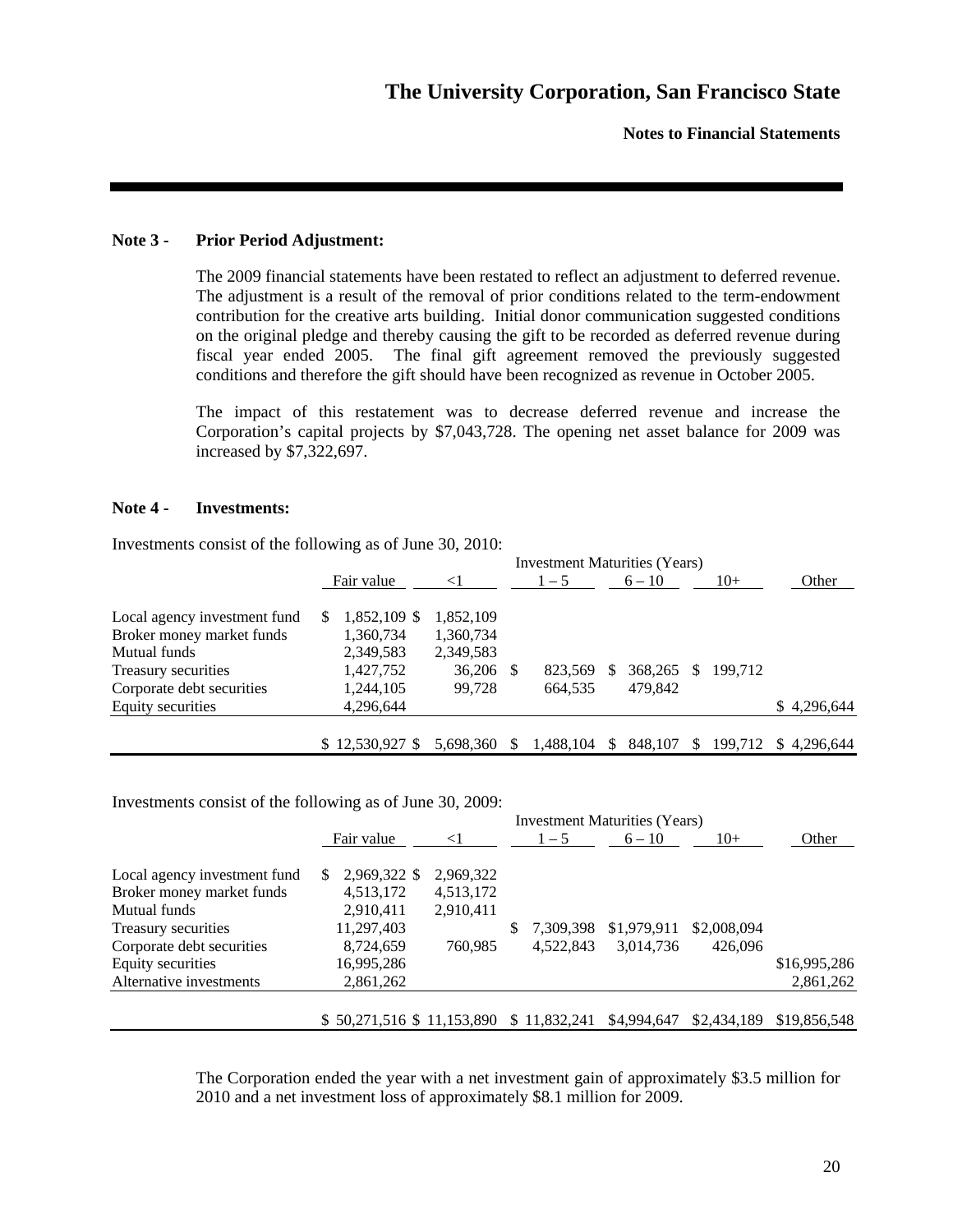*Interest rate risk* - The Corporation mitigates its interest rate risk through the use of professional money managers that use their judgment on the selection of debt securities. The Corporation does not currently have a formal policy on future maturity limitations.

*Credit risk* - The Corporation's investment policy provides that all investments must be rated at least investment grade by one nationally recognized ratings agency. In the event that an investment falls below investment grade, the manager must notify the Corporation of the downgrade and provide a recommended course of action. Securities rated BBB are limited to 10% of the managers' bond portfolio and the maximum exposure to an issuer rated BBB is limited to 3% of the Corporation's fixed income holdings.

*Concentration of credit risk* - Securities held in any one issuer are limited to 10% of a particular money manager's bond portfolio, and 3% of the Corporation's total fixed income holdings. Individual equities are also mandated to be no more than 5% of the stock portfolio. As a result, no one issuer exceeds 5% of the Corporation's total investments.

*Custodial credit risk* - Custodial credit risk represents the risk that, in the event of the failure of counterparty, the Corporation will not be able to recover the value of its investments or collateral securities that are in the possession of an outside party. The Morgan Stanley account is insured with a combination of SIPC and other commercial insurance. SIPC coverage protects customers of a U.S. registered broker-dealer in the event the broker-dealer becomes financially insolvent and cannot return the full value of a customer's securities and cash in the broker-dealer's possession or control. SIPC covers each customer's account up to \$500,000, of which up to \$100,000 may be cash. Excess coverage follows the terms of SIPC coverage but covers each account up to its full net equity value, including all cash balances. CAPCO, an insurer who provides securities account protection for amounts in excess of SIPC, is rated  $A+$  by Standard & Poor's. The Corporation does not have a formal policy covering custodial credit risk for its investments.

### LAIF

Under Federal Law, the State of California cannot declare bankruptcy, thereby allowing the Government Code Section 16429.3 to stand. This section states that "moneys placed with the Treasurer for deposit in the LAIF by cities, counties, special districts, nonprofit corporations, or qualified quasi-governmental agencies shall not be subject to either of the following: (a) transfer or loan pursuant to Sections 16310, 16312, or 16313, or (b) impoundment or seizure by any state official or state agency.

During the 2002 legislative session, California Government Code Section 16429.4 was added to the LAIF's enabling legislation. The section states that "the right of a city, county, city and county, special district, nonprofit corporation, or qualified quasigovernmental agency to withdraw its deposited moneys from the LAIF, upon demand, may not be altered, impaired, or denied in any way, by any state official or state agency based upon the state's failure to adopt a State Budget by July 1 of each new fiscal year."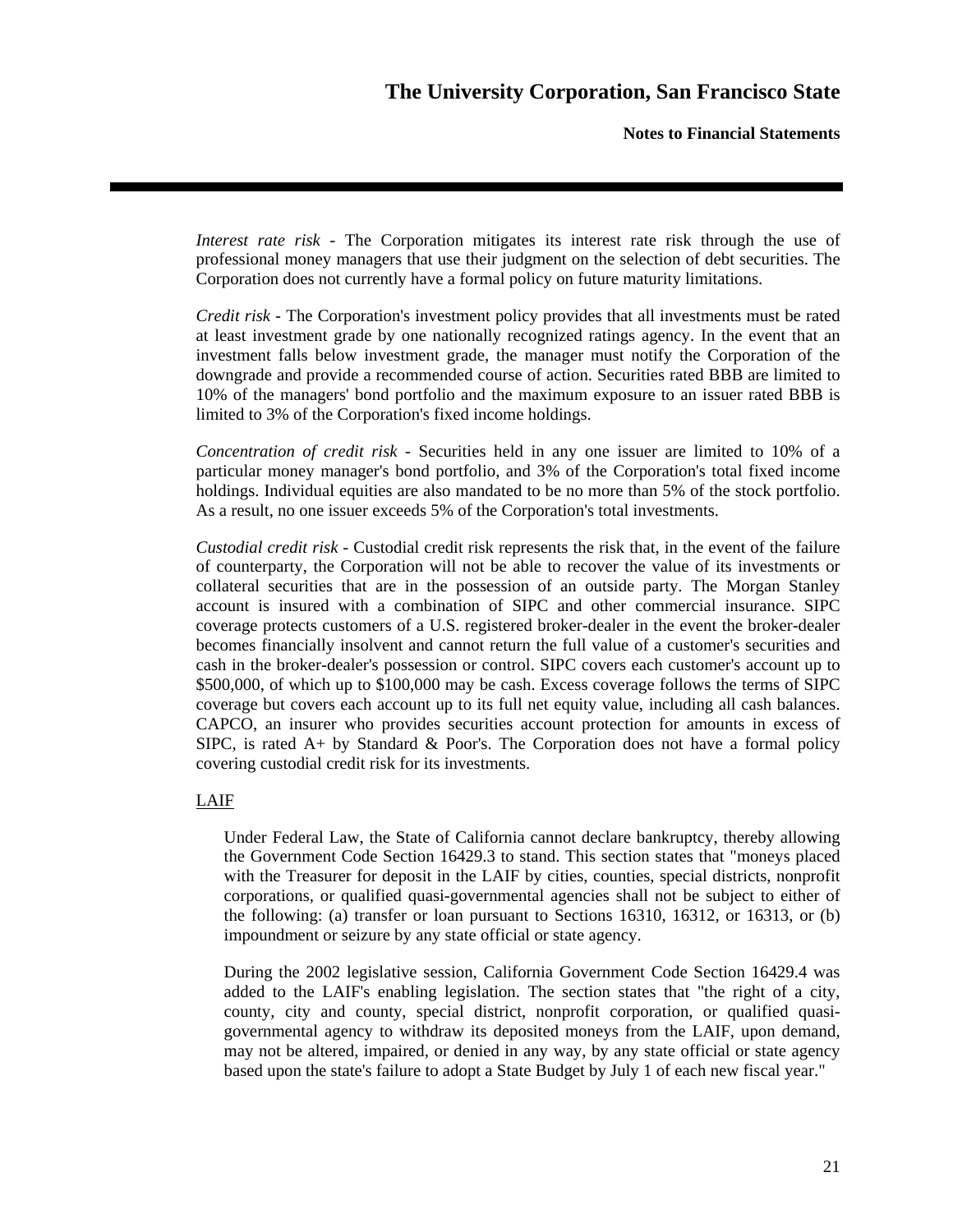### **Note 5 - Endowments:**

Endowments held and administered by the Corporation at June 30, 2010 are as follows:

|            | <b>Restricted Net Assets</b> |         |                          |         |
|------------|------------------------------|---------|--------------------------|---------|
|            |                              |         | Nonexpendable Expendable | Total   |
| Endowments |                              | 509.088 |                          | 509.088 |

Endowments held and administered by the Corporation at June 30, 2009 are as follows:

|            | <b>Restricted Net Assets</b>              |            |       |
|------------|-------------------------------------------|------------|-------|
|            | Nonexpendable (as restated)               | Expendable | Total |
| Endowments | $$26,690,874$ $$14,091,418$ $$40,782,292$ |            |       |

As of September 30, 2009 all endowments balances and associated investment accounts with the exception of one endowment have been transferred to the San Francisco State University Foundation. The amount transferred was approximately \$42,900,000 from the Corporation.

The Corporations investment policy during fiscal year 2010 and 2009 allowed a 4% annual payout based on quarterly average daily balance of the fund. The 4% annual payout was not changed during the year and disbursements were allowed.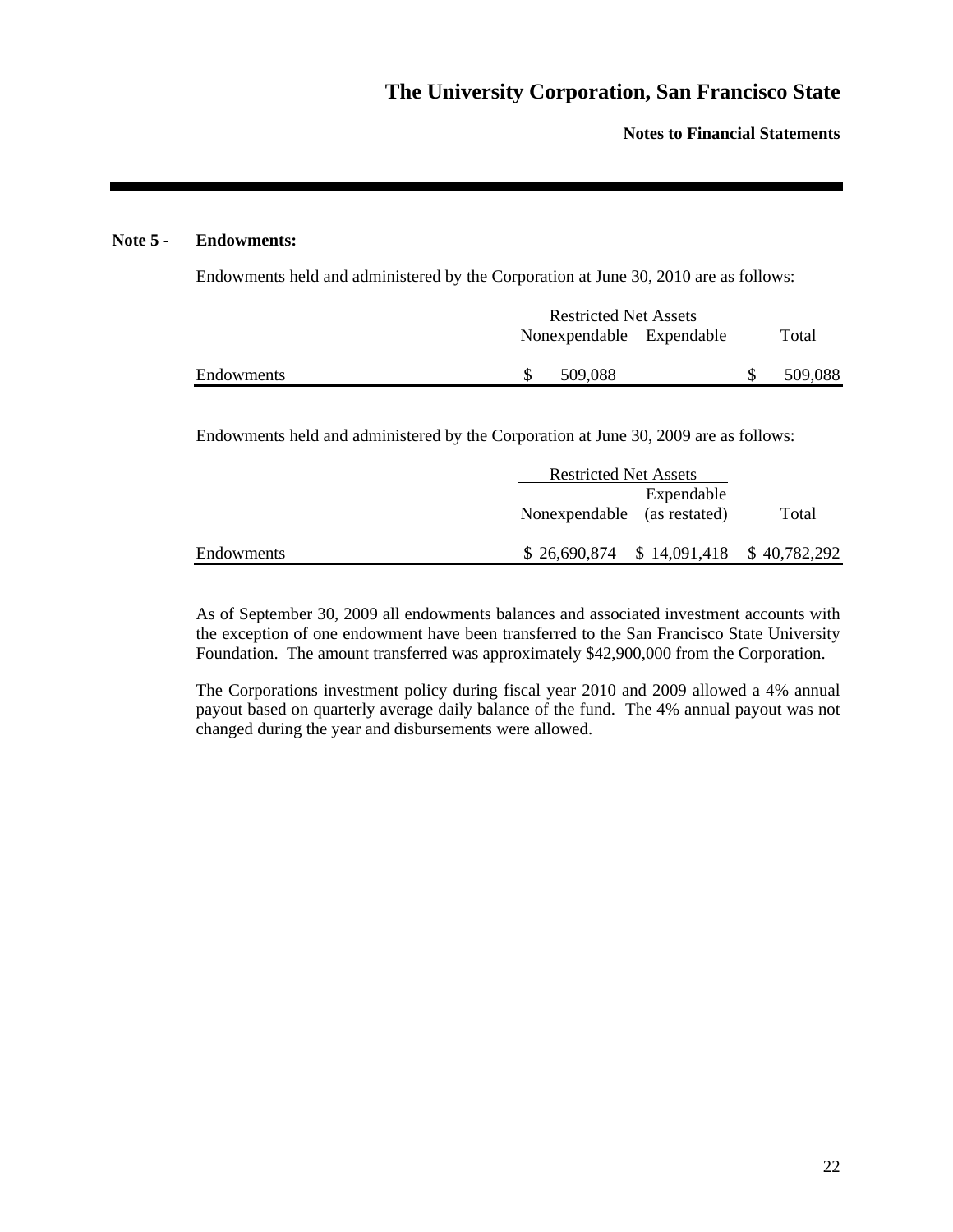## **Note 6 - Capital Assets, net:**

The following is a roll forward schedule for capital assets for the year ended June 30, 2010:

|                                |                | <b>Balance</b> |     |                  |              |                      | <b>Balance</b>  |
|--------------------------------|----------------|----------------|-----|------------------|--------------|----------------------|-----------------|
|                                |                | June 30, 2009  |     | <b>Additions</b> |              | Reductions Transfers | June 30, 2010   |
| Capital Assets:                |                |                |     |                  |              |                      |                 |
| Leasehold improvements         | $\mathbb{S}^-$ | 2,470,513      |     |                  |              |                      | 2,470,513<br>\$ |
| Personal property:             |                |                |     |                  |              |                      |                 |
| Equipment                      |                | 2,524,706      | \$. | 147,901          | \$<br>42,136 |                      | 2,630,472       |
|                                |                |                |     |                  |              |                      |                 |
| Total capital assets           |                | 4,995,219      |     | 147,901          | 42,136       |                      | 5,100,984       |
|                                |                |                |     |                  |              |                      |                 |
| Less Accumulated Depreciation: |                |                |     |                  |              |                      |                 |
| Leasehold improvements         |                | 570,590        |     | 124,288          |              |                      | 694,879         |
| Personal property:             |                |                |     |                  |              |                      |                 |
| Equipment                      |                | 1,542,895      |     | 161,310          | 40,518       |                      | 1,663,687       |
|                                |                |                |     |                  |              |                      |                 |
| Total accumulated depreciation |                | 2,113,486      |     | 285,598          | 40,518       |                      | 2,358,566       |
|                                |                |                |     |                  |              |                      |                 |
| Net capital assets             | S.             | 2,881,733      | \$. | 137,697          | \$<br>1,618  |                      | \$2,742,418     |

Total depreciation expense for the year ended June 30, 2010 was \$285,598.

The following is a roll forward schedule of capital assets for the year ended June 30, 2009:

|                                | <b>Balance</b>     |                  |                      | <b>Balance</b>  |
|--------------------------------|--------------------|------------------|----------------------|-----------------|
|                                | June 30, 2008      | <b>Additions</b> | Reductions Transfers | June 30, 2009   |
| Capital Assets:                |                    |                  |                      |                 |
| Leasehold improvements         | 2,455,628 \$<br>S. | 14,885           |                      | 2,470,513<br>\$ |
| Personal property:             |                    |                  |                      |                 |
| Equipment                      | 2,293,904          | 284,141          | 53,339<br>S          | 2,524,706       |
|                                |                    |                  |                      |                 |
| Total capital assets           | 4,749,532          | 299,026          | 53,339               | 4,995,219       |
| Less Accumulated Depreciation: |                    |                  |                      |                 |
| Leasehold improvements         | 447,029            | 123,562          |                      | 570,591         |
| Personal property:             |                    |                  |                      |                 |
| Equipment                      | 1,471,113          | 121,671          | 49,889               | 1,542,895       |
|                                |                    |                  |                      |                 |
| Total accumulated depreciation | 1,918,142          | 245,233          | 49,889               | 2,113,486       |
| Net capital assets             | 2,831,390          | 53,793<br>\$     | 3,450<br>\$.         | 2,881,733       |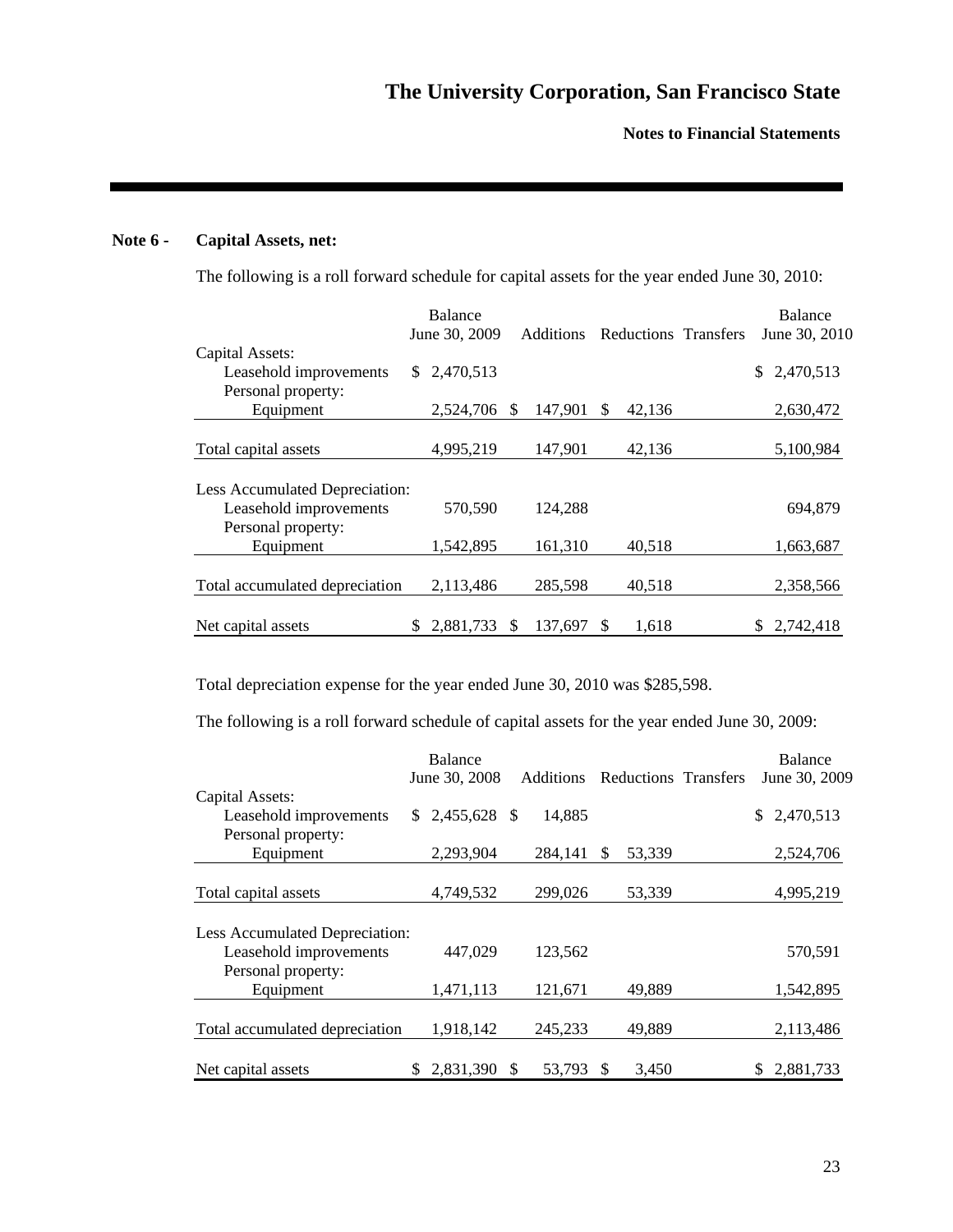Total depreciation expense for the year ended June 30, 2009 was \$245,233.

### **Note 7- Related Parties:**

During the years ended June 30, 2010 and 2009, the Corporation paid \$3,786,865 and \$4,206,664, respectively to the University and its affiliates for salary reimbursement, tuition and fees, facilities, and other administrative costs. During 2010, the Corporation transferred \$42,921,552 of endowments to the San Francisco State Foundation along with the ownership of investment accounts. During the years ended June 30, 2010 and 2009, the Corporation received \$1,791,392 and \$5,973,992, respectively, from the University and its affiliate for reimbursements related to grants and contracts, campus programs, and operating facilities used by University students.

At June 30, 2010, the Corporation's recorded receivables from the University and its affiliate \$239,458 and payables to the University and its affiliate totaling \$2,355,477.

At June 30, 2009, the Corporation recorded receivables from the University totaling \$405,789 and payables to the University and its affiliate totaling \$375,520.

During 2009, the Corporation transferred \$572,395 to the University for expenses related to the Creative Art building project.

### **Note 8 - Administration Fees:**

The Corporation charges an administrative fee of 5% on gifts and 10% on program revenue to campus programs. Grants and contracts are charged and administrative fee based on the rate provided by the granting agency. Scholarship funds are not charged an administrative fee by the Corporation. Administrative fees of \$455,760 and \$416,399 were charged by the Corporation during the years ended June 30, 2010 and 2009, respectively.

In addition, the Corporation charged an annual two percent administration fee for the administration of all endowment funds through September 30, 2009 while the management of endowments was handled by the Corporation. The Corporation earned an administrative fee of \$35,962 and \$496,942 as of June 30, 2010 and 2009, respectively.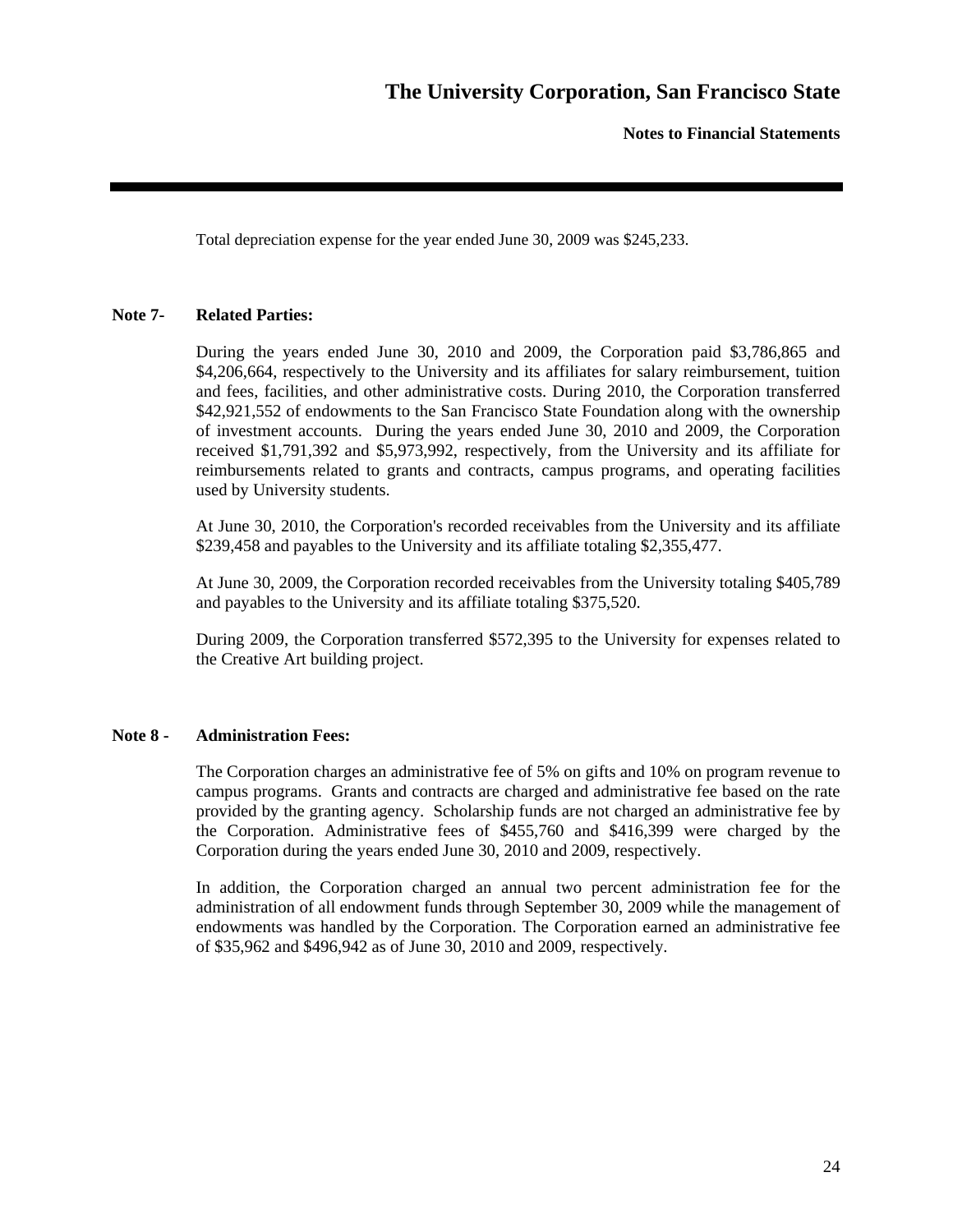### **Note 9 - Risk Financing Activities:**

The Corporation is exposed to various risks of loss related to torts: theft of, damage to, and destruction of assets; errors and omissions; and natural disasters for which the Corporation carries commercial insurance. The Corporation has not had any significant reduction in insurance coverage, and there have been no claims in excess of coverage, in any of the past three years.

#### **Note 10 - Litigation:**

From time to time, the Corporation is subject to various claims and legal proceedings covering a range of matters that arise in the ordinary course of its business activities. In the opinion of management, although the outcome of any legal proceedings cannot be predicted with certainty, the ultimate liability of the Corporation in connection with its legal proceedings will not have a material adverse effect on the Corporation's financial position and activities.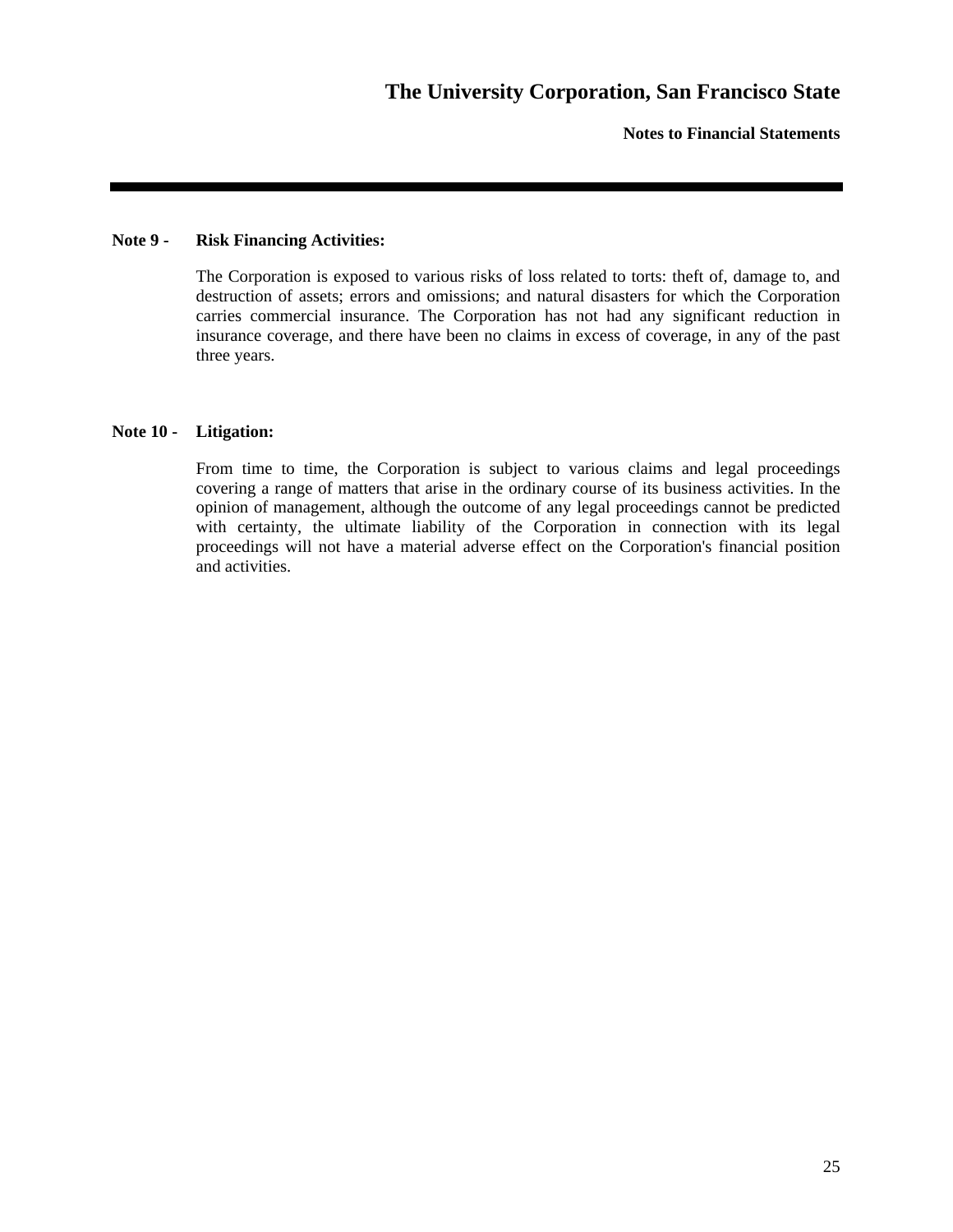Schedule of Net Assets

#### June 30, 2010

#### (for inclusion in the California State University)

Assets:

| 522,950<br>Short-term investments<br>5,698,360<br>Accounts receivable, net<br>302,456<br>Leases receivable, current portion<br>Notes receivable, current portion<br>Pledges receivable, net<br>595,867<br>Prepaid expenses and other assets<br>4,086<br>7,123,719<br>Total current assets<br>Noncurrent assets:<br>Restricted cash and cash equivalents<br>Accounts receivable, net<br>Leases receivable, net of current portion<br>Notes receivable, net of current portion<br>Student loans receivable, net<br>Pledges receivable, net<br>377,631<br><b>Endowment</b> investments<br>509,088<br>Other long-term investments<br>6,323,479<br>2,742,419<br>Capital assets, net<br>Other assets<br>9,952,617<br>Total noncurrent assets<br>Total assets<br>17,076,336<br>Liabilities:<br>Current liabilities:<br>1,264,188<br>Accounts payable<br>Accrued salaries and benefits payable<br>145,862<br>Accrued compensated absences- current portion<br>80,807<br>Deferred revenue<br>Capitalized lease obligations - current portion<br>Long-term debt obligations - current portion<br>Self-insurance claims liability - current portion<br>Depository accounts<br>Other liabilities<br>1,325,527<br>Total current liabilities<br>2,816,384<br>Noncurrent liabilities:<br>Accrued compensated absences, net of current portion<br>Deferred revenue<br>Grants refundable<br>Capitalized lease obligations, net of current portion<br>Long-term debt obligations, net of current portion<br>Self-insurance claims liabilities, net of current portion<br>Depository accounts<br>Other postemployment benefits obligation<br>Other liabilities<br>Total noncurrent liabilities<br>Total liabilities<br>2,816,384<br>Net assets:<br>Invested in capital assets, net of related debt<br>2,742,419<br>Restricted for:<br>Nonexpendable - endowments<br>509,088<br>Expendable:<br>Scholarships and fellowships<br>6,067,093<br>Research<br>Loans<br>Capital projects<br>Debt service<br>Other<br>Unrestricted<br>4,941,352<br>14,259,952<br>Total net assets<br>\$ | Current assets:           |    |
|-------------------------------------------------------------------------------------------------------------------------------------------------------------------------------------------------------------------------------------------------------------------------------------------------------------------------------------------------------------------------------------------------------------------------------------------------------------------------------------------------------------------------------------------------------------------------------------------------------------------------------------------------------------------------------------------------------------------------------------------------------------------------------------------------------------------------------------------------------------------------------------------------------------------------------------------------------------------------------------------------------------------------------------------------------------------------------------------------------------------------------------------------------------------------------------------------------------------------------------------------------------------------------------------------------------------------------------------------------------------------------------------------------------------------------------------------------------------------------------------------------------------------------------------------------------------------------------------------------------------------------------------------------------------------------------------------------------------------------------------------------------------------------------------------------------------------------------------------------------------------------------------------------------------------------------------------------------------------------------------------------------------------------------------------------------|---------------------------|----|
|                                                                                                                                                                                                                                                                                                                                                                                                                                                                                                                                                                                                                                                                                                                                                                                                                                                                                                                                                                                                                                                                                                                                                                                                                                                                                                                                                                                                                                                                                                                                                                                                                                                                                                                                                                                                                                                                                                                                                                                                                                                             | Cash and cash equivalents | \$ |
|                                                                                                                                                                                                                                                                                                                                                                                                                                                                                                                                                                                                                                                                                                                                                                                                                                                                                                                                                                                                                                                                                                                                                                                                                                                                                                                                                                                                                                                                                                                                                                                                                                                                                                                                                                                                                                                                                                                                                                                                                                                             |                           |    |
|                                                                                                                                                                                                                                                                                                                                                                                                                                                                                                                                                                                                                                                                                                                                                                                                                                                                                                                                                                                                                                                                                                                                                                                                                                                                                                                                                                                                                                                                                                                                                                                                                                                                                                                                                                                                                                                                                                                                                                                                                                                             |                           |    |
|                                                                                                                                                                                                                                                                                                                                                                                                                                                                                                                                                                                                                                                                                                                                                                                                                                                                                                                                                                                                                                                                                                                                                                                                                                                                                                                                                                                                                                                                                                                                                                                                                                                                                                                                                                                                                                                                                                                                                                                                                                                             |                           |    |
|                                                                                                                                                                                                                                                                                                                                                                                                                                                                                                                                                                                                                                                                                                                                                                                                                                                                                                                                                                                                                                                                                                                                                                                                                                                                                                                                                                                                                                                                                                                                                                                                                                                                                                                                                                                                                                                                                                                                                                                                                                                             |                           |    |
|                                                                                                                                                                                                                                                                                                                                                                                                                                                                                                                                                                                                                                                                                                                                                                                                                                                                                                                                                                                                                                                                                                                                                                                                                                                                                                                                                                                                                                                                                                                                                                                                                                                                                                                                                                                                                                                                                                                                                                                                                                                             |                           |    |
|                                                                                                                                                                                                                                                                                                                                                                                                                                                                                                                                                                                                                                                                                                                                                                                                                                                                                                                                                                                                                                                                                                                                                                                                                                                                                                                                                                                                                                                                                                                                                                                                                                                                                                                                                                                                                                                                                                                                                                                                                                                             |                           |    |
|                                                                                                                                                                                                                                                                                                                                                                                                                                                                                                                                                                                                                                                                                                                                                                                                                                                                                                                                                                                                                                                                                                                                                                                                                                                                                                                                                                                                                                                                                                                                                                                                                                                                                                                                                                                                                                                                                                                                                                                                                                                             |                           |    |
|                                                                                                                                                                                                                                                                                                                                                                                                                                                                                                                                                                                                                                                                                                                                                                                                                                                                                                                                                                                                                                                                                                                                                                                                                                                                                                                                                                                                                                                                                                                                                                                                                                                                                                                                                                                                                                                                                                                                                                                                                                                             |                           |    |
|                                                                                                                                                                                                                                                                                                                                                                                                                                                                                                                                                                                                                                                                                                                                                                                                                                                                                                                                                                                                                                                                                                                                                                                                                                                                                                                                                                                                                                                                                                                                                                                                                                                                                                                                                                                                                                                                                                                                                                                                                                                             |                           |    |
|                                                                                                                                                                                                                                                                                                                                                                                                                                                                                                                                                                                                                                                                                                                                                                                                                                                                                                                                                                                                                                                                                                                                                                                                                                                                                                                                                                                                                                                                                                                                                                                                                                                                                                                                                                                                                                                                                                                                                                                                                                                             |                           |    |
|                                                                                                                                                                                                                                                                                                                                                                                                                                                                                                                                                                                                                                                                                                                                                                                                                                                                                                                                                                                                                                                                                                                                                                                                                                                                                                                                                                                                                                                                                                                                                                                                                                                                                                                                                                                                                                                                                                                                                                                                                                                             |                           |    |
|                                                                                                                                                                                                                                                                                                                                                                                                                                                                                                                                                                                                                                                                                                                                                                                                                                                                                                                                                                                                                                                                                                                                                                                                                                                                                                                                                                                                                                                                                                                                                                                                                                                                                                                                                                                                                                                                                                                                                                                                                                                             |                           |    |
|                                                                                                                                                                                                                                                                                                                                                                                                                                                                                                                                                                                                                                                                                                                                                                                                                                                                                                                                                                                                                                                                                                                                                                                                                                                                                                                                                                                                                                                                                                                                                                                                                                                                                                                                                                                                                                                                                                                                                                                                                                                             |                           |    |
|                                                                                                                                                                                                                                                                                                                                                                                                                                                                                                                                                                                                                                                                                                                                                                                                                                                                                                                                                                                                                                                                                                                                                                                                                                                                                                                                                                                                                                                                                                                                                                                                                                                                                                                                                                                                                                                                                                                                                                                                                                                             |                           |    |
|                                                                                                                                                                                                                                                                                                                                                                                                                                                                                                                                                                                                                                                                                                                                                                                                                                                                                                                                                                                                                                                                                                                                                                                                                                                                                                                                                                                                                                                                                                                                                                                                                                                                                                                                                                                                                                                                                                                                                                                                                                                             |                           |    |
|                                                                                                                                                                                                                                                                                                                                                                                                                                                                                                                                                                                                                                                                                                                                                                                                                                                                                                                                                                                                                                                                                                                                                                                                                                                                                                                                                                                                                                                                                                                                                                                                                                                                                                                                                                                                                                                                                                                                                                                                                                                             |                           |    |
|                                                                                                                                                                                                                                                                                                                                                                                                                                                                                                                                                                                                                                                                                                                                                                                                                                                                                                                                                                                                                                                                                                                                                                                                                                                                                                                                                                                                                                                                                                                                                                                                                                                                                                                                                                                                                                                                                                                                                                                                                                                             |                           |    |
|                                                                                                                                                                                                                                                                                                                                                                                                                                                                                                                                                                                                                                                                                                                                                                                                                                                                                                                                                                                                                                                                                                                                                                                                                                                                                                                                                                                                                                                                                                                                                                                                                                                                                                                                                                                                                                                                                                                                                                                                                                                             |                           |    |
|                                                                                                                                                                                                                                                                                                                                                                                                                                                                                                                                                                                                                                                                                                                                                                                                                                                                                                                                                                                                                                                                                                                                                                                                                                                                                                                                                                                                                                                                                                                                                                                                                                                                                                                                                                                                                                                                                                                                                                                                                                                             |                           |    |
|                                                                                                                                                                                                                                                                                                                                                                                                                                                                                                                                                                                                                                                                                                                                                                                                                                                                                                                                                                                                                                                                                                                                                                                                                                                                                                                                                                                                                                                                                                                                                                                                                                                                                                                                                                                                                                                                                                                                                                                                                                                             |                           |    |
|                                                                                                                                                                                                                                                                                                                                                                                                                                                                                                                                                                                                                                                                                                                                                                                                                                                                                                                                                                                                                                                                                                                                                                                                                                                                                                                                                                                                                                                                                                                                                                                                                                                                                                                                                                                                                                                                                                                                                                                                                                                             |                           |    |
|                                                                                                                                                                                                                                                                                                                                                                                                                                                                                                                                                                                                                                                                                                                                                                                                                                                                                                                                                                                                                                                                                                                                                                                                                                                                                                                                                                                                                                                                                                                                                                                                                                                                                                                                                                                                                                                                                                                                                                                                                                                             |                           |    |
|                                                                                                                                                                                                                                                                                                                                                                                                                                                                                                                                                                                                                                                                                                                                                                                                                                                                                                                                                                                                                                                                                                                                                                                                                                                                                                                                                                                                                                                                                                                                                                                                                                                                                                                                                                                                                                                                                                                                                                                                                                                             |                           |    |
|                                                                                                                                                                                                                                                                                                                                                                                                                                                                                                                                                                                                                                                                                                                                                                                                                                                                                                                                                                                                                                                                                                                                                                                                                                                                                                                                                                                                                                                                                                                                                                                                                                                                                                                                                                                                                                                                                                                                                                                                                                                             |                           |    |
|                                                                                                                                                                                                                                                                                                                                                                                                                                                                                                                                                                                                                                                                                                                                                                                                                                                                                                                                                                                                                                                                                                                                                                                                                                                                                                                                                                                                                                                                                                                                                                                                                                                                                                                                                                                                                                                                                                                                                                                                                                                             |                           |    |
|                                                                                                                                                                                                                                                                                                                                                                                                                                                                                                                                                                                                                                                                                                                                                                                                                                                                                                                                                                                                                                                                                                                                                                                                                                                                                                                                                                                                                                                                                                                                                                                                                                                                                                                                                                                                                                                                                                                                                                                                                                                             |                           |    |
|                                                                                                                                                                                                                                                                                                                                                                                                                                                                                                                                                                                                                                                                                                                                                                                                                                                                                                                                                                                                                                                                                                                                                                                                                                                                                                                                                                                                                                                                                                                                                                                                                                                                                                                                                                                                                                                                                                                                                                                                                                                             |                           |    |
|                                                                                                                                                                                                                                                                                                                                                                                                                                                                                                                                                                                                                                                                                                                                                                                                                                                                                                                                                                                                                                                                                                                                                                                                                                                                                                                                                                                                                                                                                                                                                                                                                                                                                                                                                                                                                                                                                                                                                                                                                                                             |                           |    |
|                                                                                                                                                                                                                                                                                                                                                                                                                                                                                                                                                                                                                                                                                                                                                                                                                                                                                                                                                                                                                                                                                                                                                                                                                                                                                                                                                                                                                                                                                                                                                                                                                                                                                                                                                                                                                                                                                                                                                                                                                                                             |                           |    |
|                                                                                                                                                                                                                                                                                                                                                                                                                                                                                                                                                                                                                                                                                                                                                                                                                                                                                                                                                                                                                                                                                                                                                                                                                                                                                                                                                                                                                                                                                                                                                                                                                                                                                                                                                                                                                                                                                                                                                                                                                                                             |                           |    |
|                                                                                                                                                                                                                                                                                                                                                                                                                                                                                                                                                                                                                                                                                                                                                                                                                                                                                                                                                                                                                                                                                                                                                                                                                                                                                                                                                                                                                                                                                                                                                                                                                                                                                                                                                                                                                                                                                                                                                                                                                                                             |                           |    |
|                                                                                                                                                                                                                                                                                                                                                                                                                                                                                                                                                                                                                                                                                                                                                                                                                                                                                                                                                                                                                                                                                                                                                                                                                                                                                                                                                                                                                                                                                                                                                                                                                                                                                                                                                                                                                                                                                                                                                                                                                                                             |                           |    |
|                                                                                                                                                                                                                                                                                                                                                                                                                                                                                                                                                                                                                                                                                                                                                                                                                                                                                                                                                                                                                                                                                                                                                                                                                                                                                                                                                                                                                                                                                                                                                                                                                                                                                                                                                                                                                                                                                                                                                                                                                                                             |                           |    |
|                                                                                                                                                                                                                                                                                                                                                                                                                                                                                                                                                                                                                                                                                                                                                                                                                                                                                                                                                                                                                                                                                                                                                                                                                                                                                                                                                                                                                                                                                                                                                                                                                                                                                                                                                                                                                                                                                                                                                                                                                                                             |                           |    |
|                                                                                                                                                                                                                                                                                                                                                                                                                                                                                                                                                                                                                                                                                                                                                                                                                                                                                                                                                                                                                                                                                                                                                                                                                                                                                                                                                                                                                                                                                                                                                                                                                                                                                                                                                                                                                                                                                                                                                                                                                                                             |                           |    |
|                                                                                                                                                                                                                                                                                                                                                                                                                                                                                                                                                                                                                                                                                                                                                                                                                                                                                                                                                                                                                                                                                                                                                                                                                                                                                                                                                                                                                                                                                                                                                                                                                                                                                                                                                                                                                                                                                                                                                                                                                                                             |                           |    |
|                                                                                                                                                                                                                                                                                                                                                                                                                                                                                                                                                                                                                                                                                                                                                                                                                                                                                                                                                                                                                                                                                                                                                                                                                                                                                                                                                                                                                                                                                                                                                                                                                                                                                                                                                                                                                                                                                                                                                                                                                                                             |                           |    |
|                                                                                                                                                                                                                                                                                                                                                                                                                                                                                                                                                                                                                                                                                                                                                                                                                                                                                                                                                                                                                                                                                                                                                                                                                                                                                                                                                                                                                                                                                                                                                                                                                                                                                                                                                                                                                                                                                                                                                                                                                                                             |                           |    |
|                                                                                                                                                                                                                                                                                                                                                                                                                                                                                                                                                                                                                                                                                                                                                                                                                                                                                                                                                                                                                                                                                                                                                                                                                                                                                                                                                                                                                                                                                                                                                                                                                                                                                                                                                                                                                                                                                                                                                                                                                                                             |                           |    |
|                                                                                                                                                                                                                                                                                                                                                                                                                                                                                                                                                                                                                                                                                                                                                                                                                                                                                                                                                                                                                                                                                                                                                                                                                                                                                                                                                                                                                                                                                                                                                                                                                                                                                                                                                                                                                                                                                                                                                                                                                                                             |                           |    |
|                                                                                                                                                                                                                                                                                                                                                                                                                                                                                                                                                                                                                                                                                                                                                                                                                                                                                                                                                                                                                                                                                                                                                                                                                                                                                                                                                                                                                                                                                                                                                                                                                                                                                                                                                                                                                                                                                                                                                                                                                                                             |                           |    |
|                                                                                                                                                                                                                                                                                                                                                                                                                                                                                                                                                                                                                                                                                                                                                                                                                                                                                                                                                                                                                                                                                                                                                                                                                                                                                                                                                                                                                                                                                                                                                                                                                                                                                                                                                                                                                                                                                                                                                                                                                                                             |                           |    |
|                                                                                                                                                                                                                                                                                                                                                                                                                                                                                                                                                                                                                                                                                                                                                                                                                                                                                                                                                                                                                                                                                                                                                                                                                                                                                                                                                                                                                                                                                                                                                                                                                                                                                                                                                                                                                                                                                                                                                                                                                                                             |                           |    |
|                                                                                                                                                                                                                                                                                                                                                                                                                                                                                                                                                                                                                                                                                                                                                                                                                                                                                                                                                                                                                                                                                                                                                                                                                                                                                                                                                                                                                                                                                                                                                                                                                                                                                                                                                                                                                                                                                                                                                                                                                                                             |                           |    |
|                                                                                                                                                                                                                                                                                                                                                                                                                                                                                                                                                                                                                                                                                                                                                                                                                                                                                                                                                                                                                                                                                                                                                                                                                                                                                                                                                                                                                                                                                                                                                                                                                                                                                                                                                                                                                                                                                                                                                                                                                                                             |                           |    |
|                                                                                                                                                                                                                                                                                                                                                                                                                                                                                                                                                                                                                                                                                                                                                                                                                                                                                                                                                                                                                                                                                                                                                                                                                                                                                                                                                                                                                                                                                                                                                                                                                                                                                                                                                                                                                                                                                                                                                                                                                                                             |                           |    |
|                                                                                                                                                                                                                                                                                                                                                                                                                                                                                                                                                                                                                                                                                                                                                                                                                                                                                                                                                                                                                                                                                                                                                                                                                                                                                                                                                                                                                                                                                                                                                                                                                                                                                                                                                                                                                                                                                                                                                                                                                                                             |                           |    |
|                                                                                                                                                                                                                                                                                                                                                                                                                                                                                                                                                                                                                                                                                                                                                                                                                                                                                                                                                                                                                                                                                                                                                                                                                                                                                                                                                                                                                                                                                                                                                                                                                                                                                                                                                                                                                                                                                                                                                                                                                                                             |                           |    |
|                                                                                                                                                                                                                                                                                                                                                                                                                                                                                                                                                                                                                                                                                                                                                                                                                                                                                                                                                                                                                                                                                                                                                                                                                                                                                                                                                                                                                                                                                                                                                                                                                                                                                                                                                                                                                                                                                                                                                                                                                                                             |                           |    |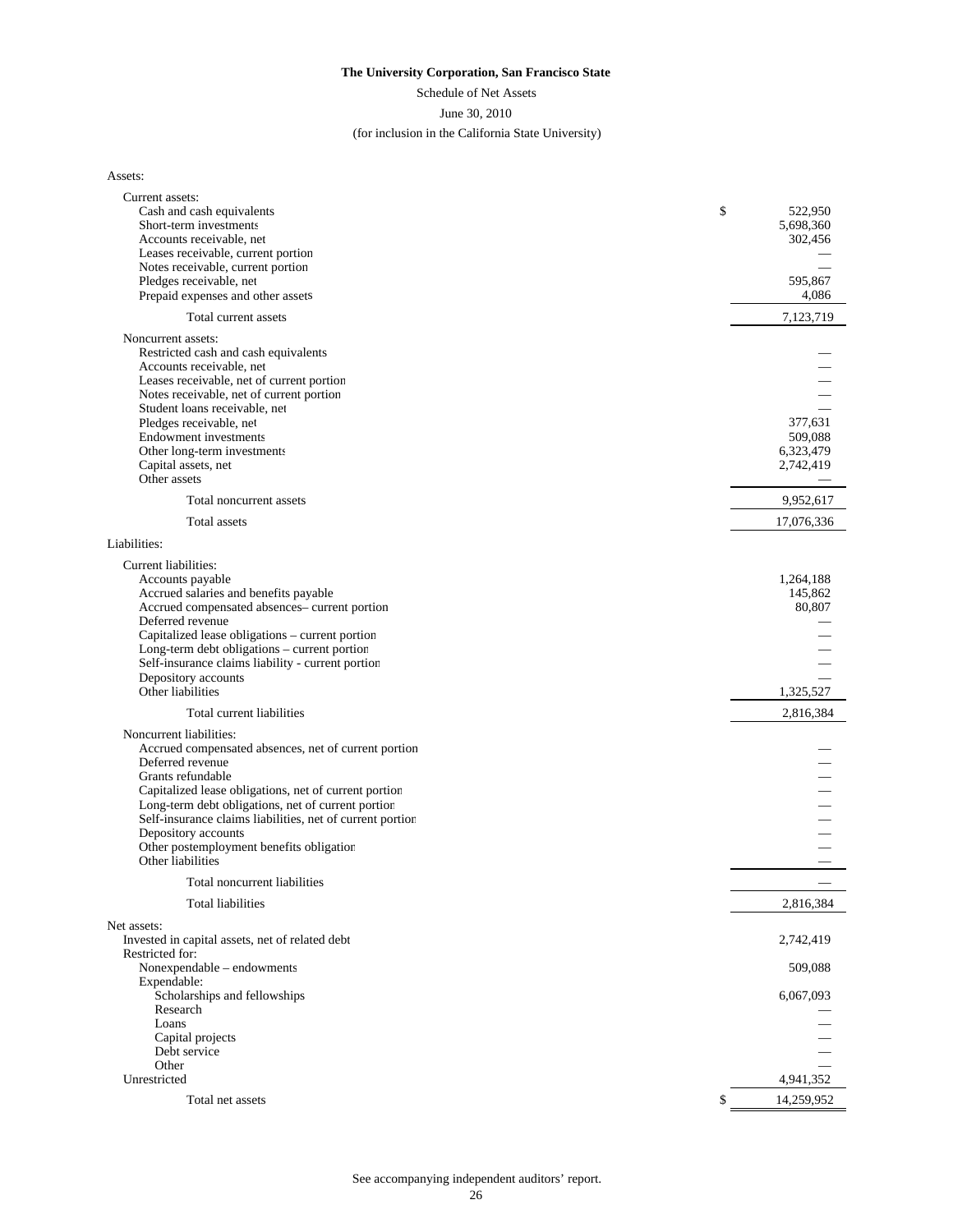## Schedule of Revenues, Expenses, and Changes in Net Assets

Year Ended June 30, 2010

(for inclusion in the California State University)

| Revenues: |
|-----------|
|-----------|

| Operating revenues:                                                   |                |
|-----------------------------------------------------------------------|----------------|
| Student tuition and fees (net of scholarship allowances of \$_        | \$             |
| Grants and contracts, noncapital:<br>Federal                          |                |
| <b>State</b>                                                          | 521,677        |
| Local                                                                 | (1,031)        |
| Nongovernmental                                                       | 392,168        |
| Sales and services of educational activities                          |                |
| Sales and services of auxiliary enterprises (net of scholarship       |                |
| allowances of \$                                                      | 2,470,226      |
| Other operating revenues                                              | 972,492        |
| Total operating revenues                                              | 4,355,533      |
| Expenses:                                                             |                |
| Operating expenses:                                                   |                |
| Instruction                                                           | 259,803        |
| Research                                                              | 1,341,616      |
| Public service                                                        | 2,728,982      |
| Academic support                                                      | 1,641,380      |
| Student services                                                      | 25,809         |
| Institutional support                                                 | 774,578        |
| Operation and maintenance of plant<br>Student grants and scholarships | 1,298,570      |
| Auxiliary enterprise expenses                                         | 1,077,889      |
| Depreciation and amortization                                         | 285,598        |
| Total operating expenses                                              | 9,434,225      |
| Operating income (loss)                                               | (5,078,692)    |
|                                                                       |                |
| Nonoperating revenues (expenses):<br>State appropriations, noncapital |                |
| Federal financial aid grants, noncapital                              |                |
| State financial aid grants, noncapital                                |                |
| Local financial aid grants, noncapital                                |                |
| Nongovernmental and other financial aid grants, noncapital            |                |
| Other federal nonoperating grants, noncapital                         |                |
| Gifts, noncapital                                                     |                |
| Investment income (loss), net                                         | 3,523,790      |
| Endowment income (loss), net                                          |                |
| <b>Interest Expenses</b>                                              |                |
| Other nonoperating revenues (expenses)                                | (40, 884, 487) |
| Net nonoperating revenues (expenses)                                  | (37,360,697)   |
| Income (loss) before other additions                                  | (42, 439, 389) |
| State appropriations, capital                                         |                |
| Grants and gifts, capital                                             |                |
| Additions (reductions) to permanent endowments                        |                |
| Increase (decrease) in net assets                                     | (42, 439, 389) |
| Net assets:                                                           |                |
| Net assets at beginning of year, as previously reported               | 49,655,613     |
| Restatements                                                          | 7,043,728      |
| Net assets at beginning of year, as restated                          | 56,699,341     |
| Net assets at end of year                                             | 14,259,952     |
|                                                                       |                |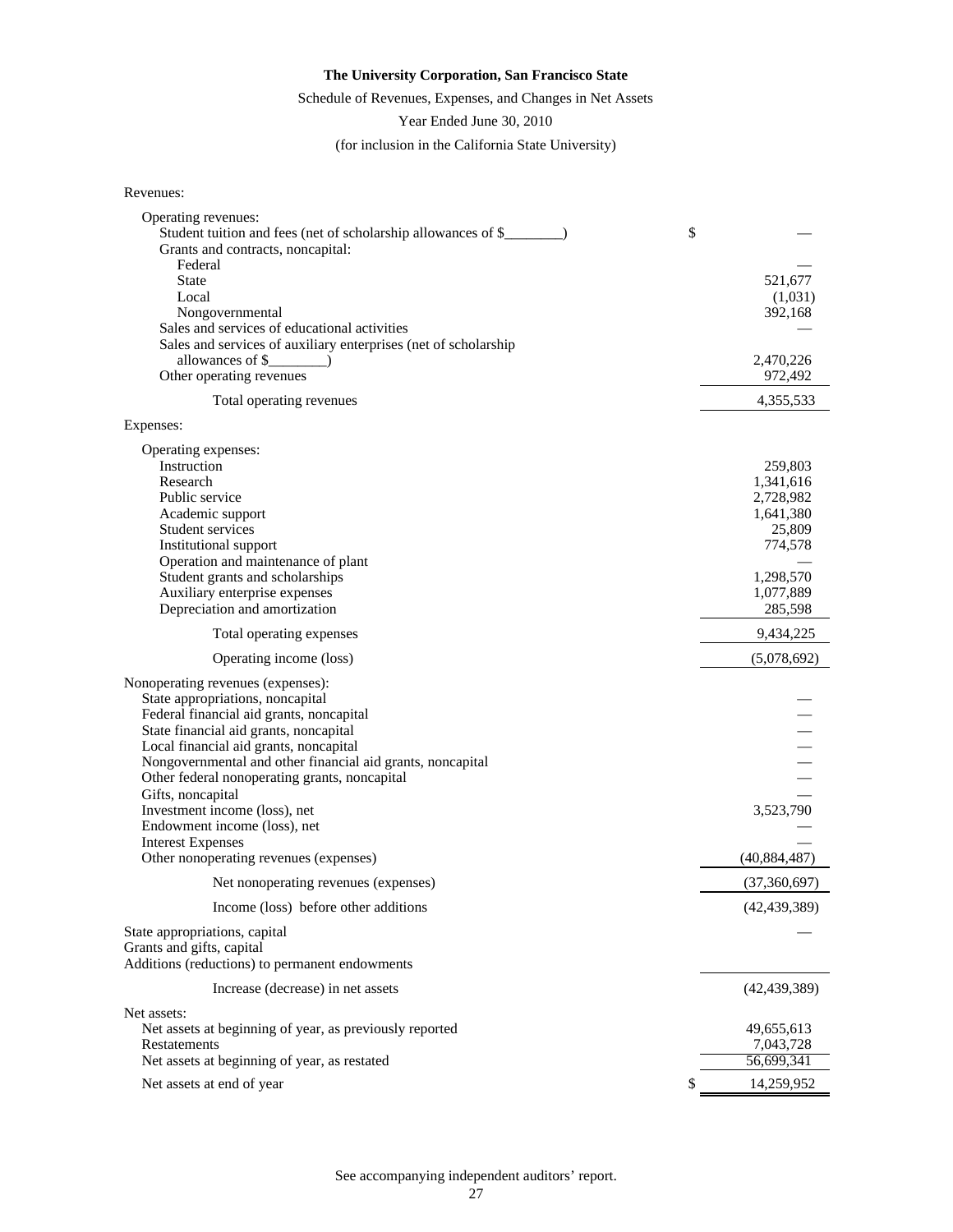#### **The University Corporation, San Francisco State** (for inclusion in the California State University) June 30, 2010 Other Information

**1 Restricted cash and cash equivalents at June 30, 2010:**<br>Portion of restricted cash and cash equivalents related to endowments \$ All other restricted cash and cash equivalent Total restricted cash and cash equivalents \$ -

#### **2.1 Composition of investments at June 30, 2010:**

| Composition of investments at sunc 50, 2010.             | <b>Current Unrestricted</b> | <b>Current Restricted</b> | <b>Total Current</b> | Noncurrent<br>Unrestricted | Noncurrent<br><b>Restricted</b> | <b>Total Noncurrent</b> | Total      |
|----------------------------------------------------------|-----------------------------|---------------------------|----------------------|----------------------------|---------------------------------|-------------------------|------------|
| State of California Surplus Money Investment Fund (SMIF) |                             |                           |                      |                            |                                 |                         |            |
| State of California Local Agency Investment Fund (LAIF)  | 1,852,108                   |                           | 1,852,108            |                            |                                 |                         | 1,852,108  |
| Wachovia Short Term Fund                                 |                             |                           |                      |                            |                                 |                         |            |
| Wachovia Medium Term Fund                                |                             |                           |                      |                            |                                 |                         |            |
| Wachovia Equity Fund                                     |                             |                           |                      |                            |                                 |                         |            |
| <b>US Bank SWIFT pool</b>                                |                             |                           |                      |                            |                                 |                         |            |
| Common Fund - Short Term Fund                            |                             |                           |                      |                            |                                 |                         |            |
| Common Fund - Others                                     |                             |                           |                      |                            |                                 |                         |            |
| Debt securities                                          | 99,387                      |                           | 99,387               |                            | 1,144,718                       | 1,144,718               | 1,244,105  |
| Equity securities                                        | 22,659                      |                           | 22,659               | 256,386                    | 4,039,866                       | 4,296,252               | 4,318,911  |
| Fixed income securities (Treasury notes, GNMA's)         | 36,155                      |                           | 36,155               | $\sim$                     | 1,391,597                       | 1,391,597               | 1,427,752  |
| Land and other real estate                               |                             |                           | ٠                    |                            |                                 |                         |            |
| Certificates of deposit                                  |                             |                           |                      |                            |                                 |                         |            |
| Notes receivable                                         |                             |                           |                      |                            |                                 |                         |            |
| Mutual funds                                             | 2.349.583                   |                           | 2.349.583            |                            |                                 |                         | 2,349,583  |
| Money Market funds                                       | 1,338,468                   |                           | 1,338,468            |                            |                                 |                         | 1,338,468  |
| Collateralized mortgage obligations:                     |                             |                           |                      |                            |                                 |                         |            |
| Inverse floaters                                         |                             |                           |                      |                            |                                 |                         |            |
| Interest-only strips                                     |                             |                           |                      |                            |                                 |                         |            |
| Agency pass-through                                      |                             |                           |                      |                            |                                 |                         |            |
| Private pass-through                                     |                             |                           |                      |                            |                                 |                         |            |
| Other major investments:                                 |                             |                           |                      |                            |                                 |                         |            |
| Add description                                          |                             |                           |                      |                            |                                 |                         |            |
| Add description                                          |                             |                           |                      |                            |                                 |                         |            |
| Add description                                          |                             |                           |                      |                            |                                 |                         |            |
| Add description                                          |                             |                           |                      |                            |                                 |                         |            |
| Add description                                          |                             |                           |                      |                            |                                 |                         |            |
| Add description                                          |                             |                           |                      |                            |                                 |                         |            |
| Total investments                                        | 5,698,360                   |                           | 5,698,360            | 256,386                    | 6,576,181                       | 6,832,567               | 12,530,927 |
| Less endowment investments (enter as negative number)    |                             |                           |                      |                            | (509, 088)                      | (509, 088)              | (509, 088) |
| Total investments                                        | 5,698,360                   |                           | 5,698,360            | 256,386                    | 6,067,093                       | 6,323,479               | 12,021,839 |

### **2.2 Investments held by the University under contractual agreements at June 30, 2010:** Portion of investments in note 2.1 held by the University under contractu

| agreements at June 30, 2010 : |  |  |  |  |
|-------------------------------|--|--|--|--|
|                               |  |  |  |  |

| Restricted current investments at June 30, 2010 related to:          | Amount                                                               |                            |  |  |
|----------------------------------------------------------------------|----------------------------------------------------------------------|----------------------------|--|--|
|                                                                      | \$                                                                   |                            |  |  |
| Add description                                                      |                                                                      |                            |  |  |
| Add description                                                      |                                                                      |                            |  |  |
| Add description                                                      |                                                                      |                            |  |  |
| Add description                                                      |                                                                      |                            |  |  |
| Add description                                                      |                                                                      |                            |  |  |
| Add description                                                      |                                                                      |                            |  |  |
| Add description                                                      |                                                                      |                            |  |  |
| Add description                                                      |                                                                      |                            |  |  |
| Add description                                                      |                                                                      |                            |  |  |
| Total restricted current investments at June 30, 2010                | Ś                                                                    |                            |  |  |
| Restricted noncurrent investments at June 30, 2010 related to:       |                                                                      | Amount                     |  |  |
|                                                                      |                                                                      | 509,088                    |  |  |
|                                                                      |                                                                      |                            |  |  |
| Restricted for Expendable scholarships, fellowhsips, capital project |                                                                      | 6,067,093                  |  |  |
| Add description                                                      |                                                                      |                            |  |  |
| Add description                                                      |                                                                      |                            |  |  |
| Add description                                                      |                                                                      |                            |  |  |
| Add description                                                      |                                                                      |                            |  |  |
| Add description                                                      |                                                                      |                            |  |  |
| Add description                                                      |                                                                      |                            |  |  |
| Add description                                                      |                                                                      |                            |  |  |
| Add description                                                      |                                                                      |                            |  |  |
|                                                                      | Restricted for Expendable scholarships, fellowhsips, capital project | Endowment investment<br>\$ |  |  |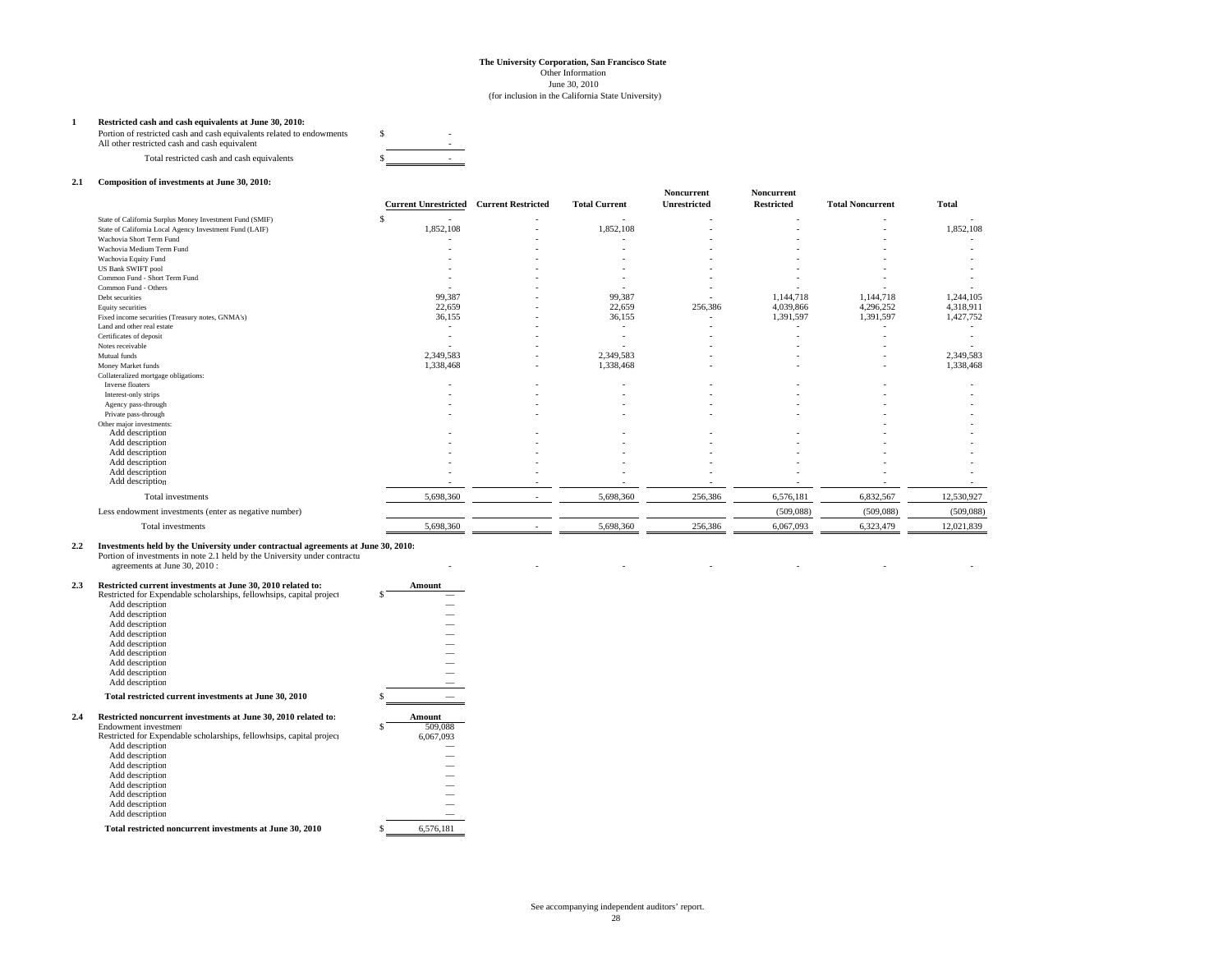June 30, 2010

(for inclusion in the California State University)

#### **3.1 Composition of capital assets at June 30, 2010:**

| Composition of capital assets at June 30, 2010:                                                                                                                                                                          | <b>Balance</b><br>June 30, 2009 | Prior period<br><b>Adjustments</b> | <b>Reclassifications</b> | <b>Balance</b><br>June 30, 2009<br>(restated) | <b>Additions</b>        | <b>Reductions</b>   | <b>Transfers of</b><br>Completed<br><b>CWIP</b> | <b>Balance</b><br>June 30, 2010 |
|--------------------------------------------------------------------------------------------------------------------------------------------------------------------------------------------------------------------------|---------------------------------|------------------------------------|--------------------------|-----------------------------------------------|-------------------------|---------------------|-------------------------------------------------|---------------------------------|
| Nondepreciable capital assets:<br>Land and land improvements<br>Works of art and historical treasures<br>Construction work in progress (CWIP)<br>Intangible assets                                                       | S                               |                                    |                          |                                               |                         |                     |                                                 |                                 |
| Total nondepreciable capital assets                                                                                                                                                                                      |                                 |                                    |                          |                                               |                         |                     |                                                 |                                 |
| Depreciable capital assets:<br>Buildings and building improvement<br>Improvements, other than building:<br>Infrastructure<br>Leasehold improvements                                                                      | 2,470,512                       |                                    |                          | 2,470,512                                     |                         |                     |                                                 | 2,470,512                       |
| Personal property:<br>Equipment<br>Library books and materials<br>Intangible assets                                                                                                                                      | 2,524,706                       |                                    |                          | 2,524,706                                     | 147,901                 | (42, 135)<br>$\sim$ |                                                 | 2,630,472                       |
| Total depreciable capital assets                                                                                                                                                                                         | 4,995,218                       |                                    |                          | 4,995,218                                     | 147,901                 | (42, 135)           |                                                 | 5,100,984                       |
| Total capital assets                                                                                                                                                                                                     | 4,995,218                       |                                    |                          | 4,995,218                                     | 147,901                 | (42, 135)           |                                                 | 5,100,984                       |
| Less accumulated depreciation:<br>Buildings and building improvement<br>Improvements, other than building:<br>Infrastructure<br>Leasehold improvements<br>Personal property:<br>Equipment<br>Library books and materials | (570, 590)<br>(1,542,895)       |                                    |                          | (570, 590)<br>(1,542,895)                     | (124, 288)<br>(161,310) | 40,518              |                                                 | (694, 878)<br>(1,663,687)       |
| Intangible assets                                                                                                                                                                                                        |                                 |                                    |                          |                                               | $\sim$                  | $\sim$              |                                                 | $\overline{a}$                  |
| Total accumulated depreciation                                                                                                                                                                                           | (2, 113, 485)                   |                                    |                          | (2,113,485)                                   | (285, 598)              | 40,518              |                                                 | (2,358,565)                     |
| Total capital assets, net                                                                                                                                                                                                | 2,881,733                       |                                    | ок                       | 2,881,733                                     | (137,697)               | (1,617)             |                                                 | 2,742,419                       |

#### **3.2 Detail of depreciation and amortization expense for the year ended June 30, 2010:**

| Depreciation and amortization expense related to capital assets<br>Amortization expense related to other asset: | 285,598 |
|-----------------------------------------------------------------------------------------------------------------|---------|
| Total depreciation and amortization                                                                             | 285,598 |

#### **3.3 Detail of intangible assets as of June 30, 2010:**

|                                | Nonamortizable | <b>Amortizable</b> | <b>Accumulated</b><br><b>Amortization</b> |
|--------------------------------|----------------|--------------------|-------------------------------------------|
| Easements                      |                |                    |                                           |
| Rights                         |                | ٠                  |                                           |
| Websites                       |                |                    |                                           |
| Computer software              |                |                    |                                           |
| Licenses and permits           |                |                    |                                           |
| Patents                        |                |                    |                                           |
| Copyrights                     |                |                    |                                           |
| <b>Trademarks</b>              |                |                    |                                           |
| Others (please list):          |                |                    |                                           |
| Add description                |                |                    |                                           |
| Add description                |                |                    |                                           |
| Add description                |                |                    |                                           |
| Add description                |                |                    |                                           |
| Add description                |                |                    |                                           |
| Add description                |                |                    |                                           |
| Add description                |                |                    |                                           |
| Add description                |                |                    |                                           |
| Add description                |                |                    |                                           |
| Add description                |                |                    |                                           |
| Add description                |                |                    |                                           |
| Add description                |                |                    |                                           |
| Add description                |                |                    |                                           |
| <b>Total Intangible Assets</b> |                |                    |                                           |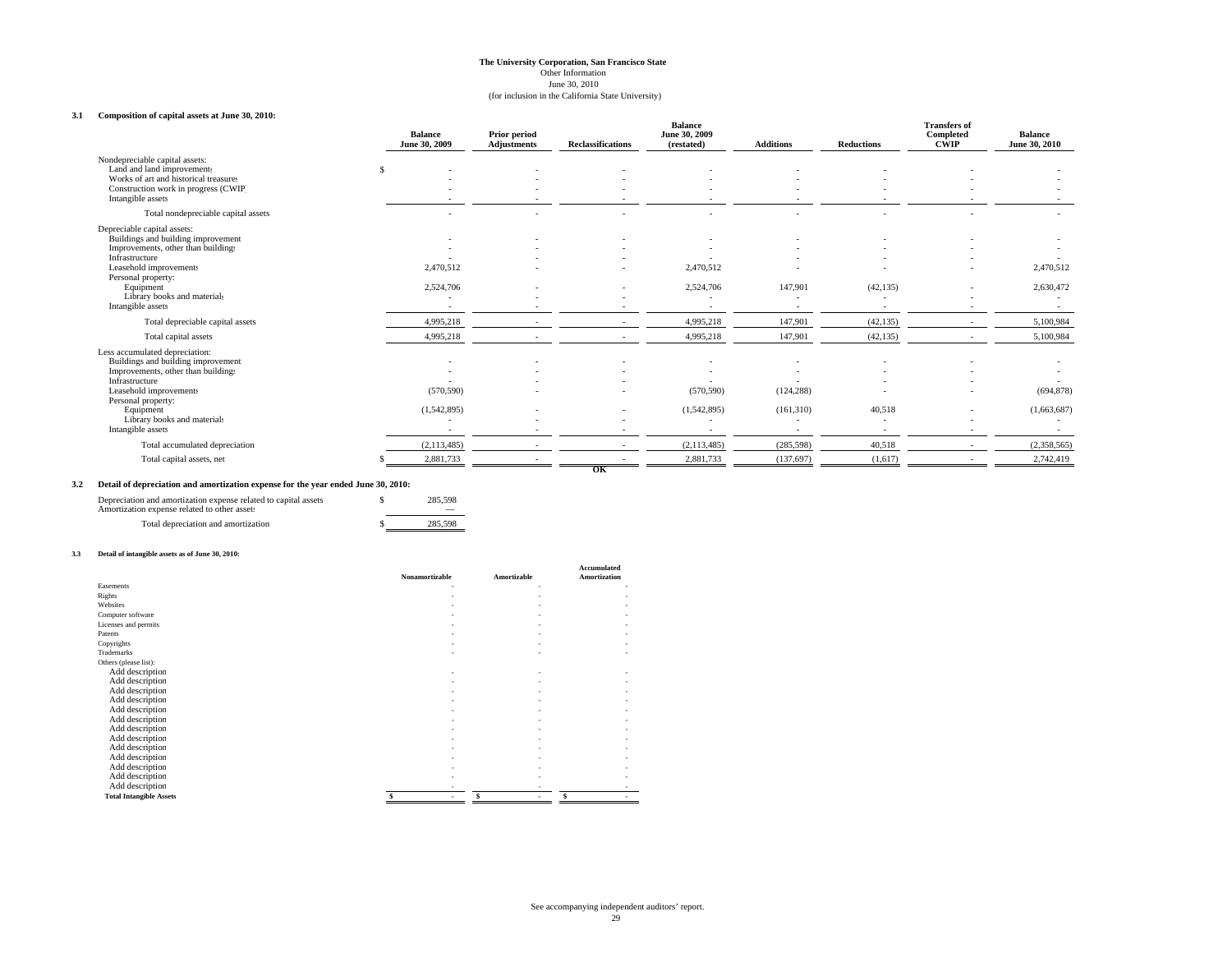(for inclusion in the California State University)

#### **4 Long-term liabilities activity schedule:**

|                                                                                   | <b>Balance</b><br>June 30, 2009 | Prior period<br>adjustments | <b>Reclassifications</b> | <b>Balance</b><br>June 30, 2009<br>(restated) | <b>Additions</b> | <b>Reductions</b>        | <b>Balance</b><br>June 30, 2010 | Current<br>portion | Long-term<br>portion |
|-----------------------------------------------------------------------------------|---------------------------------|-----------------------------|--------------------------|-----------------------------------------------|------------------|--------------------------|---------------------------------|--------------------|----------------------|
| Accrued compensated absences<br>Capitalized lease obligations                     | 103,408                         |                             |                          | 103,408                                       | 69,545           | (92, 146)                | 80,807                          | 80,807             |                      |
| Gross balance<br>Unamortized premium / (discount) on capitalized lease obligation |                                 |                             |                          | $\hspace{0.05cm}$<br>$\overline{\phantom{a}}$ | $\sim$           | $\overline{\phantom{a}}$ | --                              |                    |                      |
| Total capitalized lease obligations                                               | $\overline{\phantom{a}}$        |                             |                          |                                               |                  |                          |                                 |                    |                      |
| Long-term debt obligations:<br>Revenue Bonds                                      |                                 |                             |                          | -                                             |                  |                          |                                 |                    |                      |
| Other bonds (non-Revenue Bonds)                                                   |                                 | -                           |                          |                                               |                  |                          | --                              |                    |                      |
| Commercial Paper<br>Other:                                                        |                                 |                             |                          | –                                             |                  |                          | $\overline{\phantom{a}}$        |                    |                      |
| Add description                                                                   |                                 |                             |                          | _                                             |                  |                          |                                 |                    |                      |
| Add description<br>Add description                                                |                                 | -                           |                          | $\overline{\phantom{m}}$                      |                  |                          | $\overline{\phantom{a}}$        | -                  |                      |
| Add description                                                                   |                                 |                             | $\overline{\phantom{a}}$ | $\overline{\phantom{a}}$                      |                  |                          |                                 |                    |                      |
| Add description                                                                   |                                 |                             |                          | -                                             |                  |                          |                                 |                    |                      |
| Add description                                                                   | --                              |                             |                          |                                               |                  |                          |                                 |                    |                      |
| Total long-term debt obligations                                                  |                                 |                             |                          |                                               |                  |                          |                                 |                    |                      |
| Unamortized bond premium / (discount)<br>Unamortized loss on refunding            | $\overline{\phantom{a}}$        |                             |                          |                                               |                  |                          |                                 |                    |                      |
| Total long-term debt obligations, net                                             |                                 |                             |                          |                                               |                  |                          |                                 |                    |                      |
| Total long-term liabilities                                                       | 103,408                         |                             |                          | 103,408                                       | 69,545           | (92, 146)                | 80,807                          | 80,807             |                      |

#### **5 Future minimum lease payments - capital lease obligations:**

| r ann c'imminium rease payments - capriai rease companions. |           |                 | <b>Principal and</b> |
|-------------------------------------------------------------|-----------|-----------------|----------------------|
|                                                             | Principal | <b>Interest</b> | <b>Interest</b>      |
| Year ending June 30:                                        |           |                 |                      |
| 2011                                                        |           |                 |                      |
| 2012                                                        |           |                 |                      |
| 2013                                                        |           |                 |                      |
| 2014                                                        |           |                 |                      |
| 2015                                                        |           |                 |                      |
| $2016 - 2020$                                               |           |                 |                      |
| $2021 - 2025$                                               |           |                 |                      |
| $2026 - 2030$<br>$2031 - 2035$                              |           |                 |                      |
| $2036 - 2040$                                               |           |                 |                      |
| $2041 - 2045$                                               |           |                 |                      |
| $2046 - 2050$                                               |           |                 |                      |
| $2051 - 2055$                                               |           |                 |                      |
| $2056 - 2060$                                               |           |                 |                      |
| Total minimum lease payments                                |           |                 |                      |
|                                                             |           |                 |                      |
| Less amounts representing interest                          |           |                 |                      |
| Present value of future minimum lease payments              |           |                 |                      |
| Less: current portion                                       |           |                 |                      |
| Capitalized lease obligation, net of current portion        |           |                 |                      |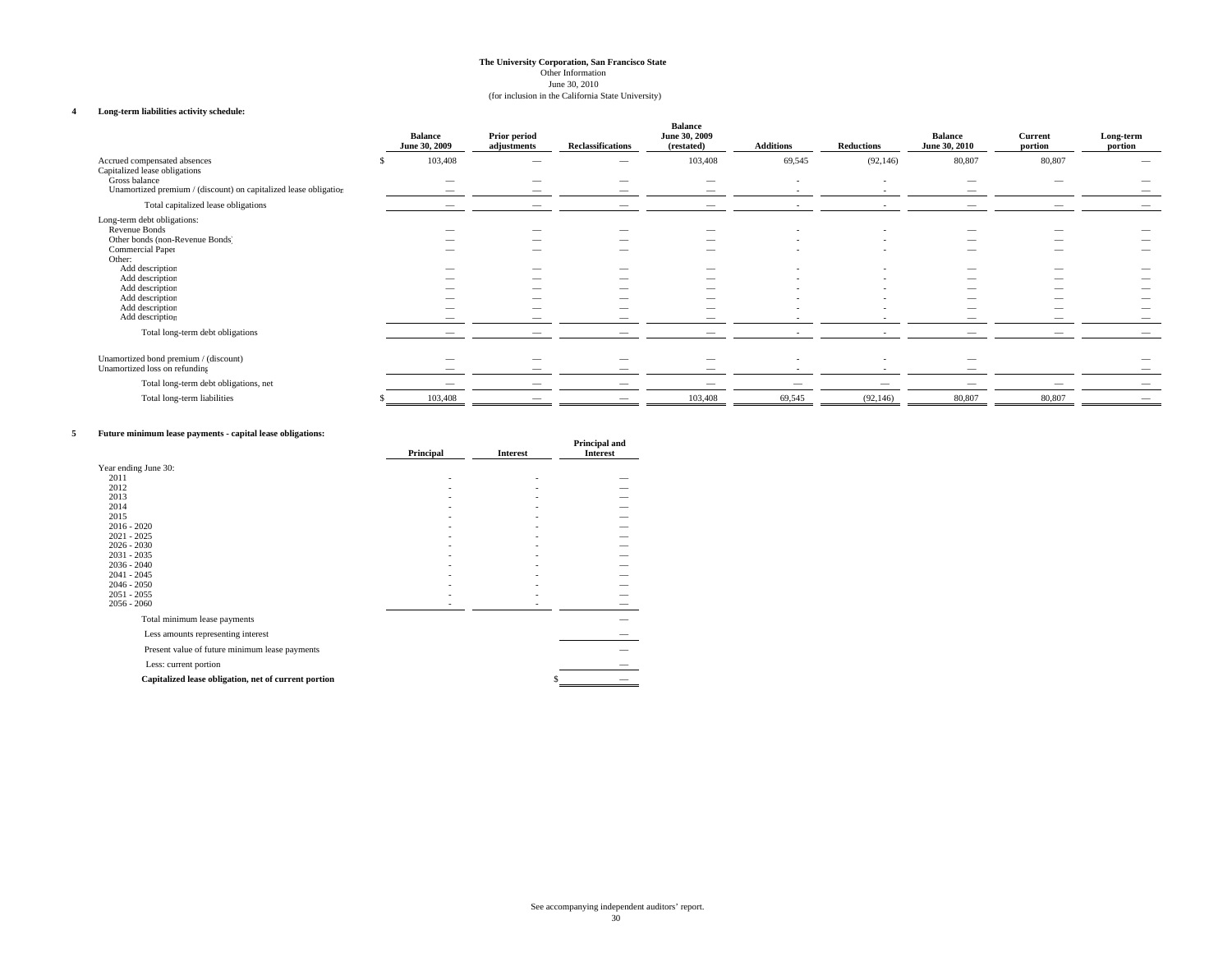(for inclusion in the California State University) June 30, 2010

#### **6 Long-term debt obligation schedule**

| Long-term debt obligation schedule |    |                          |                          |                                  |                          | All other long-term      |                                         |                          |          |                                         |
|------------------------------------|----|--------------------------|--------------------------|----------------------------------|--------------------------|--------------------------|-----------------------------------------|--------------------------|----------|-----------------------------------------|
|                                    |    |                          | <b>Revenue Bonds</b>     |                                  |                          | debt obligations         |                                         |                          | Total    |                                         |
|                                    |    | Principal                | Interest                 | Principal and<br><b>Interest</b> | Principal                | <b>Interest</b>          | <b>Principal and</b><br><b>Interest</b> | Principal                | Interest | <b>Principal and</b><br><b>Interest</b> |
|                                    |    |                          |                          |                                  |                          |                          |                                         |                          |          |                                         |
| Year ending June 30:               |    |                          |                          |                                  |                          |                          |                                         |                          |          |                                         |
| 2011                               | -8 | $\sim$                   | $\sim$                   | $\sim$                           | $\sim$                   | $\overline{\phantom{a}}$ | $\sim$                                  | $\sim$                   | $\sim$   | $\sim$                                  |
| 2012                               |    | $\sim$                   | $\overline{\phantom{a}}$ | $\overline{\phantom{0}}$         | $\overline{\phantom{a}}$ |                          | $\sim$                                  | ۰.                       |          | $\overline{\phantom{a}}$                |
| 2013                               |    | $\sim$                   | $\sim$                   | $\sim$                           | $\overline{\phantom{a}}$ | $\sim$                   | $\sim$                                  | $\sim$                   | $\sim$   | $\sim$                                  |
| 2014                               |    | $\sim$                   | $\sim$                   | $\sim$                           | $\sim$                   | $\sim$                   | $\sim$                                  | $\sim$                   | $\sim$   | $\sim$                                  |
| 2015                               |    | $\sim$                   | $\sim$                   | $\overline{\phantom{a}}$         | $\overline{\phantom{a}}$ | $\sim$                   | $\sim$                                  | $\sim$                   | $\sim$   | $\sim$                                  |
| $2016 - 2020$                      |    | $\overline{\phantom{a}}$ | $\sim$                   | $\sim$                           | $\sim$                   | $\sim$                   | $\sim$                                  | $\sim$                   | $\sim$   | $\sim$                                  |
| $2021 - 2025$                      |    | $\sim$                   | $\sim$                   | $\sim$                           | $\overline{\phantom{a}}$ | $\sim$                   | $\sim$                                  | $\sim$                   | $\sim$   | $\sim$                                  |
| $2026 - 2030$                      |    | $\sim$                   | $\sim$                   | $\sim$                           | $\sim$                   | $\sim$                   | $\sim$                                  | $\overline{\phantom{a}}$ | $\sim$   | $\sim$                                  |
| $2031 - 2035$                      |    | $\sim$                   | $\sim$                   | $\sim$                           | $\sim$                   | $\sim$                   |                                         | $\overline{\phantom{a}}$ | $\sim$   | $\sim$                                  |
| $2036 - 2040$                      |    | $\overline{\phantom{a}}$ | $\sim$                   | $\sim$                           | $\overline{\phantom{a}}$ | $\overline{\phantom{a}}$ | $\sim$                                  | $\overline{\phantom{a}}$ | $\sim$   | $\overline{\phantom{a}}$                |
| $2041 - 2045$                      |    | $\sim$                   | $\sim$                   | $\sim$                           | $\overline{\phantom{a}}$ | $\sim$                   | $\sim$                                  | $\overline{\phantom{a}}$ | $\sim$   | $\sim$                                  |
| $2046 - 2050$                      |    |                          | $\sim$                   | $\sim$                           |                          |                          | $\sim$                                  |                          |          |                                         |
| $2051 - 2055$                      |    | $\sim$                   |                          |                                  | $\overline{\phantom{a}}$ | $\overline{\phantom{a}}$ |                                         | $\overline{\phantom{a}}$ | $\sim$   | $\overline{\phantom{a}}$                |
|                                    |    | $\sim$                   | $\sim$                   | $\sim$                           | $\sim$                   | $\sim$                   | $\sim$                                  | $\sim$                   | $\sim$   | $\sim$                                  |
| $2056 - 2060$                      |    |                          | $\overline{\phantom{a}}$ |                                  |                          |                          |                                         |                          |          |                                         |
| Total                              |    |                          |                          |                                  |                          |                          |                                         |                          |          |                                         |

#### **7 Calculation of net assets**

|                                                                                                               | <b>Auxiliary Organizations</b> |             | Total              |  |
|---------------------------------------------------------------------------------------------------------------|--------------------------------|-------------|--------------------|--|
|                                                                                                               | <b>GASB</b>                    | <b>FASB</b> | <b>Auxiliaries</b> |  |
| 7.1 Calculation of net assets - Invested in capital assets, net of related debt                               |                                |             |                    |  |
| Capital assets, net of accumulated depreciation                                                               | \$<br>2,742,419                |             | 2,742,419          |  |
| Capitalized lease obligations - current portion                                                               |                                |             |                    |  |
| Capitalized lease obligations, net of current portio                                                          |                                |             |                    |  |
| Long-term debt obligations - current portion                                                                  |                                |             |                    |  |
| Long-term debt obligations, net of current portion<br>Portion of outstanding debt that is unspent at year-en- |                                |             |                    |  |
| Other adjustments: (please list)                                                                              |                                |             |                    |  |
| Add description                                                                                               |                                |             |                    |  |
| Add description                                                                                               |                                |             |                    |  |
| Add description                                                                                               |                                |             |                    |  |
| Add description                                                                                               |                                |             |                    |  |
| Add description                                                                                               |                                |             |                    |  |
| Net assets - invested in capital assets, net of related debt                                                  | 2,742,419                      |             | 2,742,419          |  |
|                                                                                                               |                                |             |                    |  |
| 7.2 Calculation of net assets - Restricted for nonexpendable - endowments                                     |                                |             |                    |  |
| Portion of restricted cash and cash equivalents related to endowments                                         | \$                             |             |                    |  |
| Endowment investments                                                                                         | 509,088                        |             | 509,088            |  |
| Other adjustments: (please list)                                                                              |                                |             |                    |  |
| Add description                                                                                               |                                |             |                    |  |
| Add description                                                                                               |                                |             |                    |  |
| Add description                                                                                               |                                |             |                    |  |
| Add description                                                                                               |                                |             |                    |  |
| Add description                                                                                               |                                |             |                    |  |
| Add description                                                                                               |                                |             |                    |  |
| Add description                                                                                               |                                |             |                    |  |
| Add description                                                                                               |                                |             |                    |  |
| Add description                                                                                               |                                |             |                    |  |
| Add description                                                                                               |                                |             |                    |  |
| Net assets - Restricted for nonexpendable - endowments per SNA                                                | \$<br>509,088                  |             | 509,088            |  |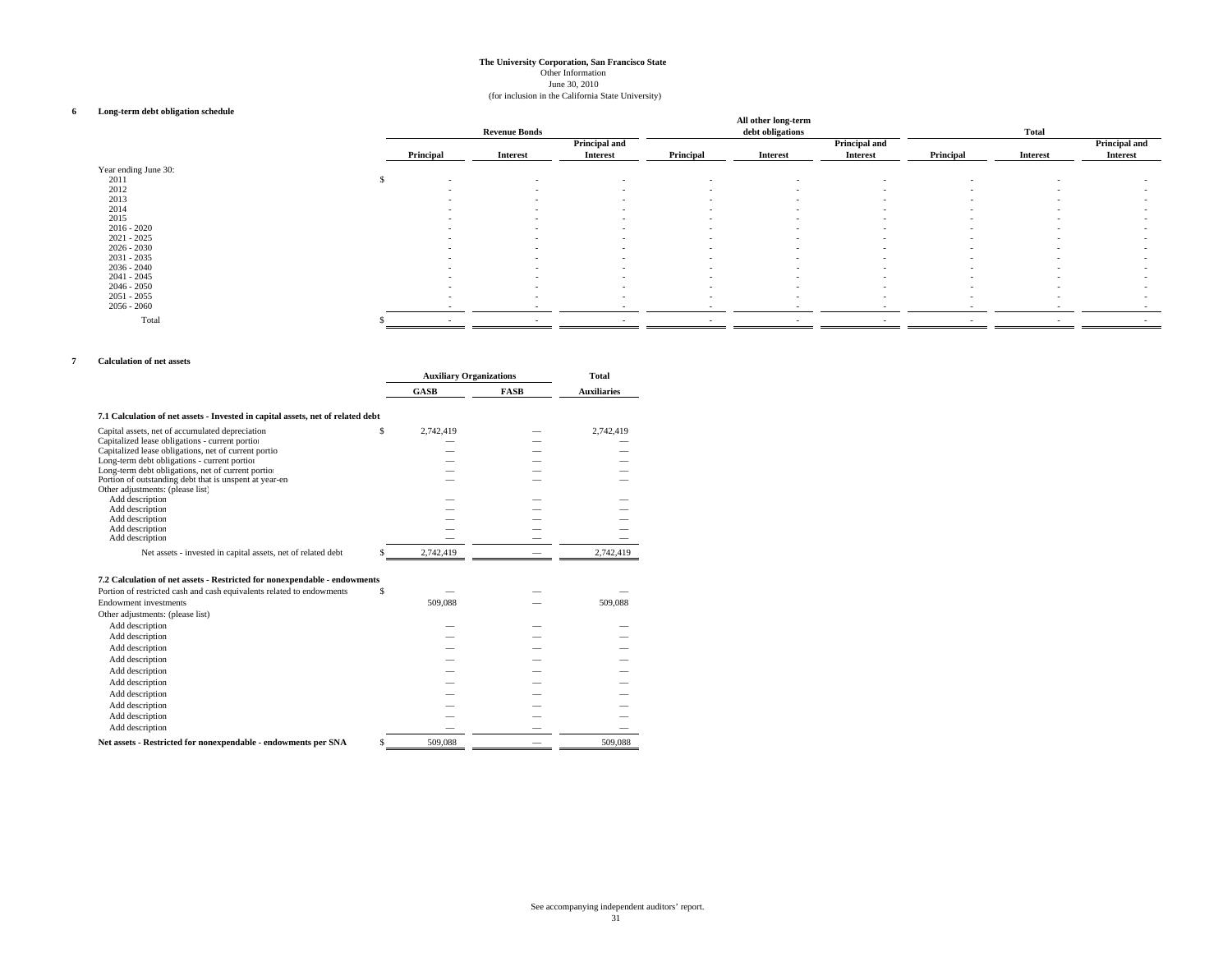June 30, 2010

(for inclusion in the California State University)

#### **8 Transactions with Related Entities**

|                                                                                                             |  | Amount     |
|-------------------------------------------------------------------------------------------------------------|--|------------|
| Payments to University for salaries of University personnel working on contracts, grants, and other program |  | 334.555    |
| Payments to University for other than salaries of University personn                                        |  | 2,855,165  |
| Payments received from University for services, space, and program                                          |  | 1,572,535  |
| Gifts-in-kind to the University from Auxiliary Organization                                                 |  |            |
| Gifts (cash or assets) to the University from recognized Auxiliary Organization                             |  |            |
| Accounts (payable to) University (enter as negative number                                                  |  | (809, 892) |
| Other amounts (payable to) University (enter as negative number                                             |  |            |
| Accounts receivable from University                                                                         |  | 237,741    |
| Other amounts receivable from University                                                                    |  |            |
| <b>Other Postemployment Benefits Obligation (OPEB)</b>                                                      |  |            |
| Annual required contribution (ARC                                                                           |  |            |
| Contributions during the year                                                                               |  |            |

| Increase (decrease) in net OPEB obligation (NOO) |  |
|--------------------------------------------------|--|
| NOO - beginning of year                          |  |
| NOO - end of year                                |  |

#### **10 Pollution remediation liabilities under GASB Statement No. 49:**

| <b>Description</b>                                       |   | Amount |
|----------------------------------------------------------|---|--------|
| Add description                                          |   |        |
| Add description                                          |   |        |
| Add description                                          |   |        |
| Add description                                          |   |        |
| Add description                                          |   |        |
| Add description                                          |   |        |
| Add description                                          |   |        |
| Add description                                          |   |        |
| Add description                                          |   |        |
| Add description                                          |   |        |
| Total pollution remediation liabilities                  | S |        |
| Less: current portion                                    |   |        |
| Pollution remedition liabilities, net of current portion |   |        |
|                                                          |   |        |

#### **11 The nature and amount of the prior period adjustment(s) recorded to beginning net assets Net Asset**

| <b>Net Asset</b><br><b>Class</b> | Amount     |  |
|----------------------------------|------------|--|
|                                  | Dr. (Cr.)  |  |
| S                                | 49,655,613 |  |
|                                  |            |  |
|                                  | 7,043,728  |  |
|                                  |            |  |
|                                  |            |  |
|                                  |            |  |
|                                  |            |  |
|                                  |            |  |
|                                  |            |  |
|                                  |            |  |
|                                  |            |  |
|                                  |            |  |
|                                  | 56,699,341 |  |
|                                  |            |  |